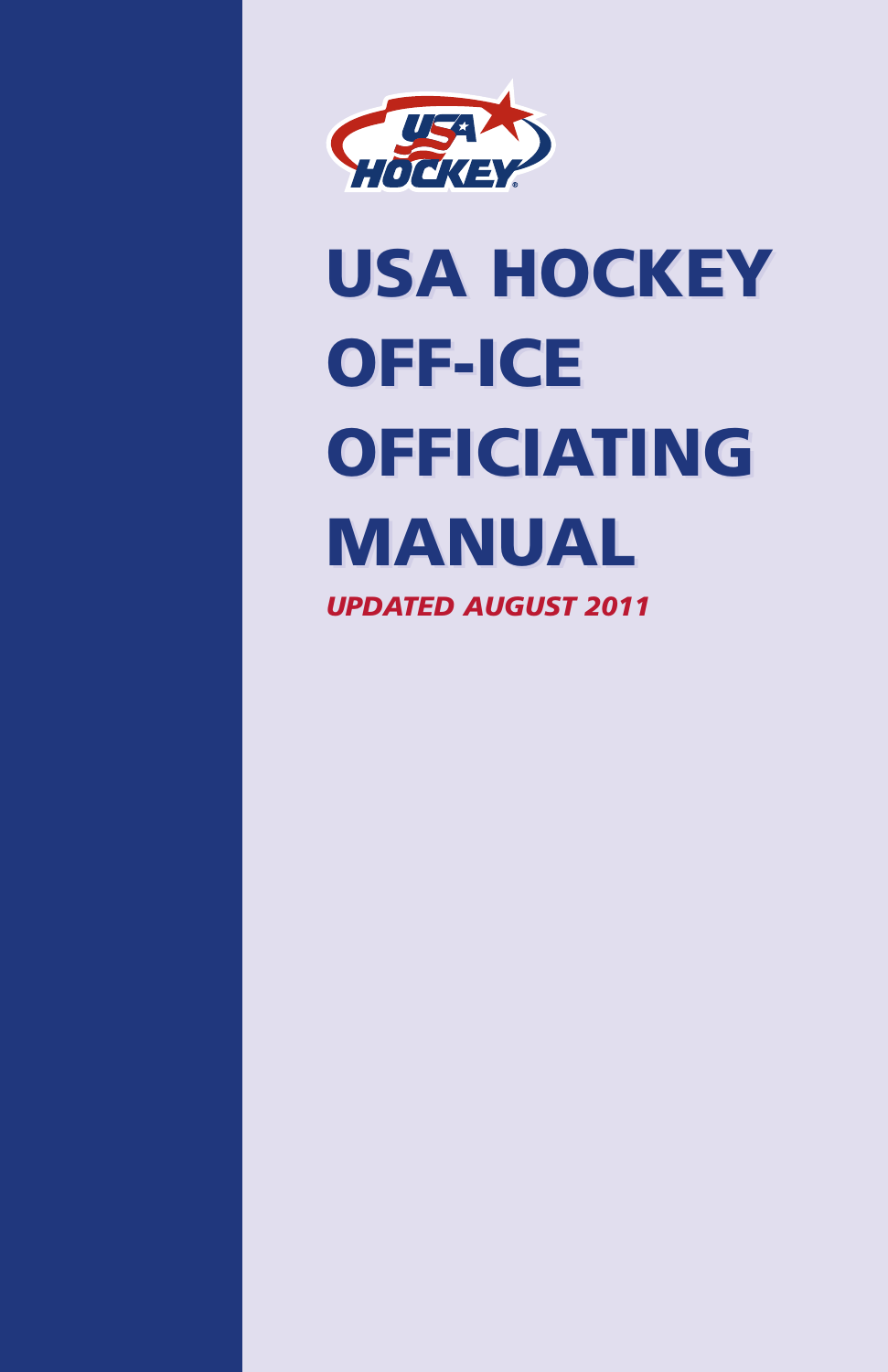# **TABLE OF CONTENTS**

Copyright © 2011, USA Hockey, Inc.

### ALL RIGHTS RESERVED

No part of this electronic publication may be reproduced, stored in a retrieval system, or transmitted, in any form or by any means, electronic, mechanical, photocopying, recording, or otherwise, without the prior permission of USA Hockey.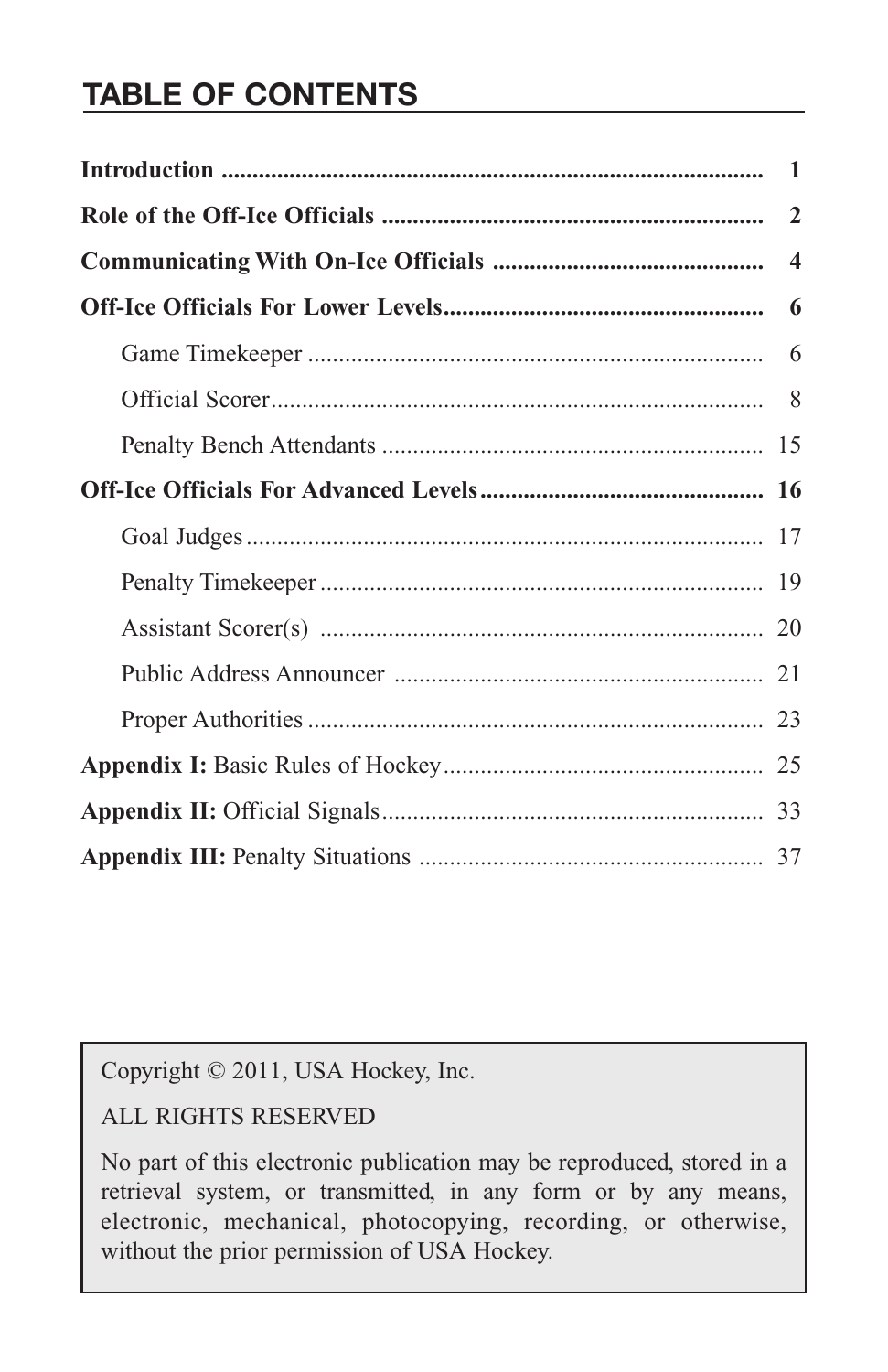# <span id="page-2-0"></span>**INTRODUCTION**

Off-ice officials are considered an extension of the on-ice officiating team. In order for the game to run smoothly, a good group of off-ice officials are necessary to assist the on-ice crew. In keeping with our role as teachers, the on-ice officials need to work effectively with the off-ice officials who, oftentimes, are volunteers who have minimal knowledge of the intricacies of the rules. This handbook will explain the responsibilities of the off-ice officials, at the grassroots levels, in an attempt to better prepare you as an off-ice official to have a better understanding of your role.

As an off-ice official, you may wish to join the USA Hockey Officiating Program as an affiliated (non-skating) member. Although affiliated members are not eligible to serve as an on-ice official, they are entitled to many of the Officiating Program educational materials that may benefit them in performing their duties as an off-ice official. The USA Hockey Official Playing Rules, *USA Hockey Magazine*, USA Hockey membership card and the open book rules exam are just some of the benefits an affiliated member receives. In addition, as an affiliated member, the Officiating Program's educational materials such as the Officiating Manual Series are also available upon request. Several other Officiating Program educational materials such as the Officiating Manual series are also available as valuable resources on usahockey.com

However, prior to getting started, USA Hockey would like to thank you for your dedication and willingness to volunteer your time as an off-ice official. It is the commitment of parents, families and fans, like you, who play a major role in creating a positive hockey environment for all participants. Your efforts have not gone unnoticed.

Enjoy the handbook and your role as an off-ice official!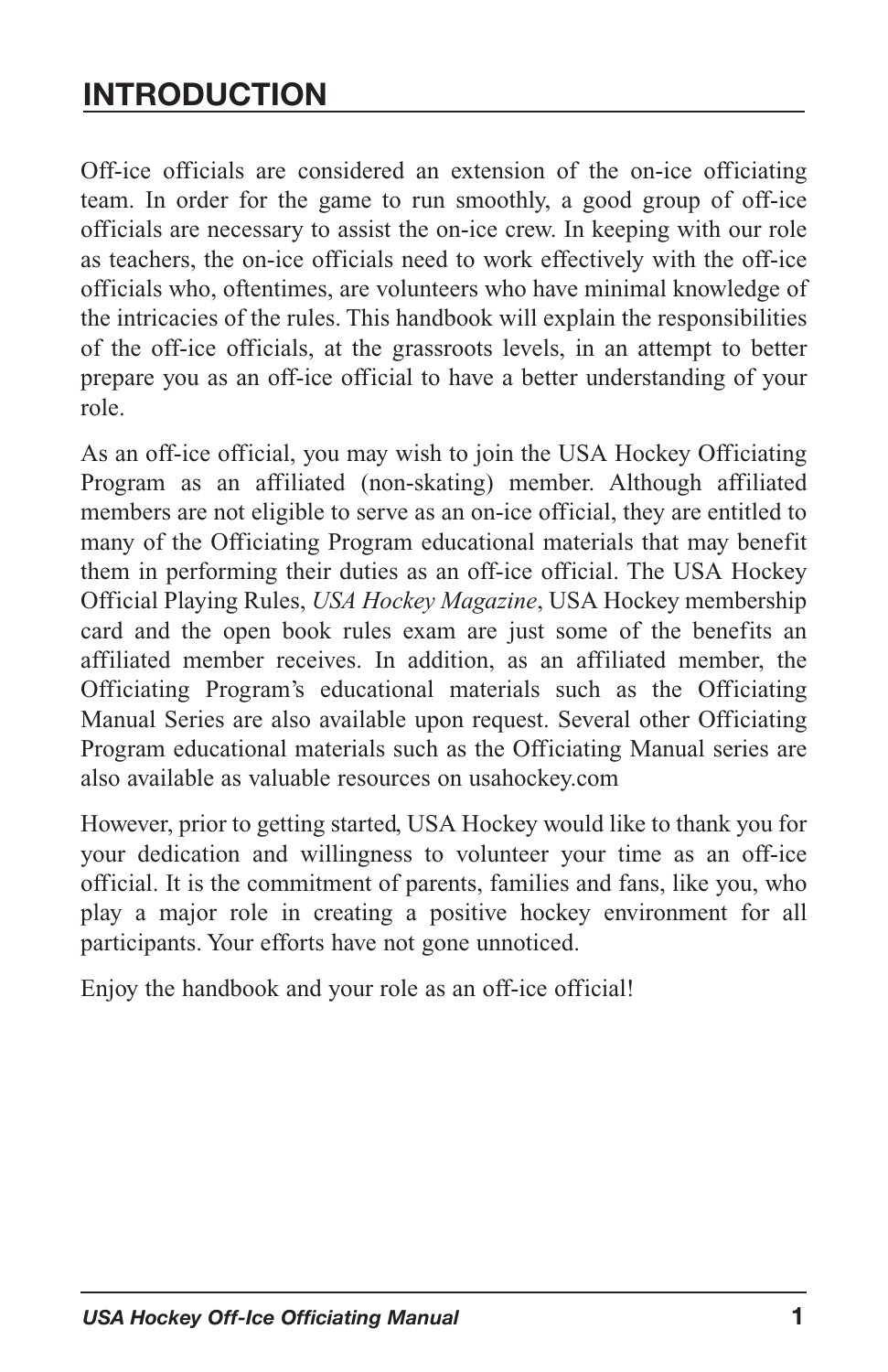# <span id="page-3-0"></span>**ROLE OF THE OFF-ICE OFFICIALS**

Every hockey game requires the participation of numerous people. Players, coaches, and officials make up the most visible faction of a youth hockey game. Slightly less visible, but equally important, members of the officiating team include the off-ice officials. The game could not take place without someone willing to keep score, operate the time clock or monitor penalty situations.

Previously, these dedicated volunteers were known as minor officials. However, it is USA Hockey's belief that the individuals who dedicate their time at the rink to serving in these capacities play an important role in the efficient conducting of the game. In reality, they are an extension of the on-ice officiating team. Even though their powers are limited, their responsibilities are a necessary part of successfully playing a game. In essence, they are assisting the on-ice officials in the overall conducting of the game. With this in mind, we prefer to refer to them as off-ice officials and when working in coordination with the on-ice officials, they form the officiating team.

One of the less glamorous roles of the off-ice officials is to serve as a liaison between the officials and the teams both before and after the game. The off-ice officials will be responsible for securing the game rosters from each team prior to the start of the game. After the game, they will ensure the scoresheet is properly completed and signed by the officials and will distribute a copy to each team, with the appropriate copy going to the league office. Any questions that may arise concerning the length of the game, suspension of players or variations to the rules should also be addressed by the off-ice officials. In this role, the off-ice officials are contributing to the on-ice officials ability to avoid conflicts or perceived bias towards one team or the other. Of course, the on-ice officials will be willing and available to offer assistance or answer questions, when necessary.

As part of the game officiating team, it is important for the off-ice officials to remain impartial at all times. This is difficult to do, especially since a family member or close friend may be participating in the game. However, impartiality must be maintained at all times in order to dispel any notions of favoritism and to create the positive playing environment. If you have difficulty in accomplishing this, you may wish to review your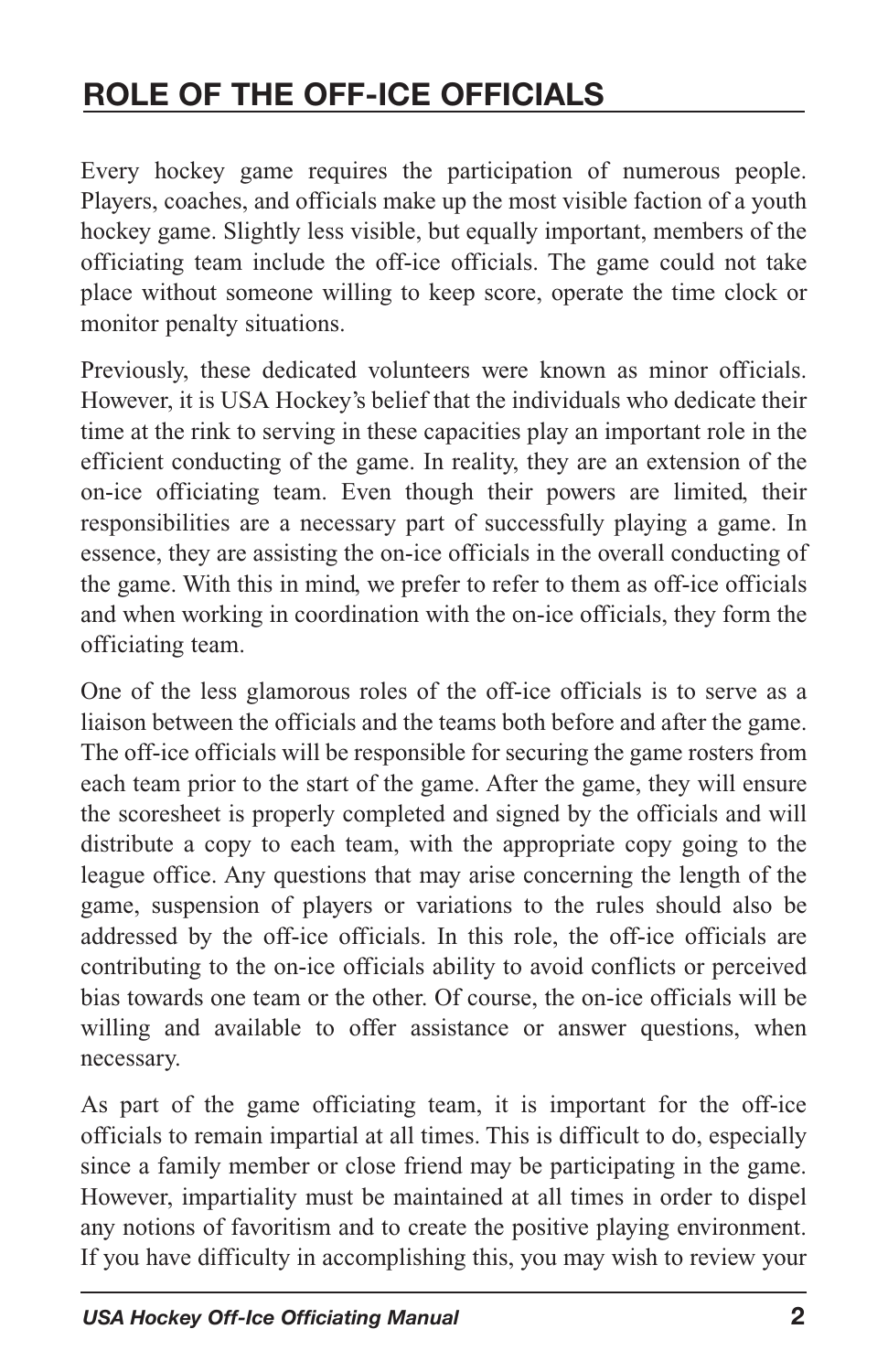involvement as an off-ice official. We certainly expect the on-ice officials to remain impartial and teams should expect the same standard from office officials.

Another important role of the off-ice official is to monitor behavior in and around the area known as the penalty benches and scorer's bench. Players who have been penalized, may behave in an unsportsmanlike manner by trying to incite an opponent, use obscene or vulgar language or be disrespectful to the off-ice officials. In addition , these penalized players may be harassed by spectators leaning over the glass. In many instances, this action may be unobserved by the on-ice officials. It is the responsibility of the off-ice officials to report these incidents to the on-ice officials during the next stoppage of play. The on-ice officials are then charged to take the appropriate action, including possible assessment of additional penalties.

Finally, the role of the off-ice official includes undivided attention to the game in progress. The game clock must be stopped and started at the appropriate times and special attention should be paid as to whether the clock is functioning properly. Goals, assists and penalties, as reported by the referee, must be recorded accurately and quickly in order to minimize unnecessary delays. Penalty expiration situations must also be handled smoothly and efficiently in order to create a fair playing environment. If there are any questions or uncertainty regarding a situation, the issue must be addressed with the on-ice officials as soon as possible. All of these special tasks require the complete attention of the off-ice officials for the duration of the game. Failure to do so may result in a less than totally positive game environment for all of the game participants.

Although the frequency of having to remove an off-ice official from his/her duties is minimal, the on-ice officials do have the authority to do so, when necessary. Most often, this occurs when the off-ice official becomes emotionally involved with the game, which effects his/her ability to perform the duties expected of him/her. In this case, the off-ice official has become a distraction to the officiating team and the players. When this occurs, the on-ice officials are instructed to politely ask the off-ice official to relinquish his/her position. This position must then be filled immediately by a representative from the team who is responsible for appointing the removed individual. The game cannot commence until this has been accomplished.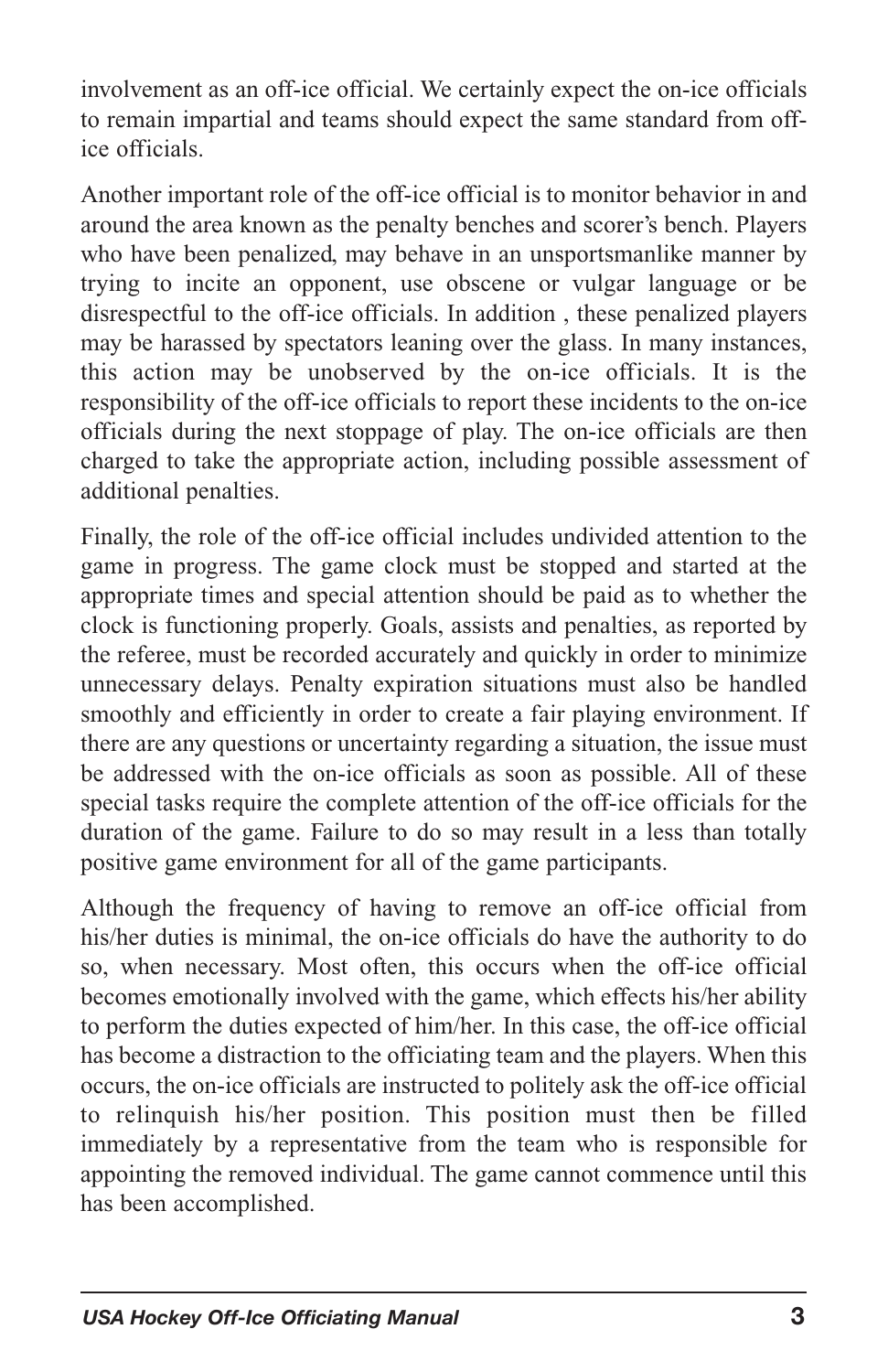# <span id="page-5-0"></span>**COMMUNICATING WITH ON-ICE OFFICIALS**

Since we have established that the off-ice officials are working together with the on-ice officials as a team, it becomes obvious that communication between the two groups is vital. Failure to effectively communicate before, during or after the game will only create confusion and put into question the competency of the entire officiating team. Successful communication will play an important role in developing a positive hockey environment for all participants.

Here are some tips that will help off-ice officials successfully communicate with their on-ice partners.

- Address any questions or concerns you may have with the on-ice officials prior to the start of the game. This may include any questions regarding your responsibilities or last minute rules questions that may need to be clarified. This can be done during the on-ice warm-up or, if necessary, the on-ice officials can be approached in their dressing room prior to the start of the game. A positive rapport can easily be established during this period.
- When approaching the on-ice officials in their dressing room, be sure to knock on the door and wait to be invited in after identifying yourself. Be courteous as you address your questions or concerns and keep the "small" talk to a minimum. This allows the officials to finalize physical and mental preparations for the upcoming game. Applying common courtesy in this situation will go a long way in earning the officials respect and developing a professional and positive rapport. You should expect that same courtesy from the on-ice officials.
- Once the game has started do not blow the horn to get the officials attention other than to signal the end of the period or game. This practice draws unnecessary attention to the officiating crew as a whole and could make a tough situation even more difficult. Instead, be subtle in grabbing the official(s) attention during a stoppage or even while the official is skating by during play. A simple "stop here at the next stoppage" while the official is in the vicinity alerts the official to potential problems. Remember, in many situations (except in cases where players leave the penalty bench prematurely), the on-ice official does not have the authority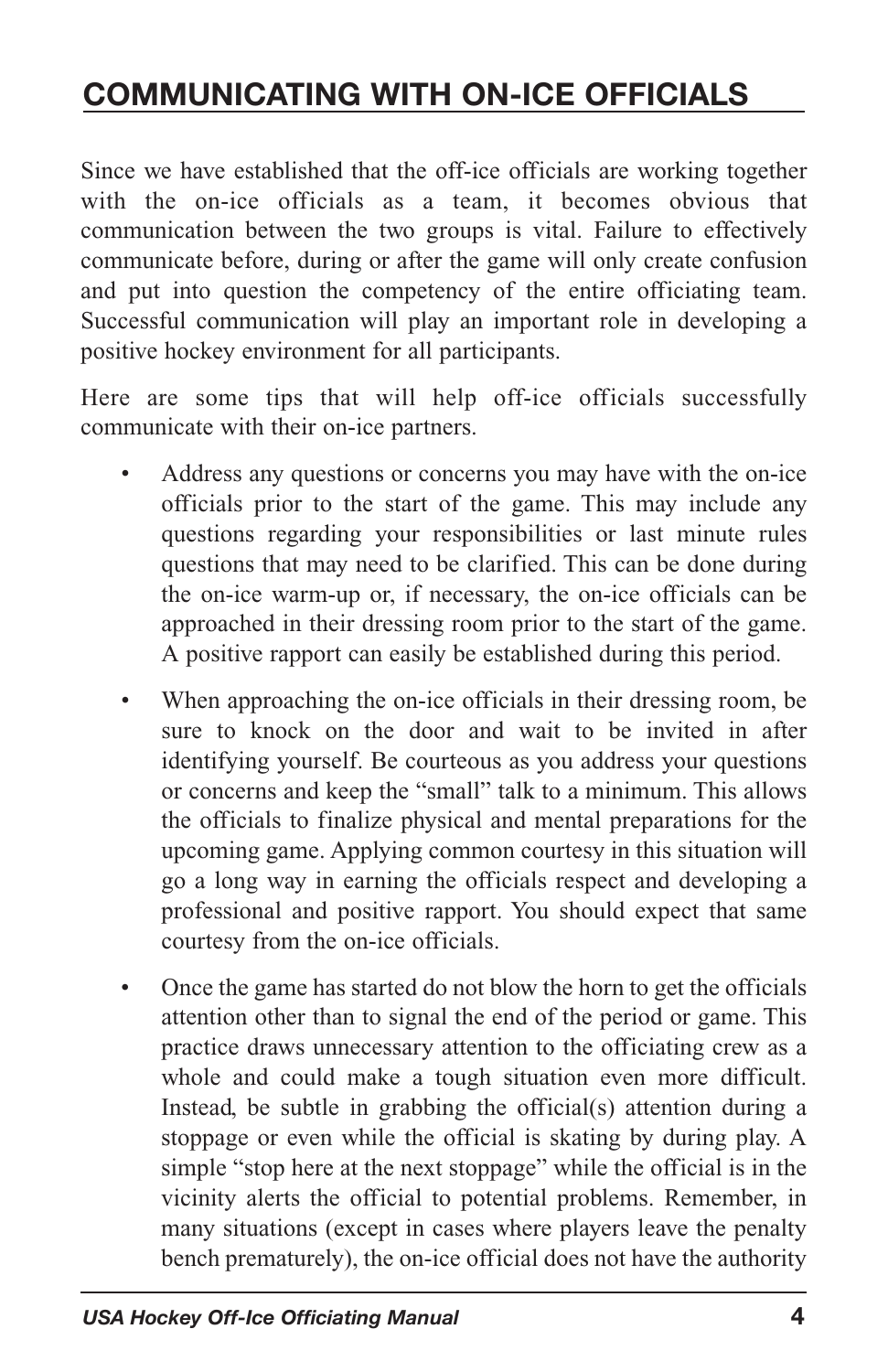to stop play for a situation that can be addressed during the next normal stoppage. Patience, in this case, is a must for any off-ice official.

- If a situation or explanation is unclear, don't hesitate to ask for clarification from the on-ice officials. The most common situations that tend to cause confusion are multiple penalty situations, delayed penalty situations and penalty termination as the result of a goal being scored. In each of these cases, if the official has not made the procedure clear or if you are unsure as to what should happen, ask the on-ice official(s) as soon as possible. Officials have been instructed to be clear and specific with their instructions. However, in the heat of the moment they oftentimes forget they are working with off-ice officials who may not be as knowledgeable regarding the rules. The game will operate much more smoothly with less confusion when these types of situations are handled correctly versus a mistake being made because a situation was not fully explained.
- Support your on-ice teammates by offering your version of any incident, only when asked. Report any misconduct in the penalty bench area at the next stoppage of play and be specific when describing the incident. Avoid questioning an official's judgment or showing displeasure with a particular call. If you feel the official is misapplying a rule (for example: terminating the wrong penalty as a result of a goal being scored), discreetly bring the discrepancy to the official's attention by asking "Are you sure?" This practice may trigger the official to rethink the situation and then respond accordingly. Questioning the official in a more direct manner or pointing out that the official is wrong will only put the official on the defensive and give the impression that you are not supporting his/her decision. This may be a good time to include his/her on-ice partner(s) in the discussion as well.
- Be courteous and professional at all times. Respect the final decisions of the on-ice officials. Expect the same attitude and approach from the on-ice officials. Your job will be more fun and you will definitely notice a difference when a strong rapport is developed between the on-ice and off-ice officials.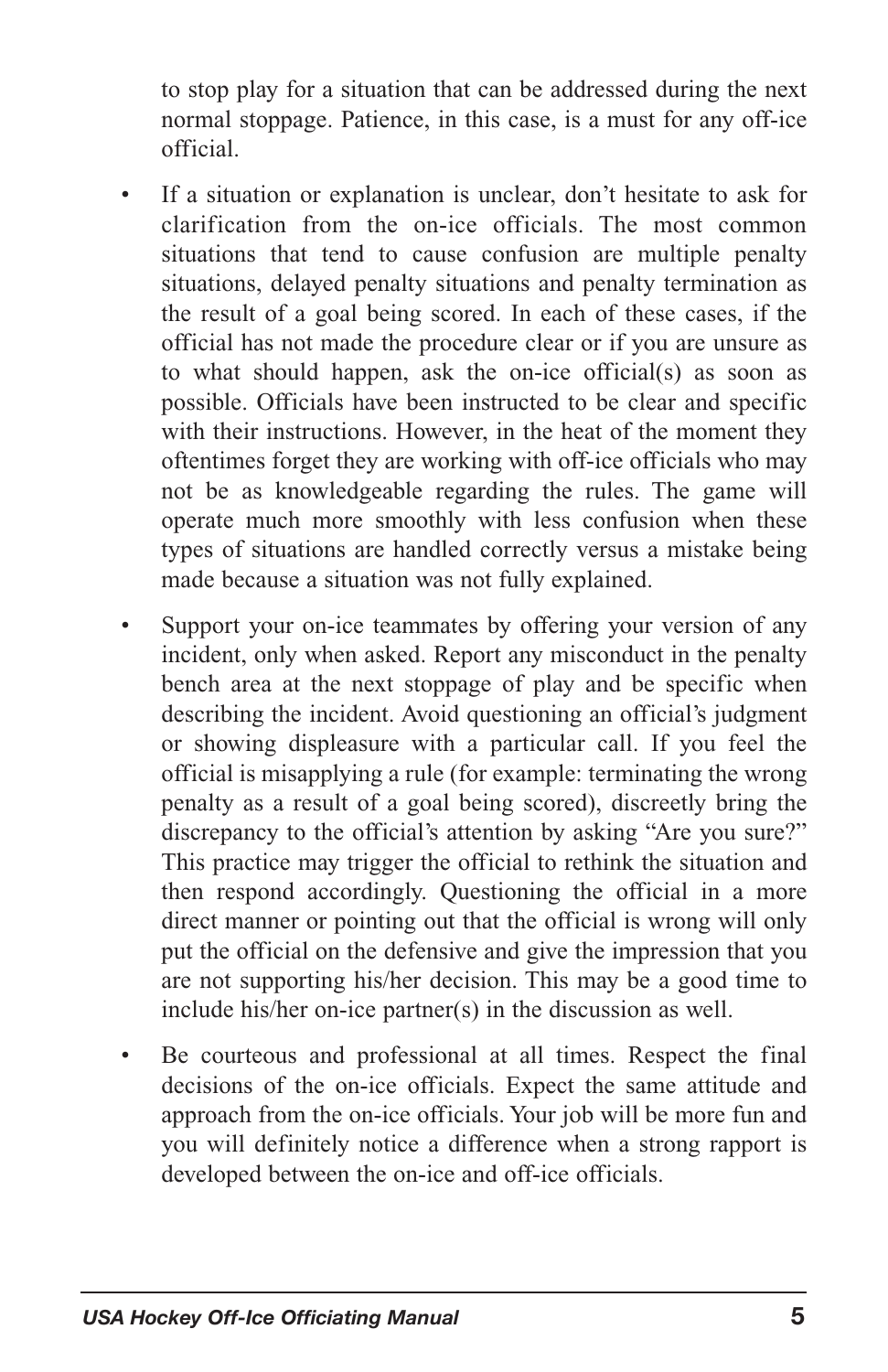# <span id="page-7-1"></span>**OFF-ICE OFFICIALS FOR LOWER LEVELS**

USA Hockey recognizes that the need for off-ice officials varies depending on the level of the competition. Lower levels of hockey require the bare minimum of off-ice personnel in order to successfully complete the game while advanced levels of competition (including tournaments) may require a larger off-ice staff. In many cases, somewhere in between is a good place to start when appointing an off-ice officiating staff. The next two sections will identify the various off-ice official positions necessary for the various levels of hockey and will thoroughly outline the responsibilities of each position.

Most amateur hockey games will require an off-ice officiating crew of four individuals. These include the timekeeper, scorekeeper and two penalty box attendants. Their duties and responsibilities are outlined in the following sections.

# *GAME TIMEKEEPER*

The game timekeeper is responsible for operating the game clock. In most cases during lower level hockey games, the game timekeeper will also keep track of penalty times on the official game clock. The duties of the game timekeeper are as follows:

- <span id="page-7-0"></span>• Prior to the start of the game, check the game clock to ensure it is operating properly, including the penalty clocks. When operating a clock for the first time, the game timekeeper should familiarize himself/herself with clock operations prior to the teams appearing on the ice in order to minimize any unnecessary delays once the game has started.
- Prior to the teams entering the ice, the game timekeeper should place the appropriate warm-up time on the clock and start this time immediately once the teams have entered the ice. At the conclusion of the warm-up period, the horn should be sounded and the appropriate time for the first period should be placed on the clock.
- The clock should be started upon execution of the face-off and should be stopped each time the whistle is blown. Prior to the center ice face-off to start each period, the referee will check with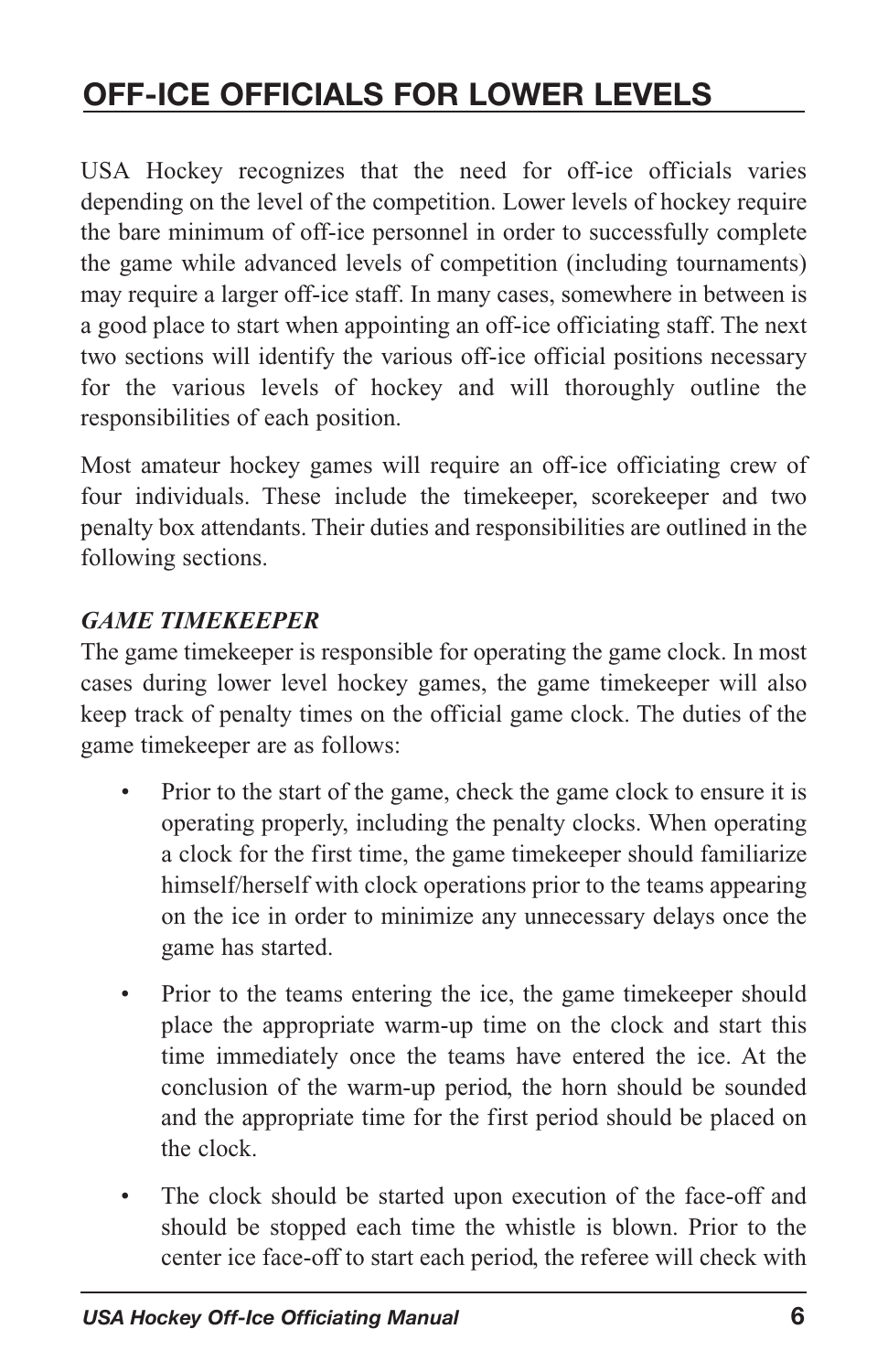the game timekeeper to ensure he/she is ready to start. A simple nod of the head or thumbs up will signal to the referee that you are ready to go.

- Some leagues or games may have situations where running time is used. In this case, the clock is started upon execution of the face-off to start the period and is only stopped in situations when a goal is scored, a penalty is assessed or there is an injured player or other unusual delay (rink defect, etc.). When time has been stopped under these conditions, the clock shall be restarted upon completion of the ensuing face-off.
- If for some reason the clock is not stopped or started at the appropriate time, the game timekeeper should immediately do so when it has been brought to his/her attention. A mental note should be made as to an estimate of how much time elapsed and this information should be relayed to the on-ice officials for the proper determination as to what adjustments need to be made to the time. These adjustments should be made in a timely manner to minimize the delay.
- All penalties which require a team to play shorthanded should be placed on the penalty clocks for the appropriate length of time immediately upon being assessed. This excludes coincident penalties and misconduct penalties. The game timekeeper should be familiar with the rules pertaining to coincident penalties, misconduct penalties, delayed penalties and penalty termination. Examples and explanations of theses situations are outlined in Appendix III.
- When a goal is scored which results in the termination of a penalty appearing on the clock, the game timekeeper shall remove this time prior to play commencing.
- The horn should be sounded at the conclusion of each period. The horn should not be used during play or normal stoppages as a means of grabbing the on-ice officials' attention.
- Necessary equipment for a game timekeeper should include a stop watch, whistle, pencil, note paper and directions on the operation of the clock. The stop watch may be necessary if the game clock malfunctions or is not operating properly. In this case, the game timekeeper may be required to keep track of time using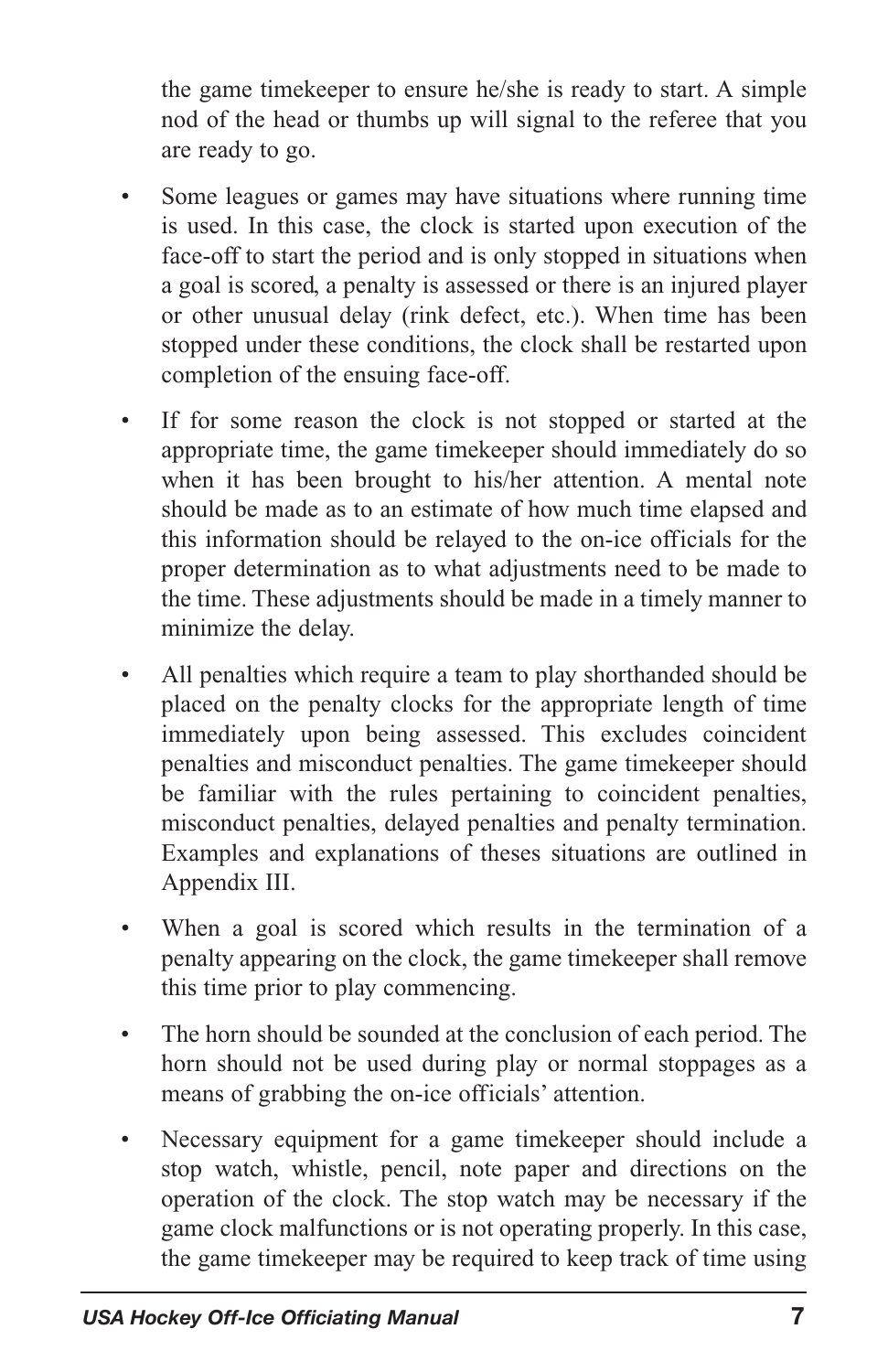<span id="page-9-0"></span>the stop watch and the whistle is necessary to indicate the completion of the period when the horn does not sound properly. The pencil and note paper can be used to make notes pertaining to penalty times and other pertinent information. Finally, a manual on the operation of the clock and information (length of periods, penalty times, curfew time, etc.) pertaining to the game should also be readily accessible.

#### *OFFICIAL SCORER*

The official scorer is the individual who is responsible for the completion of the game scoresheet. In some cases, the official scorer may also serve as the P.A. announcer. The game scoresheet is the official record of that game and will be sent to the league office upon completion while copies are distributed to each team. The duties of the game scorekeeper are as follows:

*The following examples of scoresheets are of some that are commonly used. Although there may be some minor differences in format, the principles of completing a scoresheet remain the same.*

#### **Prior to the Game**

Well in advance of the game, the official scorer should make sure an official scoresheet is available. Official scoresheets should be available through the league the teams are participating in and often times are in the hands of the team manager. If all else fails, USA Hockey does have official scoresheets available through their merchandise supplier. In some instances, an electronic scoring/statistics system may be used.



*USA Hockey Off-Ice Officiating Manual* **8**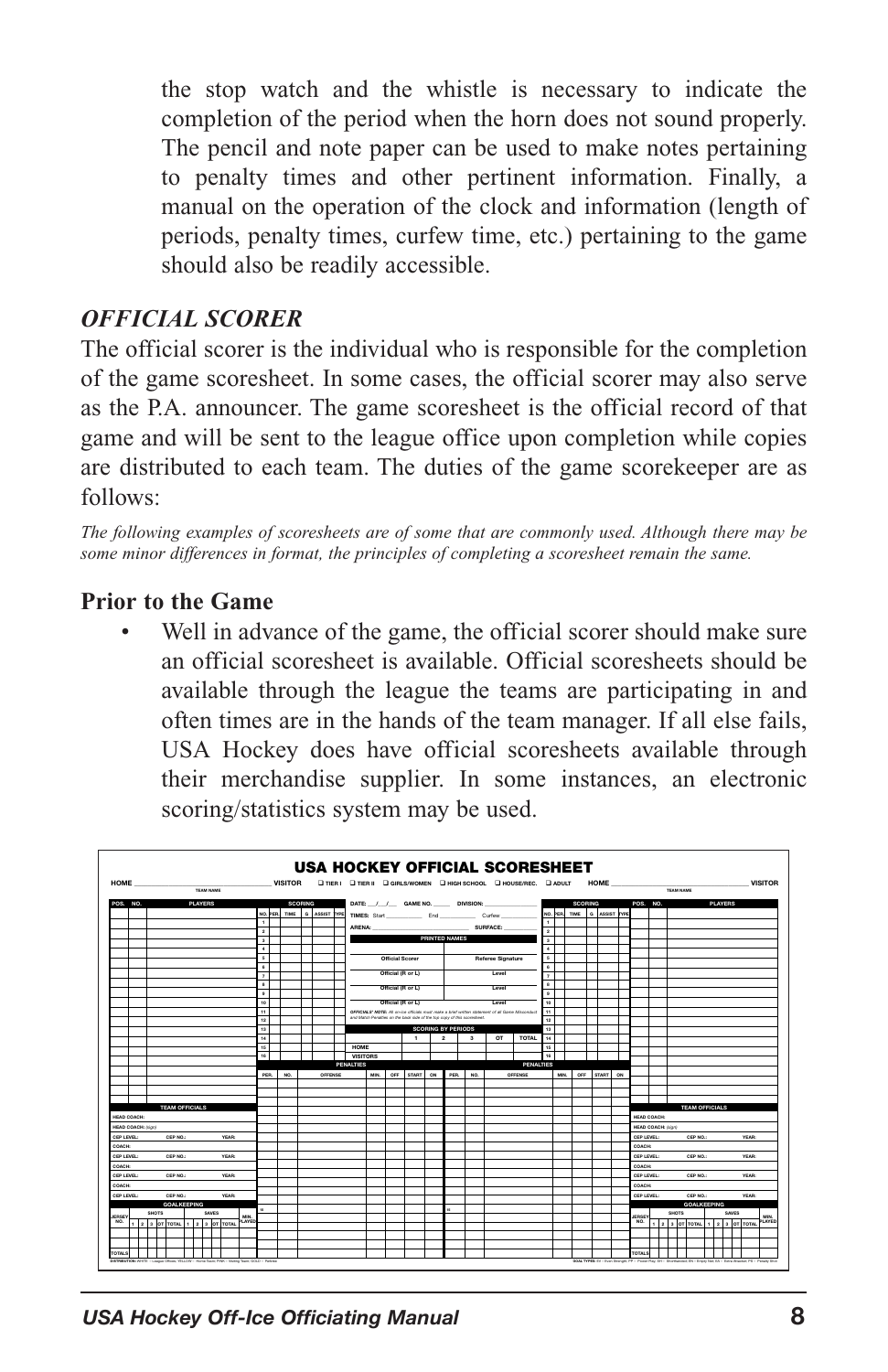- Approximately one half hour prior to the start of the game, the official scorer should obtain the game roster from the visiting and home teams and transfer that information to the appropriate areas on the scoresheet. Only players who are dressed and ready to participate in the game should be listed on the scoresheet.
- A player who is late can be listed on the scoresheet prior to the start of the game, but his/her name should be crossed out if they do not show up and participate. No player can be added to the scoresheet once play commences unless fewer than 20 players (and not more than 18 skaters) are on the roster (no deletions are permitted) and the team is willing to be assessed a bench minor penalty.
- The scoresheet roster should include the player's number, last name and at least their first initial. USA Hockey rules do not require a team to designate a starting line-up, although space is provided on the scoresheet to do so for situations where the starting line-ups will be announced. In addition, the manager of

|            |                           | HOME <i>Charging Zebras</i> VISITOR                  |            |                     |                           | HOME Raging Bench Generals VISITOR      |  |  |
|------------|---------------------------|------------------------------------------------------|------------|---------------------|---------------------------|-----------------------------------------|--|--|
| POS.       | NO.                       | <b>PLAYERS</b>                                       |            | POS.                | NO.                       | <b>PLAYERS</b>                          |  |  |
| G          | 1                         | Chris Milles                                         |            | G                   | 1                         | Tom Kehr                                |  |  |
| LW         | $\overline{a}$            | Tony Mariconda                                       |            | c                   | $\overline{a}$            | Mark Tabrum<br>"C"                      |  |  |
| Þ          | 4                         | Owen Thompson                                        |            | LW                  | 4                         | hrts Bonnell                            |  |  |
| c          | 6                         | Larry Cote                                           | Captains · | ъ                   | 5                         | "A"<br>Al Bloomer                       |  |  |
| Þ          | 笋                         | Marío Pusaterí                                       |            | Þ                   | 6                         | Chuck Createy                           |  |  |
| Þ          | g                         | $^{\prime\prime}$ C $^{\prime\prime}$<br>Mike Shapey |            | c.                  | v                         | Frank Golembrosky                       |  |  |
| RW         | 9                         | Bill Spohn                                           | Alternate  | eπ                  | g                         | TC Lewis                                |  |  |
| c          | 10                        | Bob McMann                                           | Captains   | RW                  | 9                         | <b>Bill Swita</b> <sub>1</sub><br>$-44$ |  |  |
| <b>RW</b>  | 12                        | "A"<br>Matt Leaf                                     |            | Þ                   | 10                        | Tony celeste                            |  |  |
| G          | 35                        | Greg Lucker                                          |            | Þ                   | 12                        | Jím Cooney                              |  |  |
| LW         | 14                        | Mark Wilkins                                         |            | RW                  | 14                        | Mark Brooks                             |  |  |
| Þ          | 17                        | Steve Tatro                                          |            | LW                  | 15                        | Lloyd Ney                               |  |  |
| c          | 20                        | Jim Dewhirst                                         |            | LW                  | 17                        | Bob Levin                               |  |  |
| 1 M        | 21                        | Dave LaBuda                                          |            | G                   | 30                        | Kevin Connelie                          |  |  |
| RW         | 24                        | Roy Finger                                           |            | c                   | 99                        | Dan Brennan                             |  |  |
|            |                           |                                                      |            |                     |                           |                                         |  |  |
|            |                           |                                                      |            |                     |                           |                                         |  |  |
|            |                           |                                                      |            |                     |                           |                                         |  |  |
|            |                           |                                                      |            |                     |                           |                                         |  |  |
|            |                           |                                                      |            |                     |                           |                                         |  |  |
|            |                           | <b>TEAM OFFICIALS</b>                                |            |                     |                           | <b>TEAM OFFICIALS</b>                   |  |  |
|            |                           | HEAD COACH: Jeremy Kennedy                           |            |                     | <b>HEAD COACH:</b>        | Bob O'Connor                            |  |  |
|            | <b>HEAD COACH: (sign)</b> | Kennedy<br>thams                                     |            |                     | <b>HEAD COACH: (sign)</b> | Alut J. O'Court                         |  |  |
|            | CEP LEVEL: 3              | CEP NO.:<br>YEAR: 06-07<br>106413                    |            | CEP LEVEL:          |                           | CEP NO.: 104675<br>5<br>YEAR: 00-01     |  |  |
| COACH:     |                           | Bill Leslie                                          |            | COACH:<br>Lou Vairo |                           |                                         |  |  |
|            | CEP LEVEL: 2              | CEP NO.:<br>YEAR: 05-06<br>100106                    |            | <b>CEP LEVEL:</b>   |                           | CEP NO.: 208553<br>YEAR: 03-04<br>5     |  |  |
| COACH:     |                           |                                                      |            | COACH:              |                           |                                         |  |  |
| CEP LEVEL: |                           | CEP NO.:<br>YEAR:                                    |            | CEP LEVEL:          |                           | CEP NO.:<br>YEAR:                       |  |  |
| COACH:     |                           |                                                      |            | COACH:              |                           |                                         |  |  |
| CEP LEVEL: |                           | CEP NO.:<br>YEAR:                                    |            | CEP LEVEL:          |                           | CEP NO.:<br><b>YEAR:</b>                |  |  |

*USA Hockey Off-Ice Officiating Manual* **9**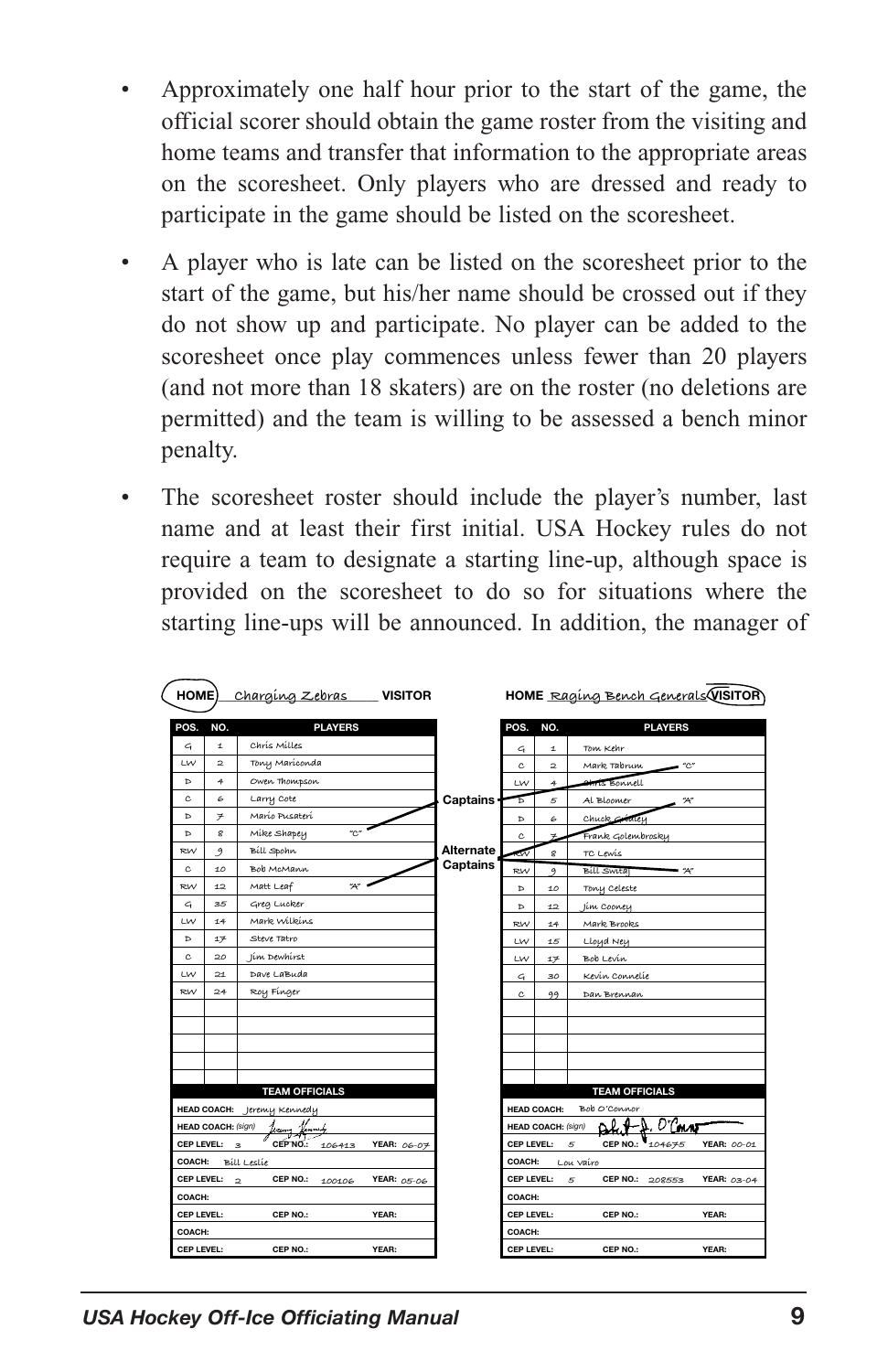the team and the coaches of the team should also be listed in this section, including their required coaching certification information. This information is important when issues involving the game arises. The example below shows a typical roster portion of a scoresheet properly completed.

The captain, and alternate captains, up to a maximum of two for each team, shall be designated on the scoresheet next to their names with either a "C" or an "A." The other pertinent information relating to the game (such as the date, level of play, rink in which the game is played and curfew time) should also be filled out prior to the start of the game. A section for this type of information is found at the top of the scoresheet.

#### **During the Game**

• During the course of the game, the official scorer will record information on the game scoresheet, such as goals and assists and penalties, as reported to him/her by the on-ice officials. The official scorer is also responsible for recording saves (and/or shots on goal). They may ask the penalty bench attendants for assistance with this duty as each one can be responsible for one team's shots or saves.

|                                       | $\Box$ TIERI $\Box$ TIERII $\Box$ GIRLS/WOMEN $\Box$ HIGH SCHOOL $\bigtimes$ HOUSE/REC. $\Box$ ADULT |  |                 |  |  |
|---------------------------------------|------------------------------------------------------------------------------------------------------|--|-----------------|--|--|
|                                       | DATE: 3/1 /07 GAME NO. 162 DIVISION: U12                                                             |  |                 |  |  |
| TIMES: Start 3:00pm End 5:00pm Curfew |                                                                                                      |  |                 |  |  |
|                                       | ARENA: Anywhere                                                                                      |  | <b>SURFACE:</b> |  |  |

| <b>SCORING BY PERIODS</b> |    |   |  |         |              |  |
|---------------------------|----|---|--|---------|--------------|--|
|                           |    | o |  | OТ      | <b>TOTAL</b> |  |
| <b>HOME</b>               | 0  |   |  | $- - -$ |              |  |
| <b>VISITORS</b>           | ſ. |   |  | $- - -$ |              |  |

|                | <b>HOME SCORING</b> |       |    |               |      |  |  |  |
|----------------|---------------------|-------|----|---------------|------|--|--|--|
|                | NO. PER.<br>TIME    |       | G  | <b>ASSIST</b> | TYPE |  |  |  |
| 1              | 1                   | 2:14  | ァ  | 9,4           | E    |  |  |  |
| $\overline{2}$ | 1                   | チ:37  | 14 | 12, 2         | E    |  |  |  |
| 3              | $\overline{a}$      | 11:10 | 10 | 17            | E    |  |  |  |
| $\overline{a}$ | 3                   | 1:42  | 6  | $20, 24$ PP   |      |  |  |  |
| 5              |                     |       |    |               |      |  |  |  |
| 6              |                     |       |    |               |      |  |  |  |
| $\overline{7}$ |                     |       |    |               |      |  |  |  |
| 8              |                     |       |    |               |      |  |  |  |
| 9              |                     |       |    |               |      |  |  |  |
| 10             |                     |       |    |               |      |  |  |  |
| 11             |                     |       |    |               |      |  |  |  |
| 12             |                     |       |    |               |      |  |  |  |
| 13             |                     |       |    |               |      |  |  |  |
| 14             |                     |       |    |               |      |  |  |  |
| 15             |                     |       |    |               |      |  |  |  |
| 16             |                     |       |    |               |      |  |  |  |

|     | <b>HOME SCORING</b> |    |               |             |                |                | <b>VISITOR SCORING</b> |   |               |             |
|-----|---------------------|----|---------------|-------------|----------------|----------------|------------------------|---|---------------|-------------|
| ER. | <b>TIME</b>         | G  | <b>ASSIST</b> | <b>TYPE</b> |                | NO. PER.       | <b>TIME</b>            | G | <b>ASSIST</b> | <b>TYPE</b> |
| 1   | 2:14                | チ  | 9,4           | E           | 1              | $\overline{a}$ | 4:19                   | 6 | 10            | PP          |
| 1   | チ:3チ                | 14 | 12, 2         | E           | $\overline{2}$ |                |                        |   |               |             |
| 2   | 11:10               | 10 | 17            | E           | 3              |                |                        |   |               |             |
| s.  | 1:42                | 6  | $20, 24$ PP   |             | 4              |                |                        |   |               |             |
|     |                     |    |               |             | 5              |                |                        |   |               |             |
|     |                     |    |               |             | 6              |                |                        |   |               |             |
|     |                     |    |               |             | 7              |                |                        |   |               |             |
|     |                     |    |               |             | 8              |                |                        |   |               |             |
|     |                     |    |               |             | 9              |                |                        |   |               |             |
|     |                     |    |               |             | 10             |                |                        |   |               |             |
|     |                     |    |               |             | 11             |                |                        |   |               |             |
|     |                     |    |               |             | 12             |                |                        |   |               |             |
|     |                     |    |               |             | 13             |                |                        |   |               |             |
|     |                     |    |               |             | 14             |                |                        |   |               |             |
|     |                     |    |               |             | 15             |                |                        |   |               |             |
|     |                     |    |               |             | 16             |                |                        |   |               |             |

|                               | <b>HOME GOALKEEPING</b> |                |     |      |              |              |                |     |     |              |               |
|-------------------------------|-------------------------|----------------|-----|------|--------------|--------------|----------------|-----|-----|--------------|---------------|
| <b>SHOTS</b><br><b>JERSEY</b> |                         |                |     |      |              | <b>SAVES</b> |                |     |     |              | MIN.          |
| NO.                           |                         | $\overline{2}$ | 3   | OT I | <b>TOTAL</b> |              | $\overline{2}$ | 3   | OT  | <b>TOTAL</b> | <b>PLAYED</b> |
| 1                             | 6                       | 5              | --- | ---  | 11           | 6            | 4              | --- | --- | 10           | 18:10         |
| 35                            |                         | $\overline{a}$ | ø   | ---  | 10           | ---          | 2              | 8   | --- | 10           | 17:50         |
| <b>TOTALS</b>                 | 6                       | ¥              | ø   | ---  | 21           | 6            | 6              | g   | --- | 20           | 36            |

|                               | <b>VISITOR GOALKEEPING</b> |                |   |     |              |    |                |     |     |          |               |
|-------------------------------|----------------------------|----------------|---|-----|--------------|----|----------------|-----|-----|----------|---------------|
| <b>SHOTS</b><br><b>JERSEY</b> |                            |                |   |     | <b>SAVES</b> |    |                |     |     | MIN.     |               |
| NO.                           |                            | $\overline{2}$ | з |     | OT TOTAL     |    | $\overline{2}$ | 3   |     | OT TOTAL | <b>PLAYED</b> |
| 30                            | 10                         |                |   |     | 17           | 12 | g              | --- | --- | 20       | 22:30         |
|                               |                            |                |   | --- | 21           |    |                | 15  |     | 22       | 13:30         |
| <b>TOTALS</b>                 |                            |                |   |     | 38           | 12 | 15             |     |     | 42       | 36            |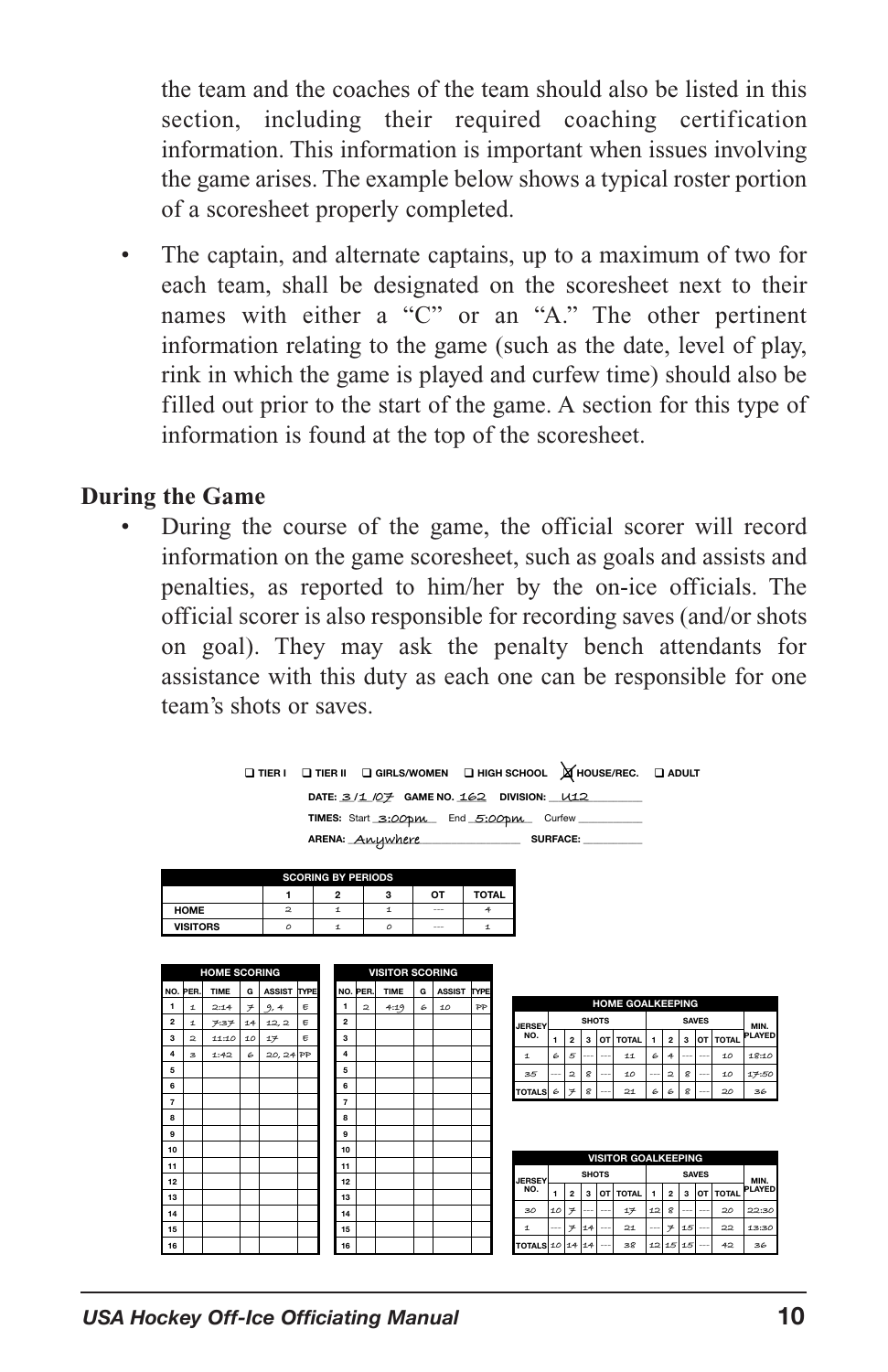- When recording information, the general rule is to record the time based on the amount of time that has expired in the period. For example, if a goal was scored with 10 minutes remaining in a 15 minute period, the goal would be recorded as occurring at the 5:00 minute mark of the period. Although this method is most commonly used, the recording of time remaining in the period is also acceptable and is used by some leagues or governing bodies. The league that governs the teams involved will usually follow one of these procedures consistently throughout the league.
- When recording goals and assists, be sure to specify the period in which the goal was scored, the time of the goal and the numbers of the players who have been credited with the goal and the assists, as reported to you by the on-ice official. Once reported by the referee, no changes can be made to who gets credit for goals and assists without the approval of the on-ice officials. An example of the goals and assists section of the scoresheet, along with other information, is shown in the example.
- The number of goals scored per period and the shots (and/or saves) on goal for each team should be recorded in the appropriate section at the conclusion of each period, as shown in the example.
- The official scorer will also record penalties, as reported to them by the referee, on the scoresheet. This information should include the period, number of the player, the type (minor, major, misconduct, etc.) or the length  $(2:00, 5:00, 10:00, \text{ etc.})$  of the penalty and the

actual infraction assessed. An example of a properly completed penalty section is included.

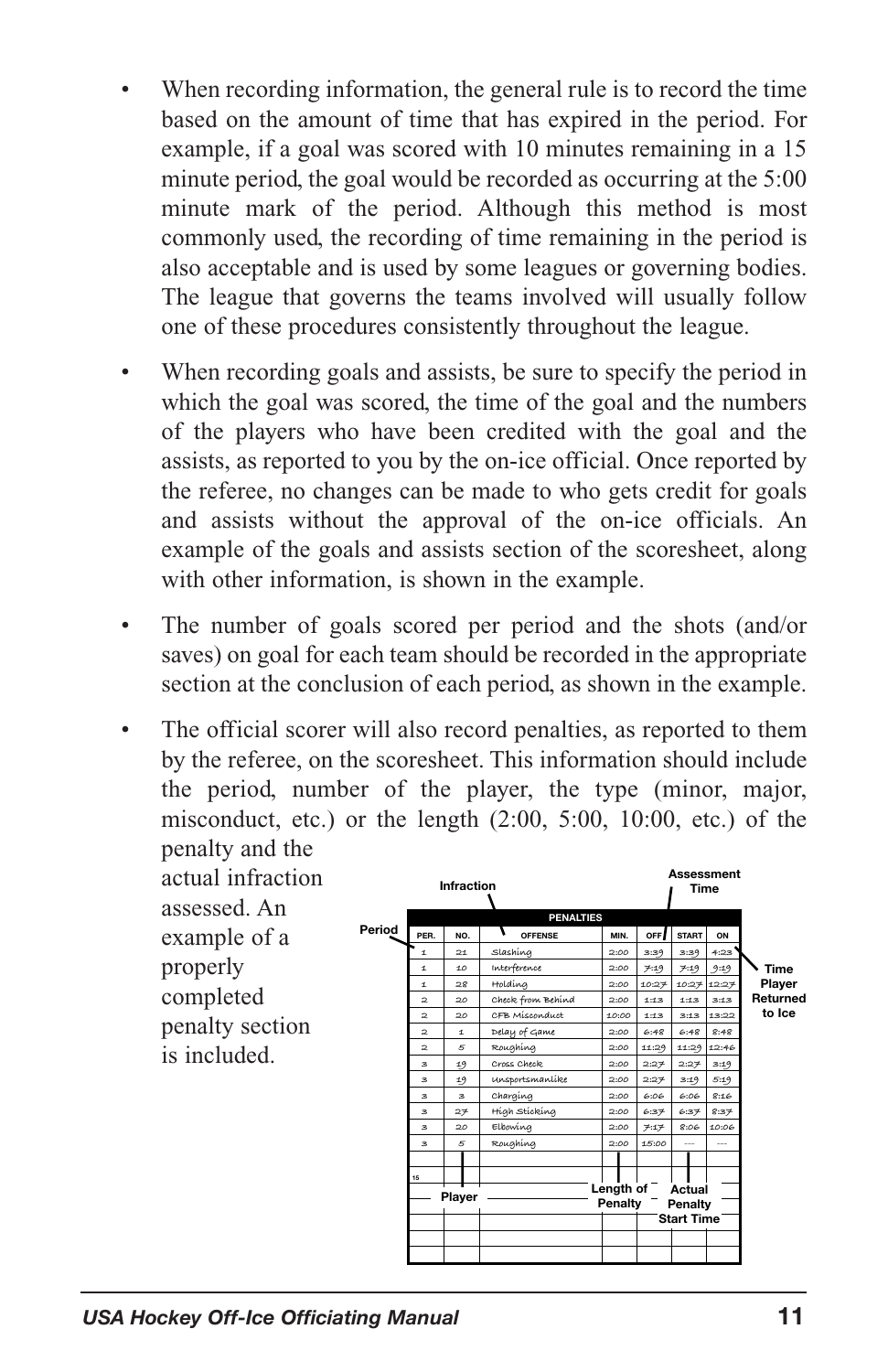- The time when the penalty is assessed is recorded in the section with the "TIME" heading. This is the actual stoppage of play when the penalty is assessed and recorded. As with goals, the standard practice is to record the time expired from the start of the period on the scoresheet, although recording time remaining may be the preferred method in some leagues.
- In some cases, the penalty may not begin at the time it is assessed. For this reason, there may be a heading on the scoresheet that specifies when the penalty actually started.
- In the case of a goal scored as the result of a penalty shot, the goal is recorded in the normal manner by entering the period, time and the player who scored the goal. In this case, the goal will always be unassisted and the type of goal would be labeled "ps" for penalty shot.
- There may also be a heading ("ON") that specifies when the penalized player returned to the ice. In most cases, this time will be when the penalty has been served in its entirety and the player is eligible to return to the ice. However, if a goal is scored in a power play situation, the penalized player will be allowed to return to the ice immediately as a result of the goal. In this case, the "ON" time is designated as the time the goal was scored.
- The official scorer must be alert during penalty situations in order to keep track of all of the appropriate information. In some cases, a separate penalty recording sheet may be used in an effort to help keep the official scoresheet neat and accurate. The official scorer also needs to work closely with the penalty bench attendants to ensure penalized players are released at the appropriate times.
- There are some special penalty situations the official scorer should be aware of when properly completing the official scoresheet. For example, when a player is assessed two penalties during the same stoppage of play, these penalties should be recorded separately (example A, p.14). In this case, the second penalty will not start until the first penalty has expired or terminated as the result of a goal.
- This same principle holds true for misconduct penalties that are assessed in addition to other penalties as shown in example B. Player #20 was assessed a minor penalty plus a misconduct for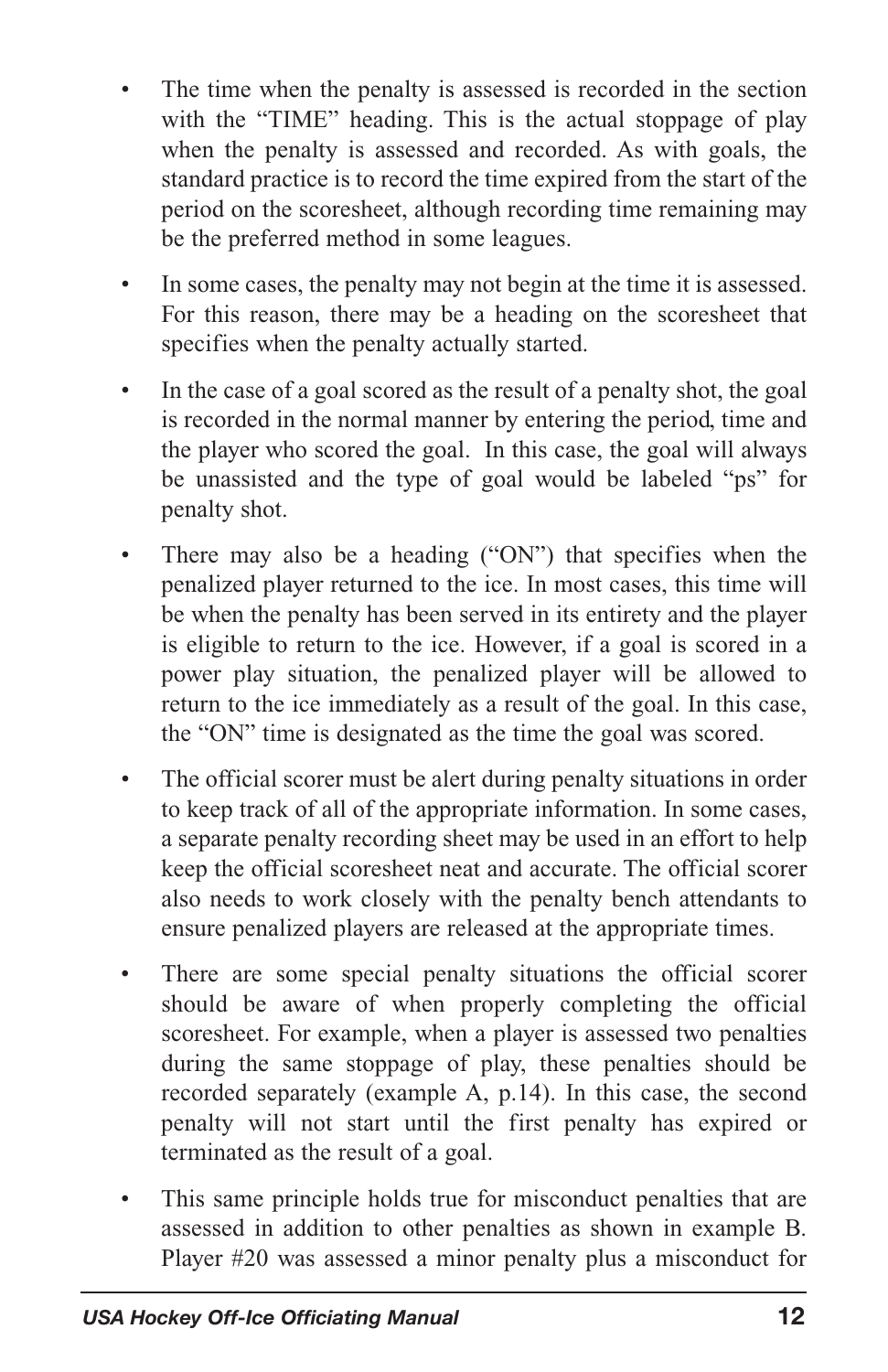checking from behind. The misconduct penalty will not start until after the minor penalty has ended. In this case, a substitute player will have to serve #20's minor penalty and will be entitled to return to the ice when the penalty expires or is terminated. Player #20 will have to remain on the penalty bench until the first stoppage of play after the expiration of the misconduct penalty.



- Penalty shots are also recorded in the penalty section. In this instance, the offense will simply be recorded as a "penalty shot" along with the period, time and the player who committed the infraction. A penalty shot will be recorded in the goals section, but only if a goal is actually scored during the penalty shot.
- The delayed penalty situation is also one that causes confusion for all participants. In example C, #20's minor penalty cannot start until #3's penalty expires or terminates. Even though #20's penalty was assessed at 7:17, there are already two visiting team minor penalties being served, therefore #20's minor penalty cannot start until the first minor penalty being served expires or is terminated as the result of a goal. In this case, #20's minor penalty will actually start at 8:06, the time #3's penalty expires. Player #3 will have to remain on the penalty bench (example D) until the first stoppage of play after his/her penalty expires or when his/her team is entitled to another player on the ice (when #27's penalty expires, in which case #3 would return to the ice and #27 would remain on the bench until a stoppage of play).
- Additional penalty situations, including termination of penalties, are provided in Appendix III.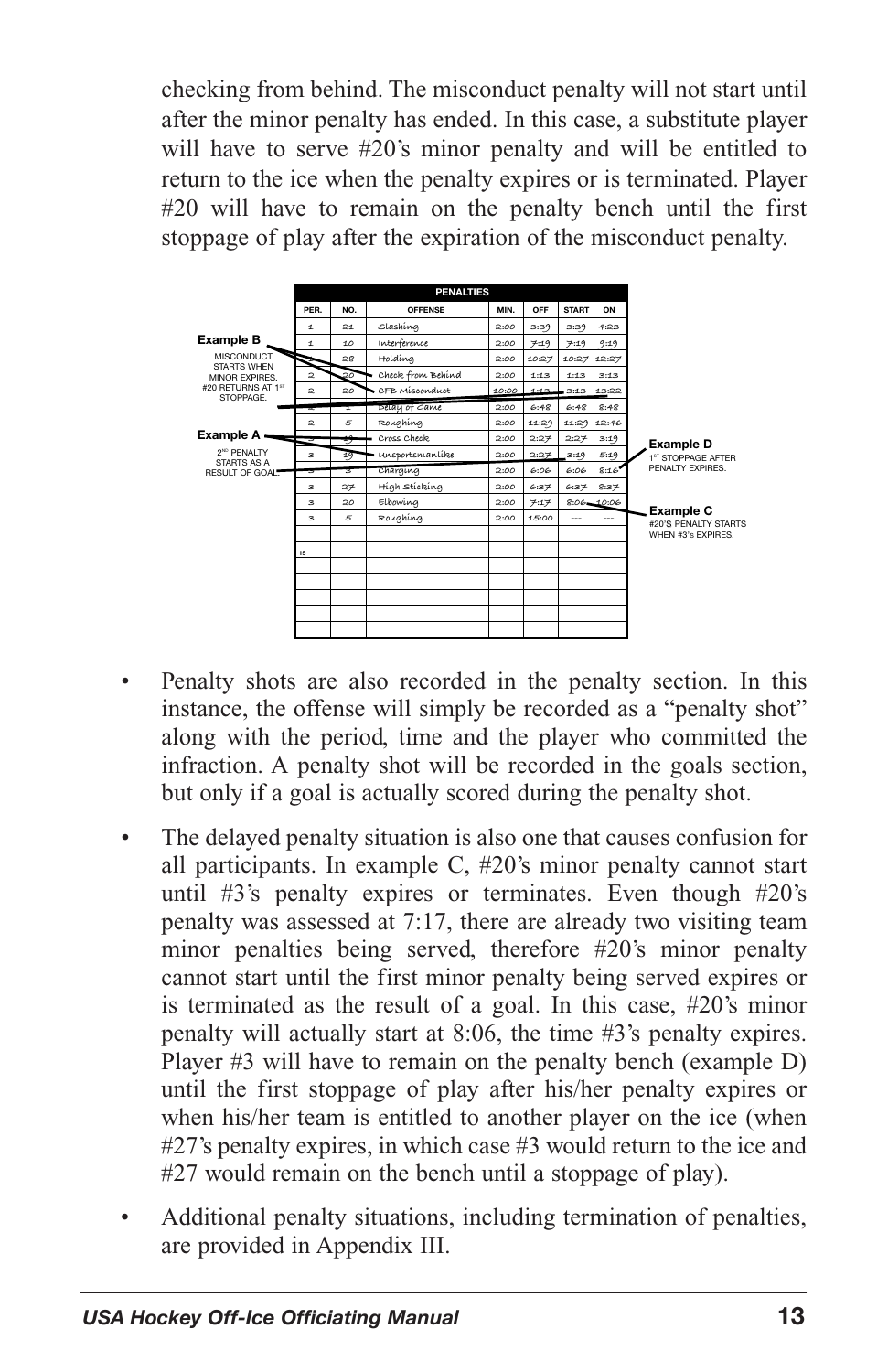#### **After the Game**

- The official scorer's duties do not end at the conclusion of the game. Some very important details must be attended to in order to make the official scoresheet complete and accurate.
- Once the game has been completed, the official scorer should check the scoresheet completely for accuracy and neatness. Any last minute information must be recorded on the scoresheet prior to it being signed. This includes goals per period, shots on goal (or saves), last minute subtractions from the game rosters (those player(s) who did not dress and participate in the game) and any notes regarding special awards (hat trick, playmaker, shut-out) or suspensions that need to be included on the scoresheet.
- The official scoresheet then should be signed by the official scorer in the appropriate place prior to inspection by the on-ice officials. The on-ice officials should cross out all of those portions of the scoresheet that have not been used . This is done to prevent any information from being added to the scoresheet after the officials have properly signed the document. Once satisfied that the scoresheet is accurate and complete, the officials will sign the scoresheet and retain their copy(s).



# **USA HOCKEY OFFICIAL SCORESHEET**

*USA Hockey Off-Ice Officiating Manual* **14**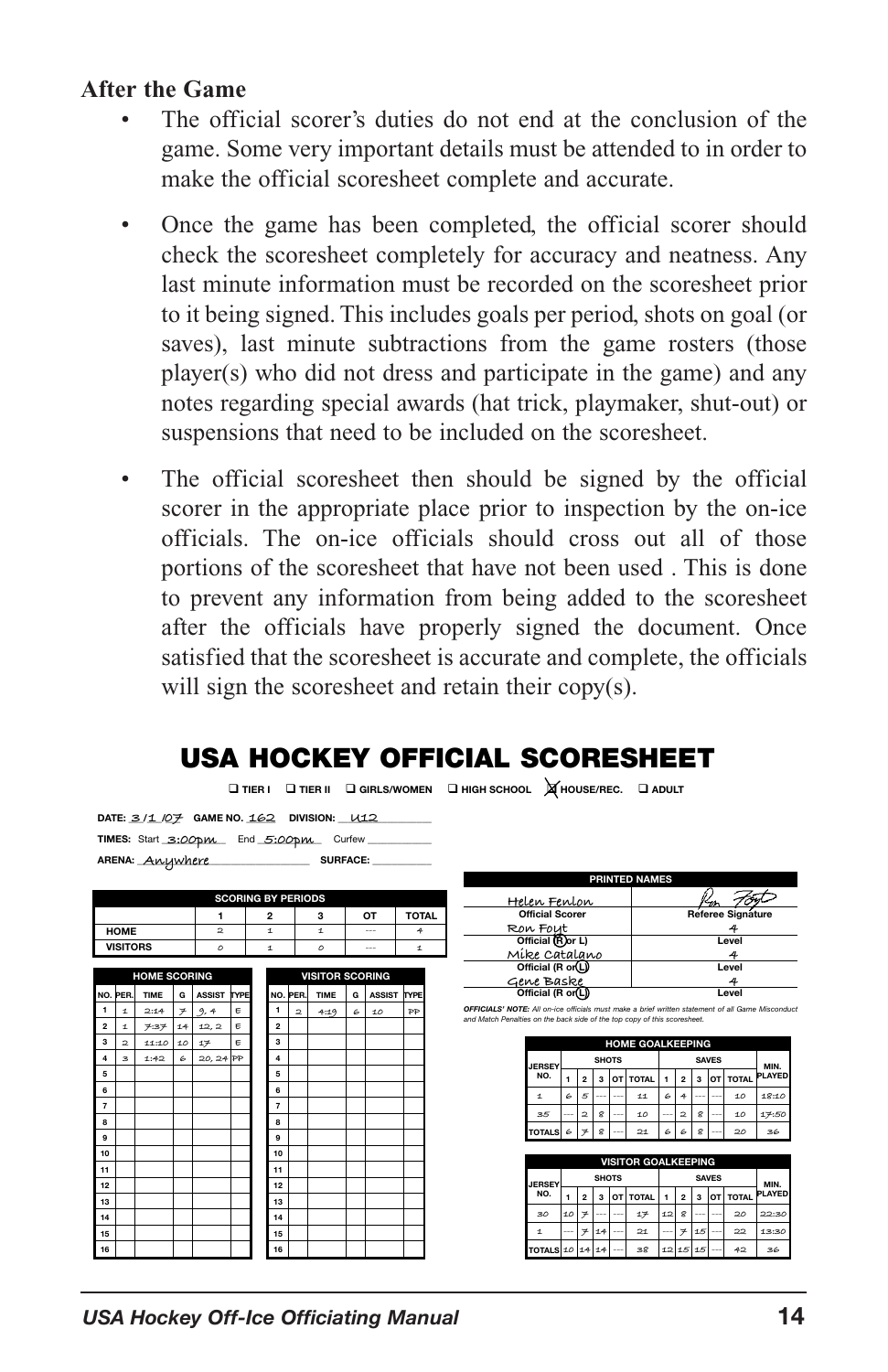• The official scorer will distribute a copy of the scoresheet to each team and answer any questions regarding penalties and suspensions. He/She should also make sure the original scoresheet gets into the proper hands in order to be forwarded to the league administrators.

## *PENALTY BENCH ATTENDANTS*

The Penalty Bench Attendants (2) are responsible for operating the penalty bench area. Their duties include the following:

- <span id="page-16-0"></span>• Opening and closing the door for penalized players. Especially at younger levels, players should not be expected to hop over the boards or shut the door behind them when they vacate the penalty bench area. An attendant at each penalty bench will open the door to allow the penalized player in and then will release the penalized player when the penalty expires. The penalty bench door should be closed immediately after the penalized player enters the penalty bench.
- The penalty bench attendants should work closely with the game timekeeper and the official scorer to ensure penalty situations are handled correctly.
- The penalty bench attendants should report to the referee, at the next stoppage of play, any violation of the rules or misbehavior by a penalized player. He/She may also be asked by the referee to give his/her version of any incident that may occur during the course of the game.
- When penalized players are entitled to be released from the penalty bench during a stoppage of play at the conclusion of coincident penalties, the penalty bench attendants should not release these players until the on-ice officials are aware that they are going to be released. This practice will help prevent any additional altercations from occurring.
- The penalty bench attendants may also be asked to assist the official scorer by keeping track of shots on goal or saves. This can be done by making each attendant responsible for the data on one team.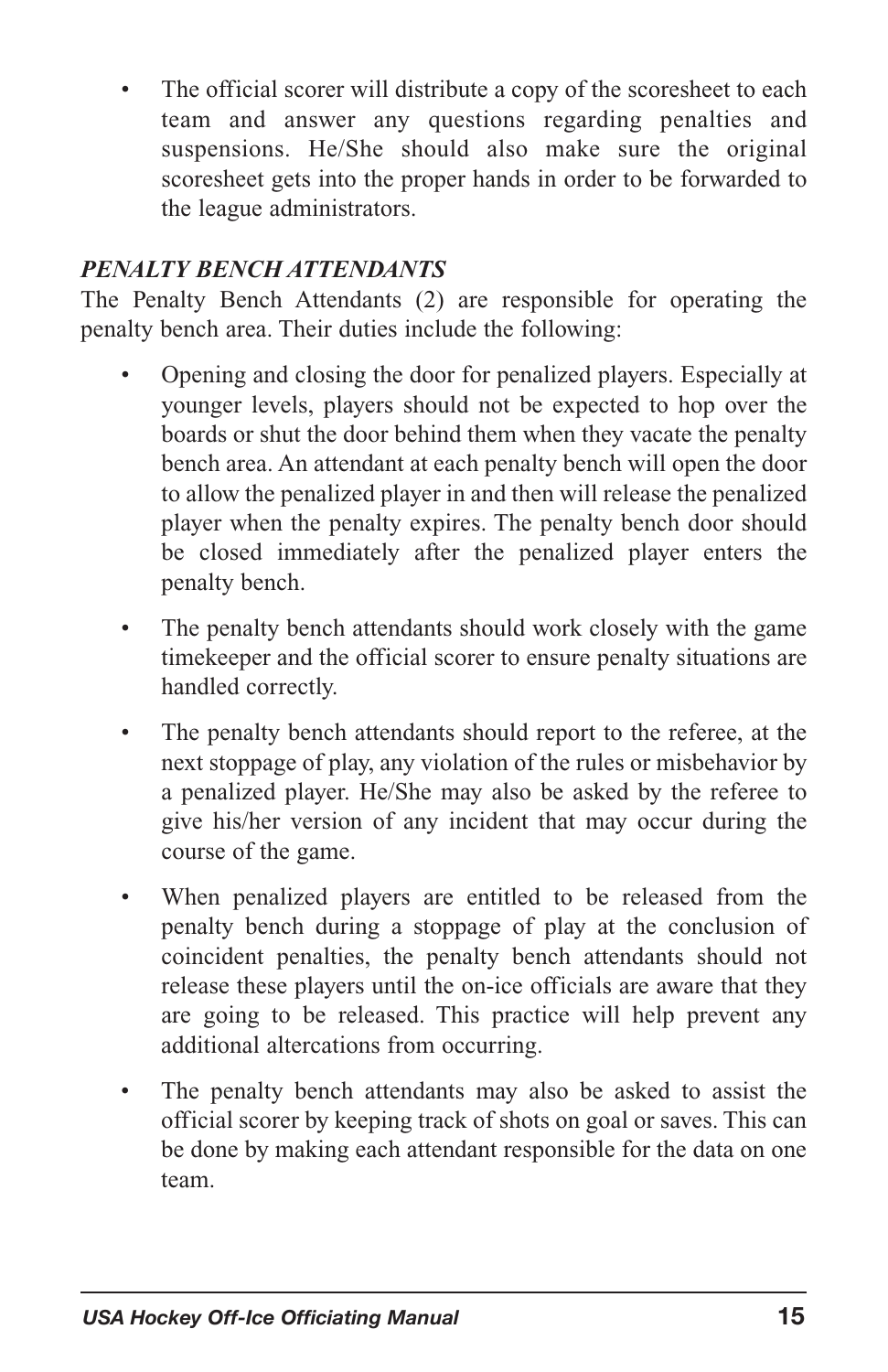# <span id="page-17-0"></span>**OFF-ICE OFFICIALS FOR ADVANCED LEVELS**

In addition to the off-ice officials position detailed in the previous section, there are several other off-ice roles which need to be filled for higher levels of hockey. These roles are vital to the overall success of the game and, when properly completed, will help the game run smoothly without incident. This next section will outline the additional roles and the responsibilities of each position. However, we must first learn about the pre-game meeting with the on-ice officials.

#### *PRE-GAME MEETING*

As mentioned previously, the off-ice officials are an extension of the onice officiating team. Communication, cooperation and teamwork are important aspects to any officiating team's success. For this reason, USA Hockey recommends that a pre-game meeting between the on-ice officials and the off-ice officials occurs prior to every higher level game. This meeting will generally take place in the officials' dressing room well in advance of the game and will allow the officiating team to address any last minute issues, questions or concerns while fostering communication.

The referee will generally chair the pre-game meeting and each referee may handle this process somewhat differently. During the pre-game meeting, the Referee may remind each off-ice official of their key responsibilities. The following suggestions are some good reminders that will help prevent problems later.

#### **Official Scorer**

- Review the game roster and starting line-ups.
- Discuss any special circumstances pertaining to the game (suspensions, etc.).

#### **Timekeeper**

- Reminder not to blow the horn to get officials' attention.
- Review the procedures used during intermissions to notify teams and officials.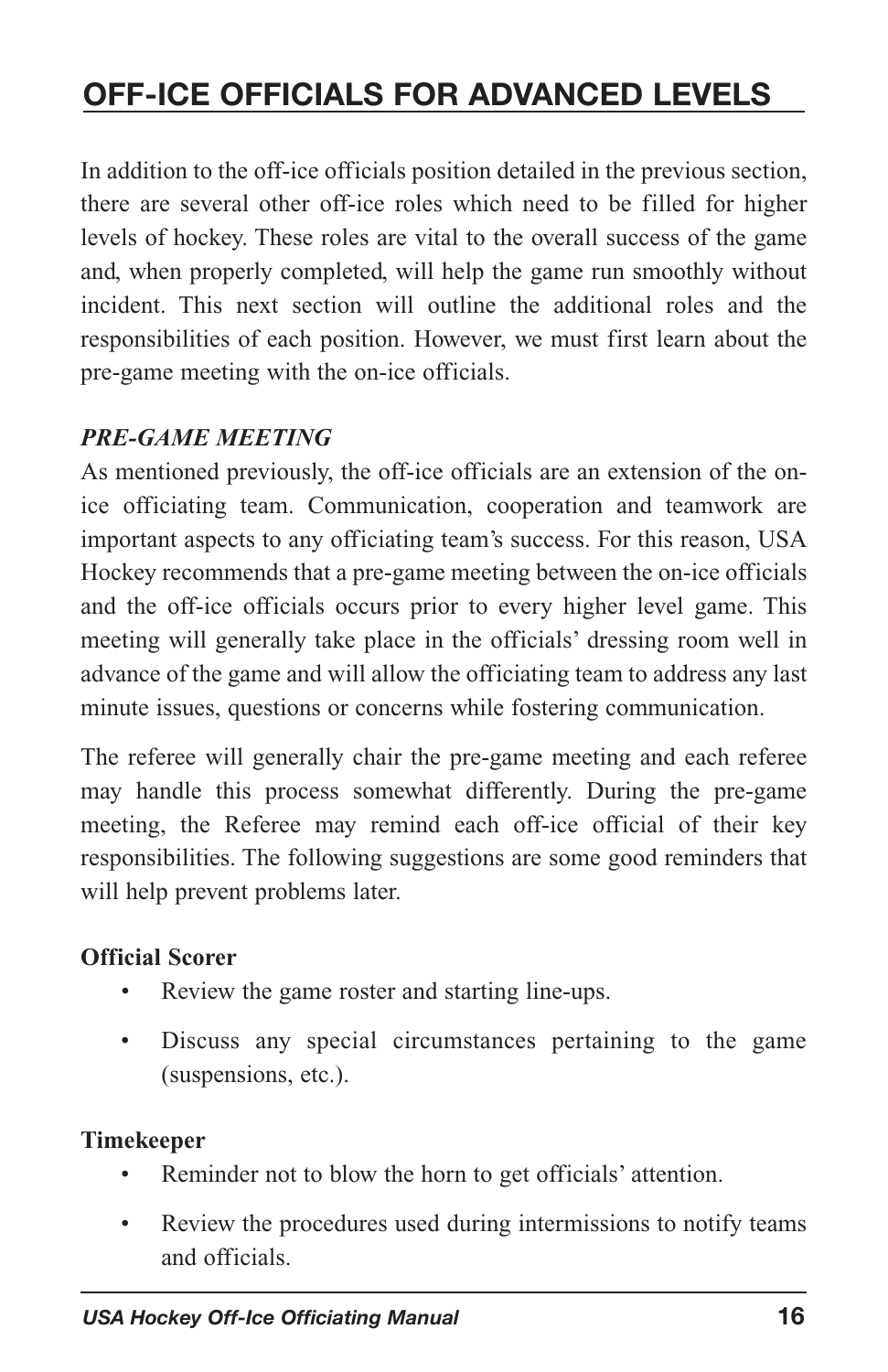### **Penalty Box Attendants**

- Review procedure for releasing players receiving coincidental penalties (wait for Linesman to escort players).
- Review the procedure for altercations (always shut door after player enters, watch for players coming off of the bench, allow one team at a time to exit ice after ejected).

#### **Goal Judges**

- Never use any hand gestures.
- Review the procedure for disputed goals (go to neutral area where you can communicate, give version briefly only when asked and avoid gestures of any kind, report to Official's room during intermission to discuss further).
- Only determination is whether puck completely crossed the goal line.

#### **Penalty Timekeeper**

- Review the penalty assessment procedure used by the Referee (if referee does not stop, a single minor penalty is assessed).
- <span id="page-18-0"></span>• Review the coincident penalty and penalty expiration interpretations.

In addition, the off-ice officials should be prepared to ask any questions they may have during the pre-game meeting. A successful pre-game meeting will help ensure a smooth running and incident free game.

## *GOAL JUDGES*

The fast paced nature of the game of ice hockey makes it difficult for the on-ice officiating team to always have the best view of the action around the net. The players are bigger, skate faster and shoot harder than ever before. Throw in the fact that the puck may be deflected and change directions instantaneously, and you can see why the goal judges can play an important role in assisting the on-ice officials.

In modern day facilities, the goal judges will sit directly behind each goal in an area that is designated just for them. This space allows them to clearly see the goal and the goal line. In addition, many rinks are equipped with an electronic lighting system that requires the goal judge to flip a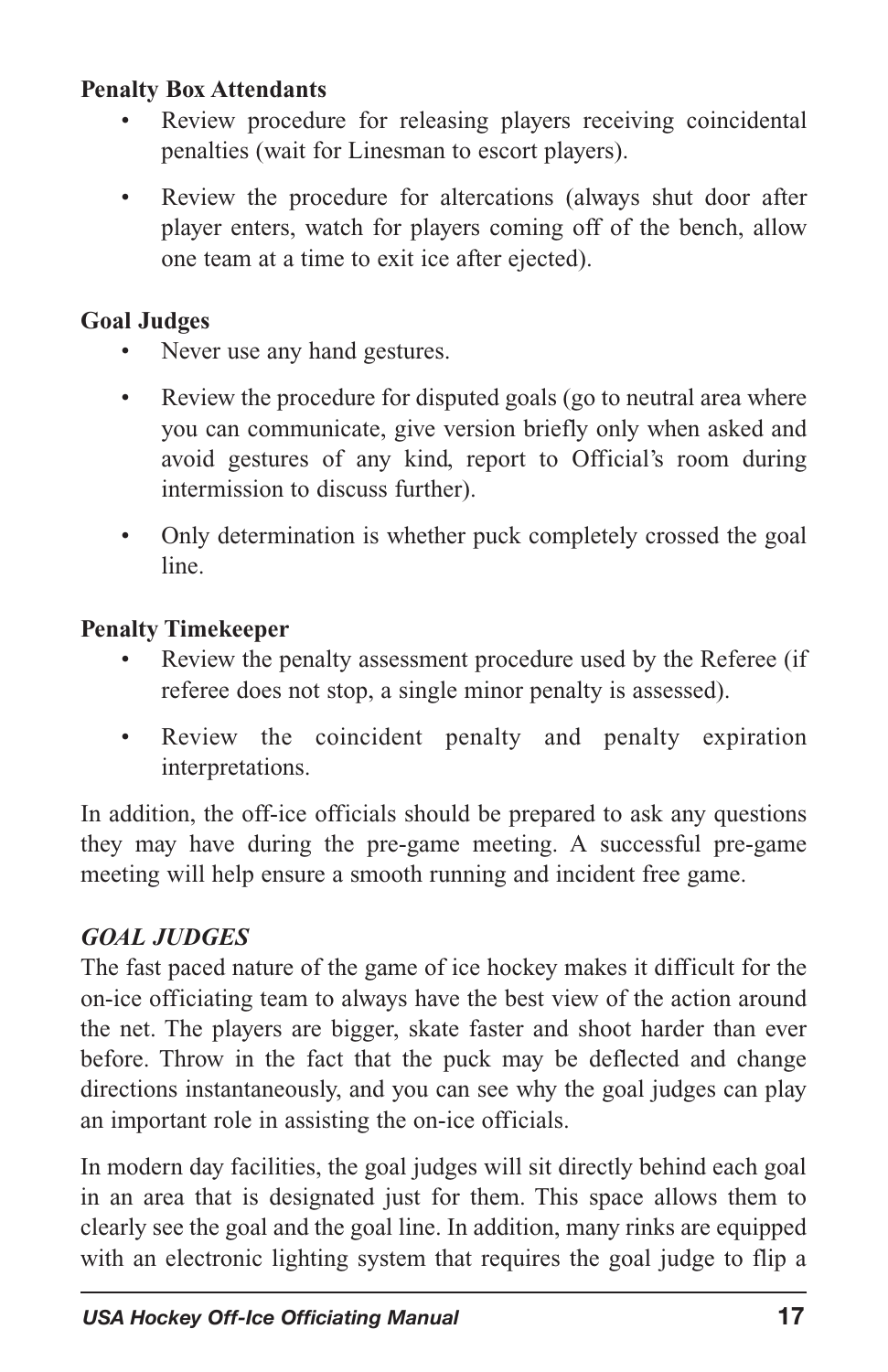switch to turn on a red light when a goal has been scored. In some cases, a green light will automatically come on whenever the game clock has been stopped, which signifies that a goal cannot be scored.

## **The duties of the goal judges are outlined below:**

- The goal judges will each be responsible for one goal and they do not switch ends at anytime during the game. They will position themselves in their proper position prior to the start of each period. Prior to the face-off, the referee will signal to each goal judge to confirm their readiness. The goal judges will respond by turning on their light which also confirms their equipment is functioning properly.
- The main responsibility of the goal judges is to turn on their light when the puck completely crosses the goal line and enters the goal. In order for a goal to be scored, the puck MUST completely cross the goal line. If any part of the puck is in contact with the goal line extended (to the top of the goal), a goal has not been scored and the light should not be turned on.
- It is not the goal judge's responsibility to determine whether the puck crossed the line prior to play being stopped, whether the puck was kicked into the goal or played with a high stick, or whether an attacking player was in the crease prior to the goal being scored. Although the goal judge may be asked his/her version by the referee, the ultimate decision maker in these cases is the referee. Therefore, even though the goal judge may have thought the goal should be disallowed, he/she should simply turn on the goal light when the puck crosses the goal line.
- Goal judges should be patient and only react when certain the puck has crossed the goal line. If a goal judge turns on the goal light to signal a goal prematurely, the light should immediately be turned off and play will most likely continue. During the next stoppage of play, the referee will have the Public Address Announcer announce to the audience that the puck did not enter the goal and the light was turned on prematurely.
- Goal judges should avoid using hand gestures or facial expressions at all costs. Pointing or raising his/her hand will only draw unnecessary attention and undermine the judgment of the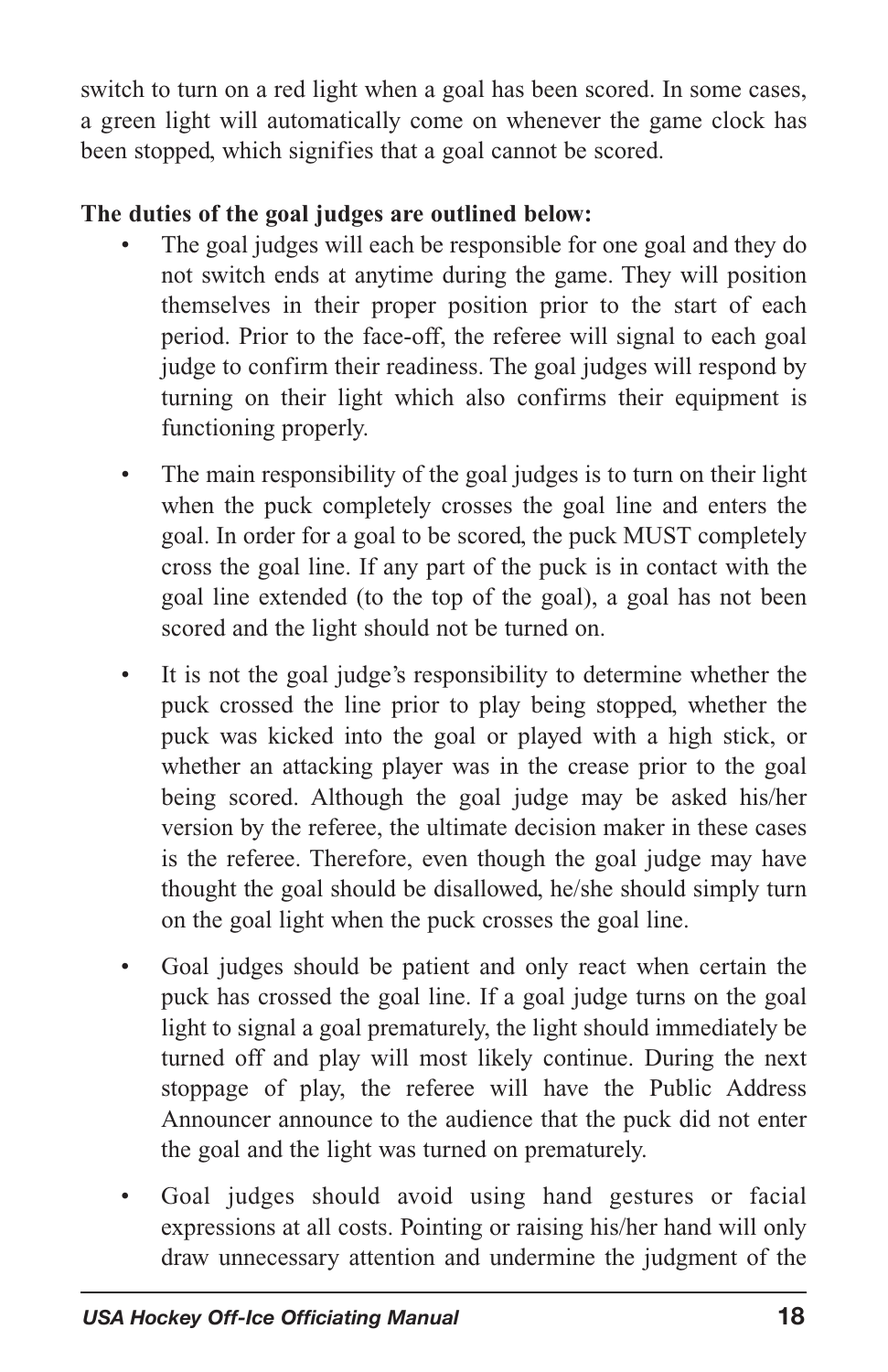on-ice officials. If the referee has a question or concern regarding a situation he/she wants to address, they will establish verbal communication with the goal judge.

• When verbalizing with the referee, only give information that was asked by the referee. Be brief, decisive and to the point when answering questions. As mentioned before, do not use hand gestures or facial expressions. Typical dialogue between a referee and the goal judge may go like this:

**Referee:** *"Did the puck enter the goal?"* **Goal Judge:** *"Yes. It hit the back of the net and bounced out."* **Referee:** *"Are you absolutely sure?"* **Goal Judge:** *"Yes. I am positive."* **Referee:** *"Thank you for your help."*

- In the case where a controversial situation involving a goal occurs, the goal judge should plan on meeting with the on-ice officials during the next intermission. This will allow the situation to be resolved in the privacy of the officials' dressing room and will clarify any differences in interpretation.
- <span id="page-20-0"></span>• In some areas, depending on the layout of the rink and the structure of the off-ice officiating team, goal judges may be asked to serve as the liaison between the game timekeeper and the teams. This responsibility would include notifying the teams and officials of the time remaining during the intermission and when they should return to the ice. Many leagues have a set schedule and procedure that needs to be followed and the goal judges may be asked to familiarize themselves with these procedures and serve as the messenger regarding time remaining.

# *PENALTY TIMEKEEPER*

The penalty timekeeper actually serves a dual role; as an assistant to the official scorer and as an assistant to the game timekeeper. Both of these roles become increasingly difficult during higher level hockey games when more penalties are called and complicated penalty situations arise. In addition, the penalty timekeeper will assume the role of the official scorer in working closely with the penalty bench attendants to ensure players serve the proper penalty time. A detailed description of the duties of the penalty timekeeper is provided below.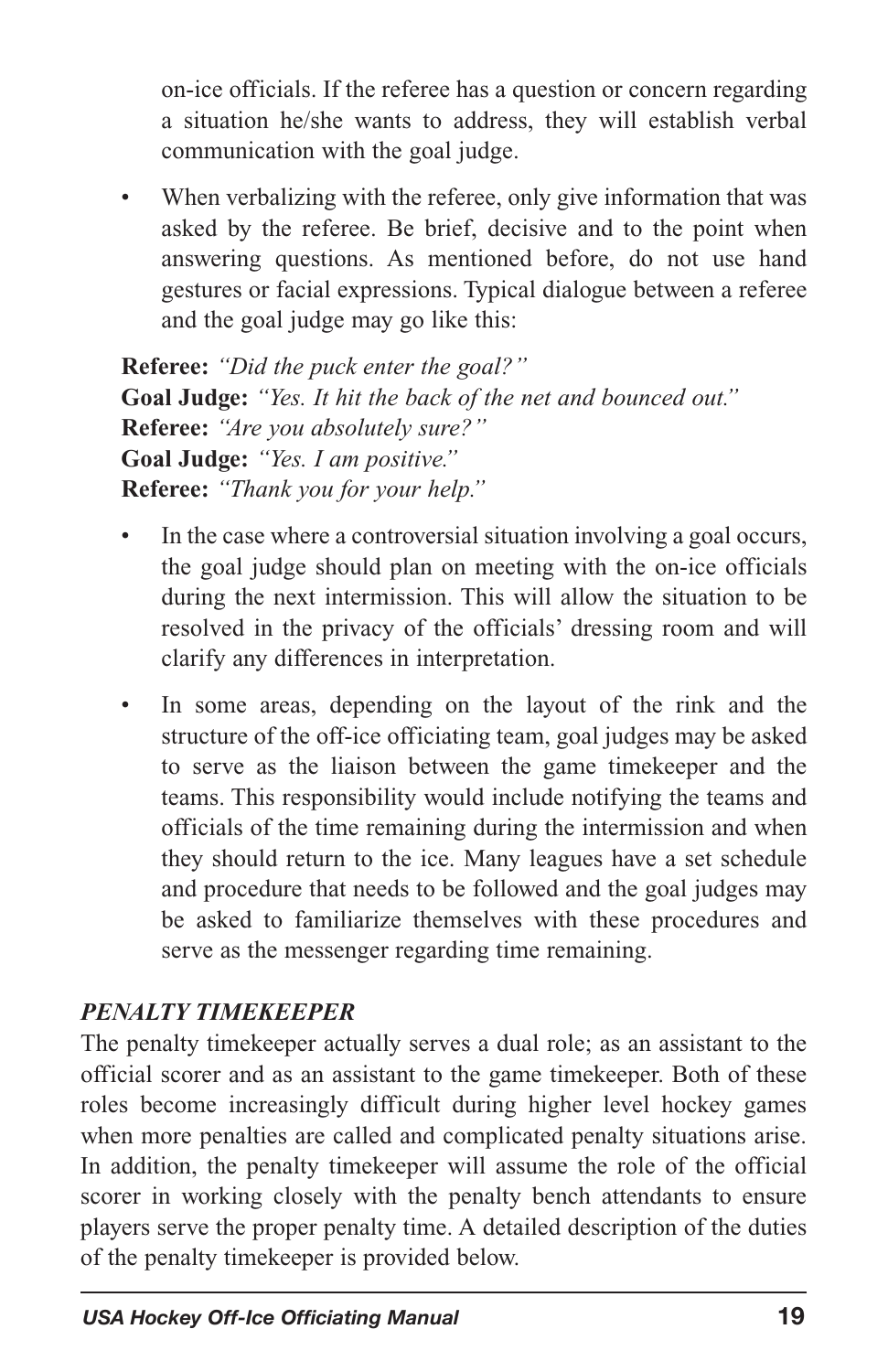The penalty timekeeper will record all penalties and keep track of all penalty situations. This is generally done on a separate penalty summary worksheet, as shown. The penalty timekeeper will then work closely with the official scorer to ensure the information is transferred to the official scoresheet accurately and neatly.



<span id="page-21-0"></span>

in posting accurate penalty times on the game clock. Only those penalties which effect the on-ice strength of either team shall be posted on the clock. The penalty timekeeper must be familiar with penalty situations (such as coincident penalties, misconduct penalties, termination of penalties and delayed penalties) and their proper interpretations. Some of these situations are described in the section on the official scorer while others can be found in Appendix III.

The penalty timekeeper will work closely with the penalty bench attendants to ensure penalized players serve the appropriate penalty times and are released at the proper time. He/She should ask the referee any questions he/she may have regarding penalty situations when the penalties are assessed or during the next normal stoppage of play. In addition, the penalty timekeeper should assist the referee in correcting any discrepancies or disputes involving penalty expiration or termination.

#### *ASSISTANT SCORER(S)*

The position of assistant scorer(s) will serve various purposes, depending on the needs and requirements of the league. In some cases, the demands of the official scorer may require more than one assistant. For the most part, the assistant scorer(s) will help the official scorer in the conducting of his/her duties. Some of the additional information required by various high level leagues, which may fall into the responsibility of the assistant scorer(s), include the following: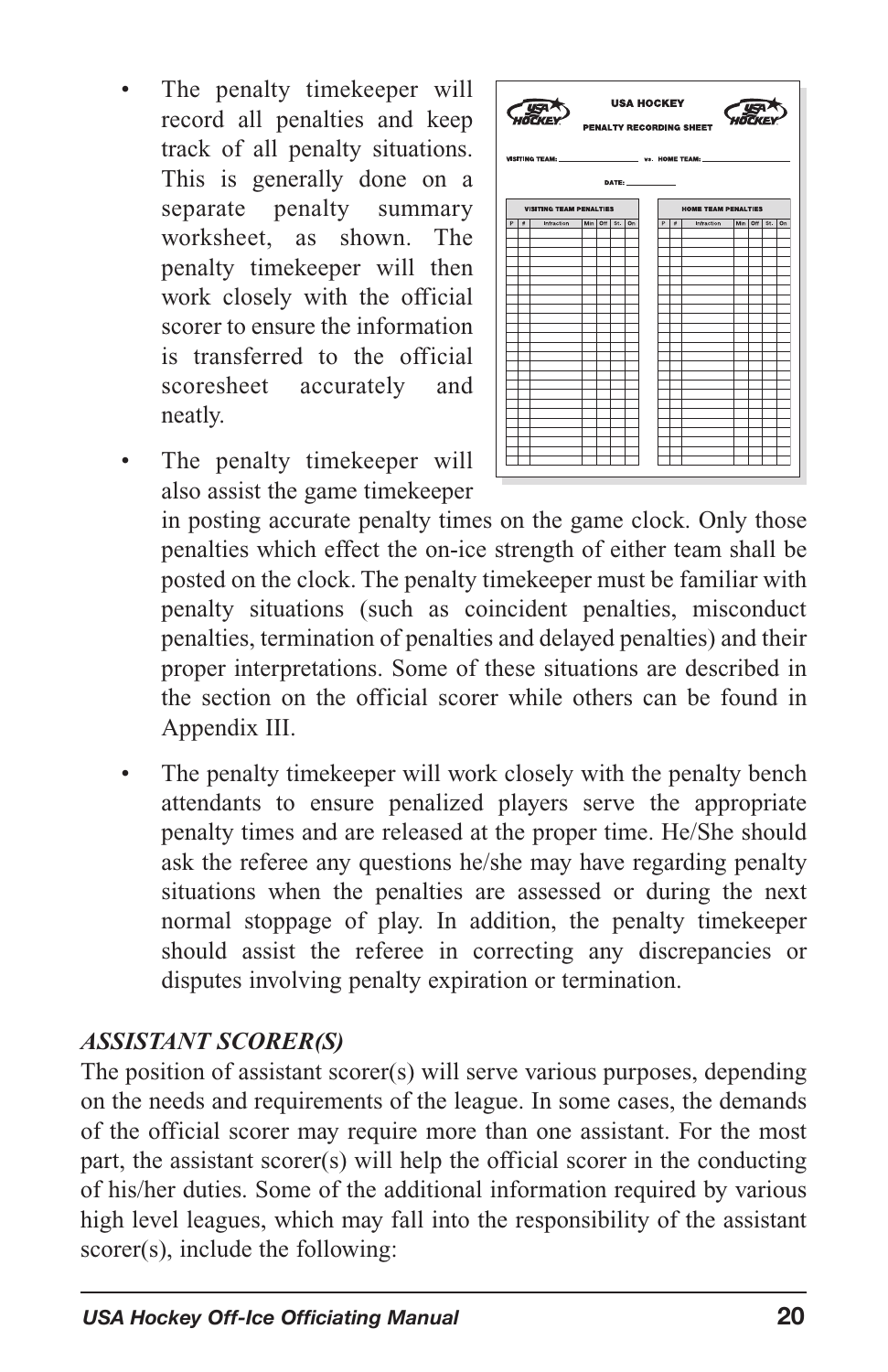- Saves and/or shots on goal. During a higher level game, there are many different things happening at once that require the full attention of the off-ice officials staff. In this case, it may be beneficial to have one assistant scorer dedicated to simply recording shots on goal and/or saves. This frees up the official scorer to pay full attention to his/her other duties.
- Plus/minus information may also be required by the league or the teams. Some scoresheets even include a section designed specifically for this information. An assistant scorer who is recording plus/minus information is responsible for identifying each player who is on the ice for each team when a goal is scored. Those players who were on the ice for the team that scored would get a plus one credited towards their season plus/minus statistics. Those on the ice for the team scored upon, would get a minus one.
- <span id="page-22-0"></span>• In some cases, the assistant scorer(s) may also be responsible for distributing information during intermissions to the teams and/or media so they can have accurate information on an up-to-theminute basis.

## *PUBLIC ADDRESS ANNOUNCER*

The Public Address Announcer serves as the verbal communication link between the game officials and the spectators. They will announce, over the public address system, information as it pertains to the game. Although his/her responsibilities are usually limited to verbal communication, his/her role is oftentimes the most visible of the off-ice officials. Obviously, the announcer must work closely with the official scorer in order to obtain the necessary information. Here are some important things to consider when serving as an announcer.

- The announcer will be responsible for announcing goals, assists, penalties and other pertinent information as it pertains to the game. These announcements are generally made during a stoppage of play in order to minimize distractions for the game.
- A good announcer will oftentimes check with representatives of each team prior to the start of the game to go over any difficult names to pronounce or clarifications regarding enunciation. This will allow the announcing to occur during the game with minimal confusion and mistakes.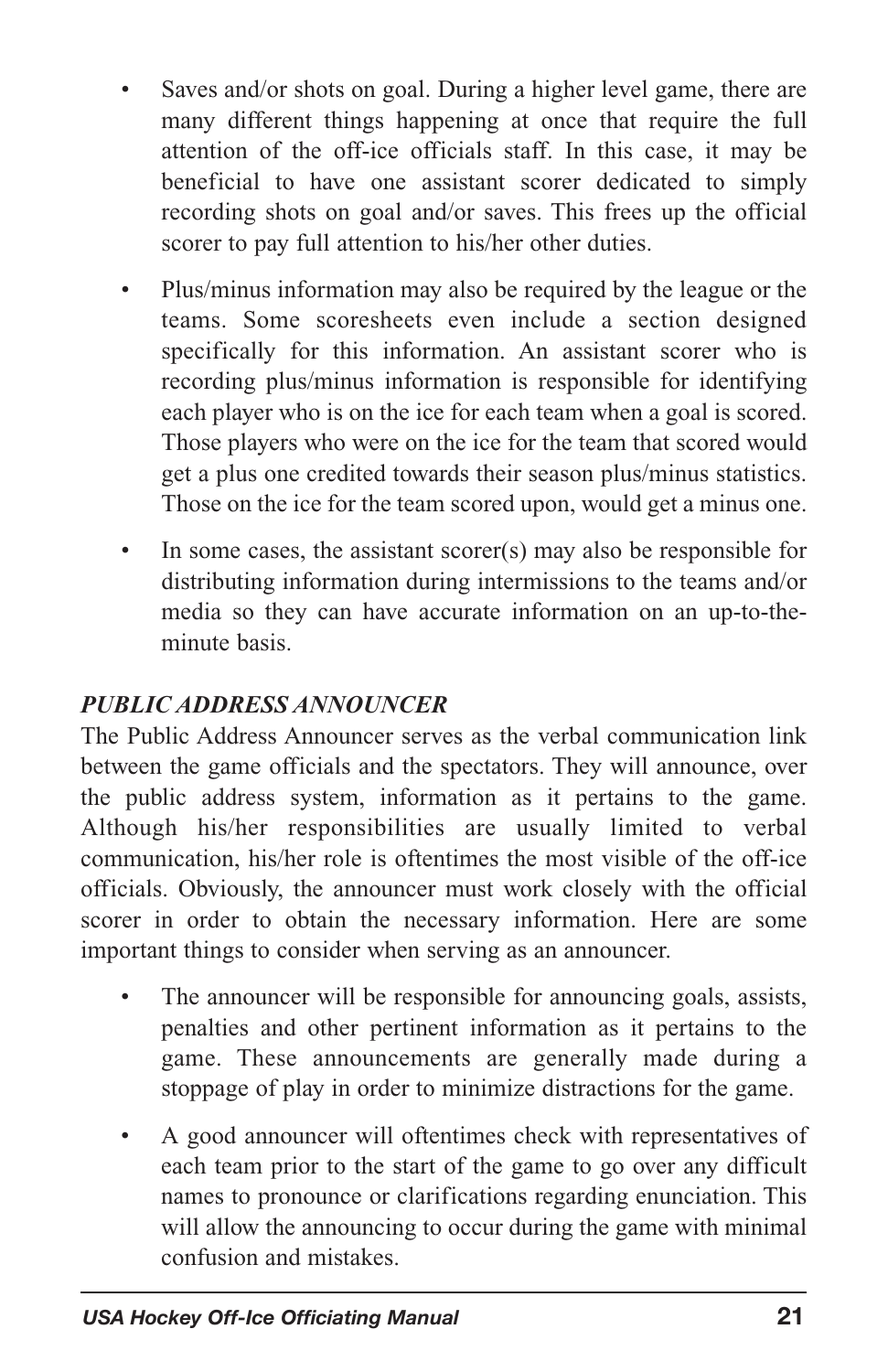- Prior to the start of the game, the announcer may be required to make some special announcements pertaining to sportsmanship or other information regarding the league or the teams in addition to announcing the line-ups for each team. When doing so, it is generally accepted to announce the visiting team line-up first, followed by the home team. It is always a nice touch to introduce your officiating partners, both on-ice and off-ice, as well. A national anthem may be played after the line-ups are announced and upon it's conclusion, the game is ready to begin.
- When announcing goals and assists, it is important to only announce the players who are actually being credited with the goal and assist(s) as reported by the referee. The general information that needs to be announced is the time of the goal, the number and name of the goal scorer and the number(s) and  $name(s)$  of the player(s) being credited with the assist(s). If the goal was unassisted, the announcer would specify that during his/her announcement. An example of announcing a goal is given below:
- **Announcer:** *"The Midtown Zebra goal at 13:12 of 1st period was scored by #7, Chris Milles, with an assist to #8, Bob Hayden. Milles from Hayden at 13:12."*
- When announcing penalties, the time, team, number and name of the penalized player, the type of penalty (minor, major, misconduct) and the infraction all need to be announced. This announcement should be accurate and reflect only the information that was provided by the referee. An example follows:
- **Announcer:** *"A minor penalty plus a misconduct was assessed to West Side player # 20, Jeff Marten, for checking from behind. Time of the penalty is 1:13 of the 2nd period. Marten, checking from behind at 1:13."*
- At the end of each period, the announcer will announce the score and the shots on goal and/or saves for each team. This is done to keep the spectators up-to-date with interesting information. The following is an example of how this may be done: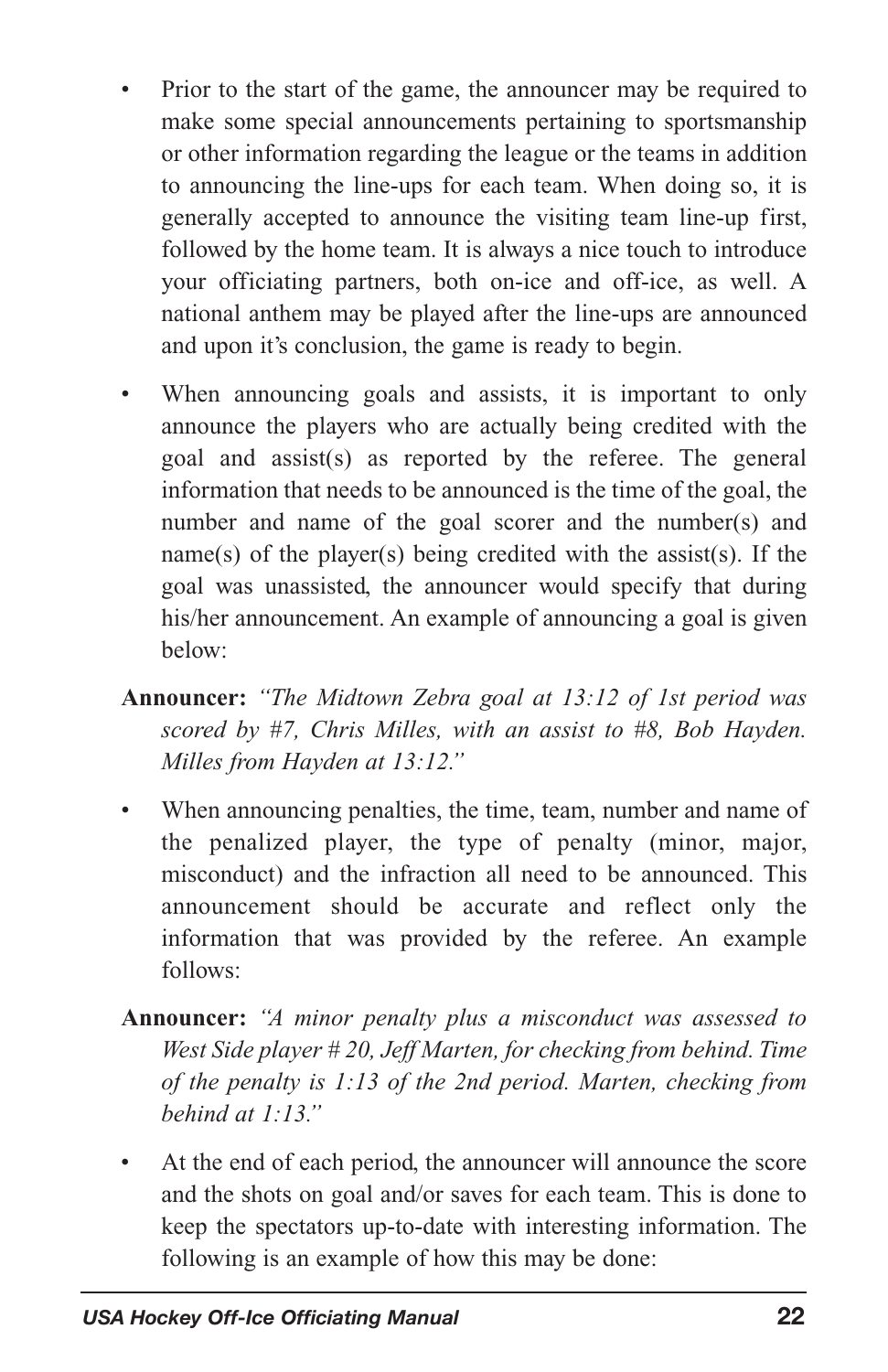- **Announcer:** *"The score after two periods is the Midtown Zebras 3, the West Side Generals 1. Saves for the second period; for Pete Anderson in goal for Midtown, 10 saves for a two period total of 18 and for Ken Asplund of the West Side Generals, 11 saves for a two period total of 26."*
- <span id="page-24-0"></span>The announcer may be required to recite other important messages throughout the game when asked. These could include recognizing sponsors, providing scores and other special situations as they arise. In some cases, the announcer may also be responsible for playing music during stoppages and intermissions. When doing so, it is important to stop the music prior to play resuming.

# *PROPER AUTHORITIES*

The term "Proper Authorities" appears in the *USA Hockey Official Playing Rules* on several occasions and oftentimes causes confusion. Although they may not be present at the game, the proper authorities could be considered part of the officiating team. They are the immediate governing body of the team or teams involved and are responsible for acting on any special circumstances occurring during the game.

Scoresheets, game reports and information regarding special circumstances that occur during a game need to be forwarded to the proper authorities for their review. This would include incidents involving game suspensions, suspended games or situations that are not normally covered by the playing rules. In many cases, the off-ice officiating staff may be asked to give their version of an incident to the proper authorities.

In cases where a match penalty is assessed, the on-ice officials are required to submit a written report to the proper authorities. The proper authorities are then responsible for conducting a hearing and imposing any additional suspensions. The one exception to this is when a match penalty is assessed for an assault of an official, in which case the hearing body becomes the affiliate organization of USA Hockey.

Matters involving player eligibility, other than having more than the permitted players on the game roster, must be resolved by the Proper Authorities. On-ice and off-ice officials do not have the right to eject players for known suspension violations, etc. Such occurrences should be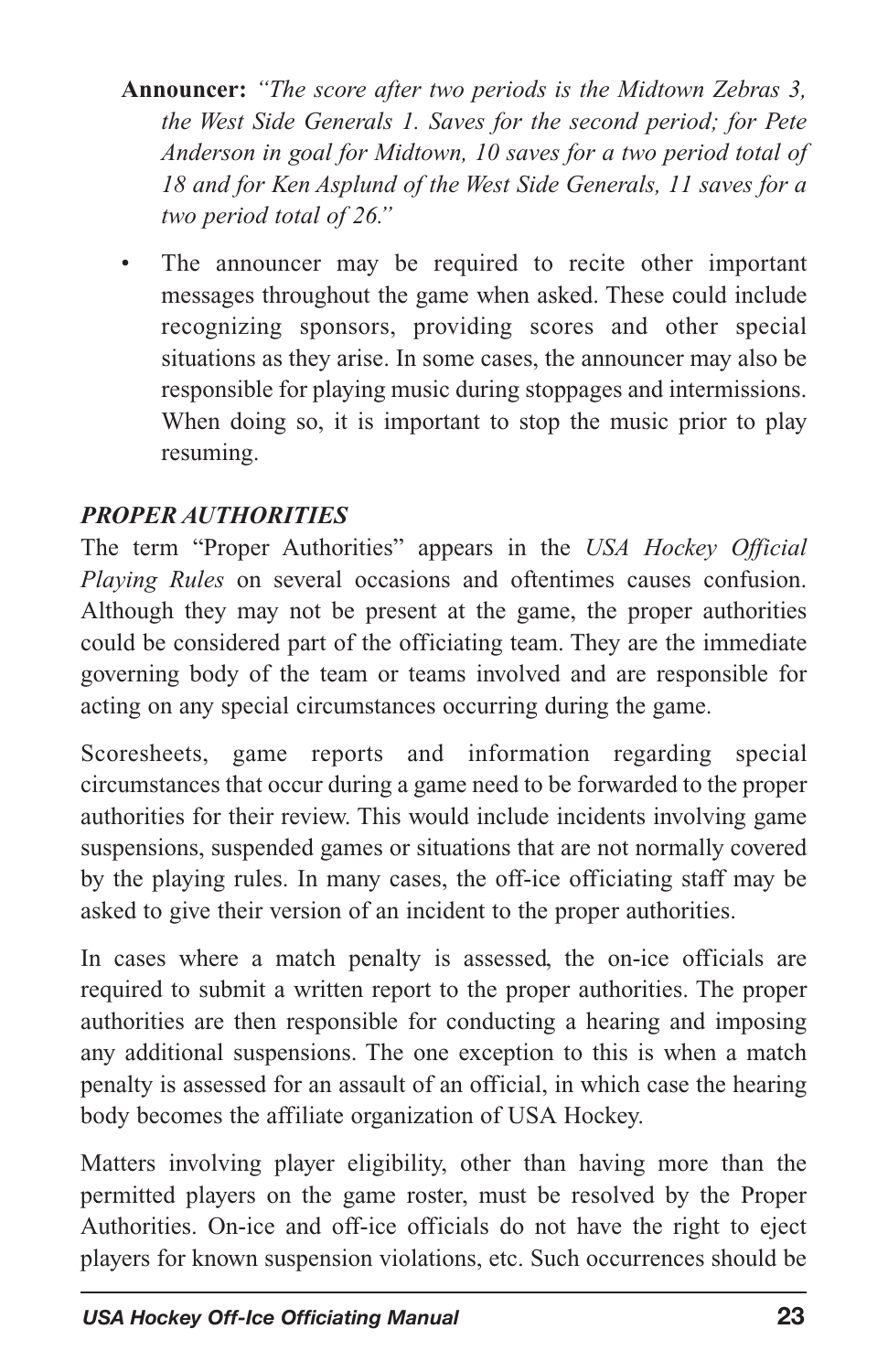noted on the scoresheet, the team allegedly violating the procedure should be notified when the situation becomes known, and if the team disputes the violation, the player should be permitted to participate.

The proper authorities also have the ability to review incidents that occur before, during or after a game, regardless of whether a penalty was assessed or not. For additional information of how to conduct a hearing and the responsibilities of the proper authorities, please refer to the *USA Hockey Official Playing Rules* and the *USA Hockey Annual Guide.*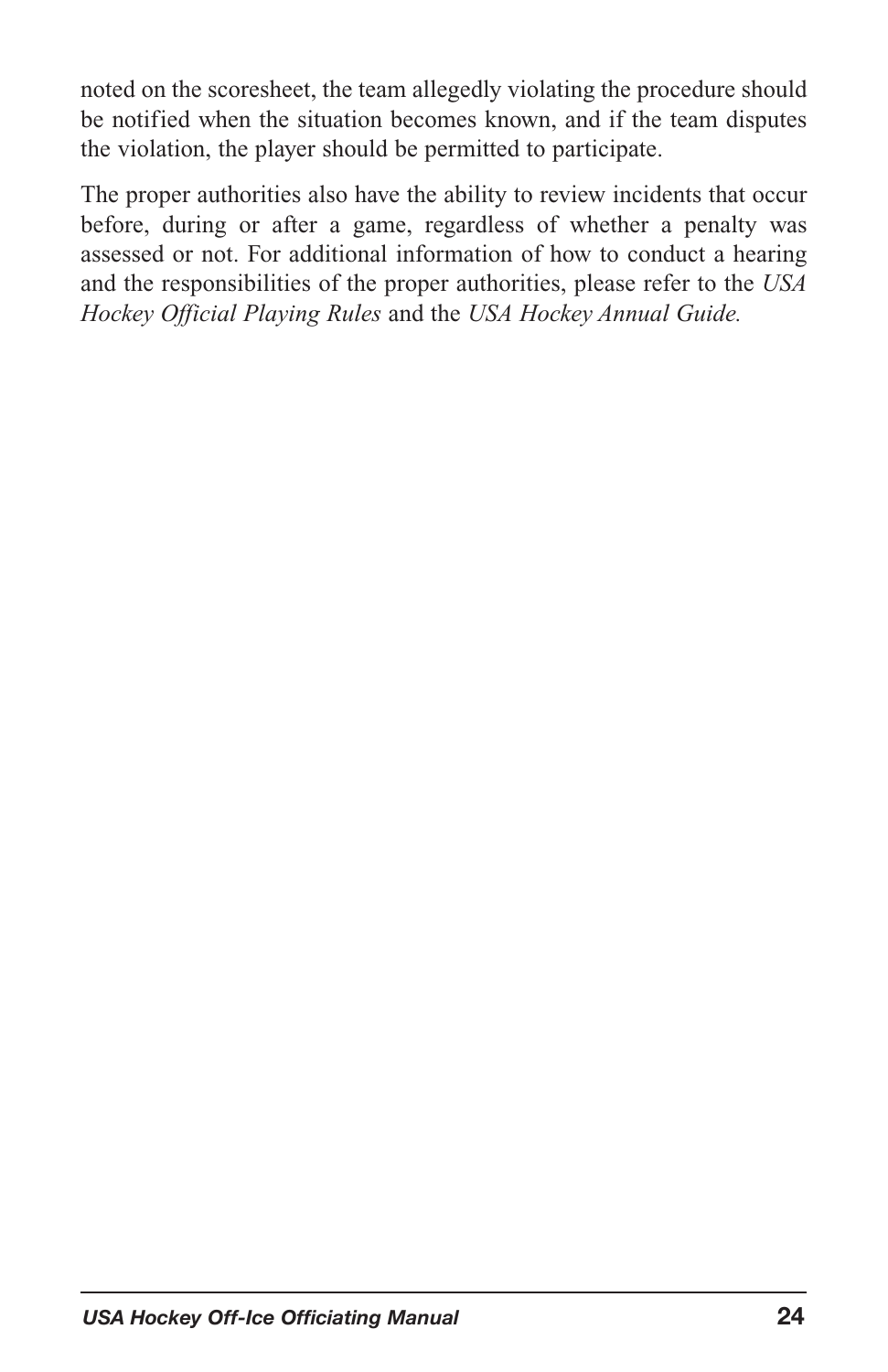# <span id="page-26-0"></span>**APPENDIX I – BASIC RULES OF HOCKEY**

The game of Ice Hockey is a rapidly growing sport that requires speed and skill. Skating, stick handling and shooting are all necessary skills for a player to be successful. There are a number of rules that govern the sport and we will attempt to briefly describe the rules of the game as outlined by the *USA Hockey Official Playing Rules*.

## *SECTION ONE — THE RINK*

The standard Ice Hockey Rink is 200 feet long and 85-100 feet wide. The ice surface is divided into three parts by blue lines that are twelve inches wide. The portion of the ice surface in which the goal is situated is called the "Defending Zone" of the team defending that goal. The central portion is known as the "Neutral Zone" and the area farthest from the defended goal is called the "Attacking Zone." Finally, there is a line that divides the rink in half which is called the "Center Red Line."

At each end of the rink, 11 feet from the end boards and an equal distance from the side boards, a goal is placed that is six feet wide and four feet tall. A goal will be awarded to the attacking team when the puck crosses the goal line (a two inch red line that extends the entire width of the rink 11 feet from the end boards) and enters the goal.

## *SECTION TWO — TEAMS*

Each team is composed of a maximum of twenty players (not more than 18 skaters), including goalkeepers. Six players are allowed to play on the ice at any one time and a team must have a minimum of six players in order to start the game. The six players are designated as such: Goalkeeper, Right Defense, Left Defense, Center, Right Wing and Left Wing. Players can be substituted for at anytime provided that the retiring player is off the ice before the replacement player participates in the play.

## *SECTION THREE — EQUIPMENT*

Each player is allowed to play with one stick for the purpose of playing the puck. The stick is made of wood or other approved materials, such as aluminum with a wooden blade, and is restricted in length, width and curvature of the blade. The goalkeeper's stick is slightly larger in width from an area just above the heel all the way down to the end of the blade.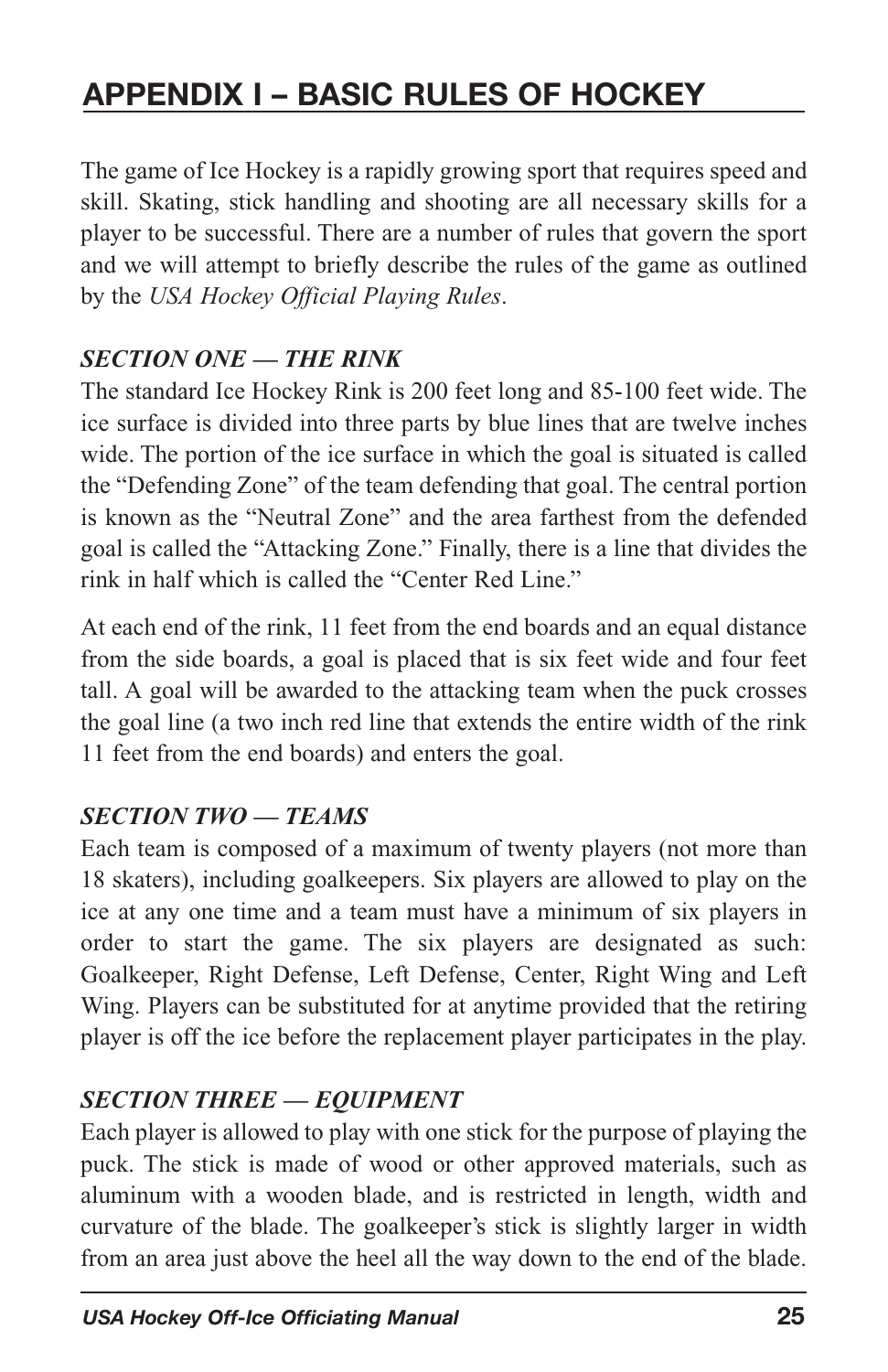Protective equipment which is mandated to be worn by all youth players include a helmet, facemask, and hockey skates. The participants are also responsible for wearing other protective equipment which includes: shoulder pads, elbow pads, hockey gloves, protective cup or pelvic protector, padded hockey pants and shin guards. Goalkeepers wear special protective equipment with extra padding that enables them to protect the goal while also protecting themselves.

There are two different pucks used for USA Hockey-sanctioned games. The standard puck is black in color and weighs between five-and-a-half to six ounces. A lightweight puck, which is blue in color and weighs between four and four-and-a-half ounces, is used in all games involving teams in the 8  $\&$  Under classifications and is strongly recommended for the 10  $\&$ Under age classifications.

# *SECTION FOUR — PENALTIES*

A penalty is imposed on any player or team official who violates one of the rules. Penalties are broken down into five main categories:

**Minor or Bench Minor Penalty** — The player who committed the infraction will be ruled off the ice for two\* minutes during which time no substitute will be permitted. A bench minor penalty is assessed to the team and not an individual player.

**Major Penalties** — More severe infractions that are considered injury potential. In this case, the offending player will serve five\* minutes in the penalty bench and the team will skate shorthanded.

**Misconduct Penalties** — The offending player will be ruled off the ice for a period of ten\* minutes, but a substitute will be allowed to take his place on the ice. Game Misconduct penalties require removal from the game and possibly additional suspensions.

**Match Penalties** — Are assessed when a deliberate injury or attempted injury to an opponent occurs. The offending player will be removed from the game and additional suspensions may result. The team will also be required to skate shorthanded for five\* minutes.

**Penalty Shot** — This will be awarded when an infraction committed denies an opponent a reasonable scoring opportunity. A player from the non-offending team will be chosen to take a one-on-one shot against the goalkeeper. The shooting player will start at center ice and will be allowed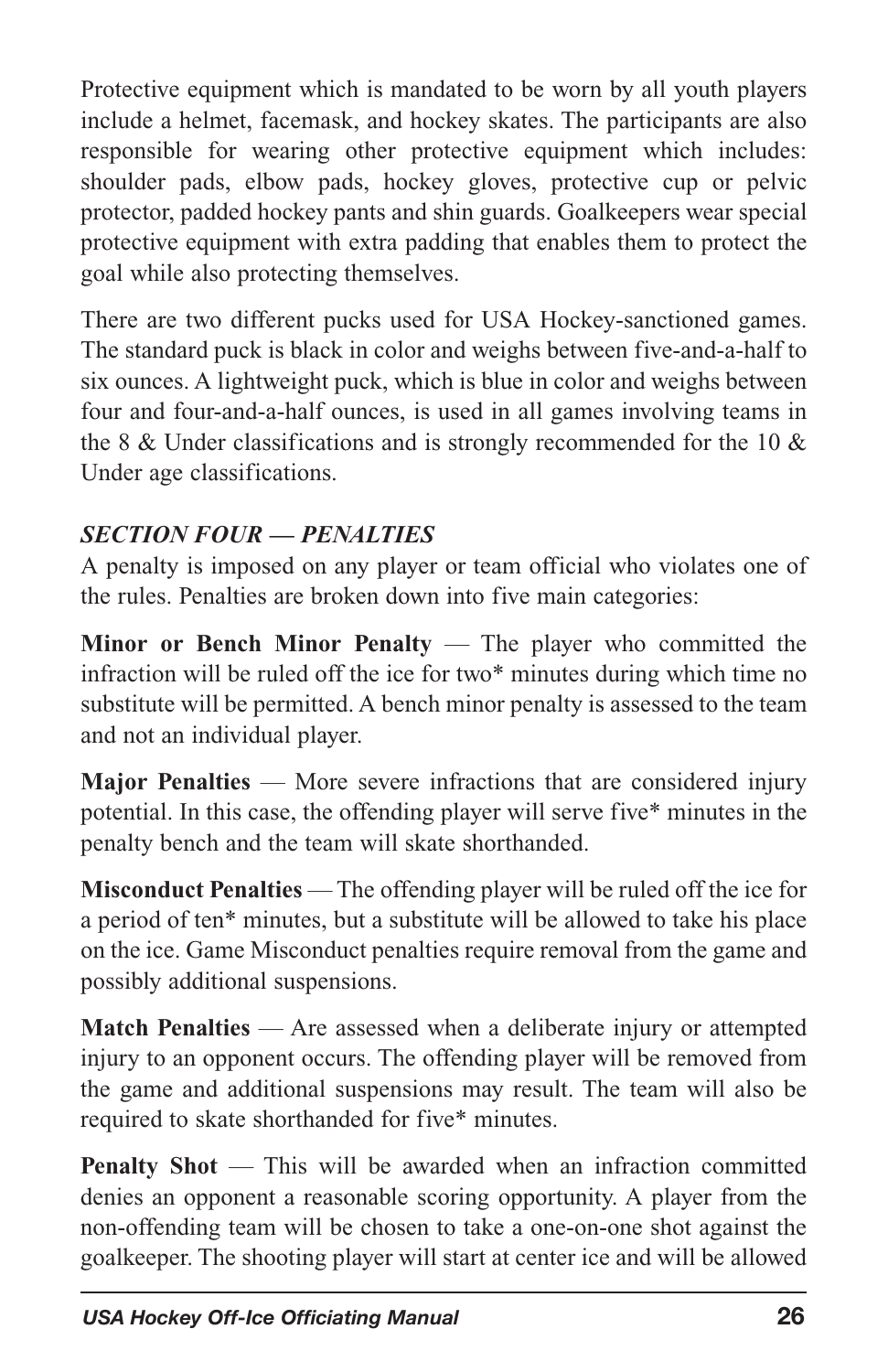to advance the puck towards the goalkeeper in an effort to take one shot. At the conclusion of the shot, either a goal is scored or play will resume after a face-off.

If a goalkeeper is assessed one of these penalties (except those which require ejection from the game), the penalty time is served by a player who was on the ice when the infraction occurred. The goalkeeper is permitted to remain on the ice.

*\* Penalty length may vary based on length of games and other factors.*

# *SECTION FIVE — OFFICIALS*

Either two, three or four officials will be assigned to officiate each game. In the Two-Official system, each Referee will be responsible for calling all of the infractions that may occur. They work together as a team with the same basic responsibilities. The Three-Official system is more well defined in terms of positioning and responsibilities. One Referee is responsible for calling all of the penalty infractions while also awarding goals. The two Linesman are responsible for conducting all face-offs, calling all off-side and icing infractions in addition to assisting the Referee when asked to. The Four-Official system combines both of the procedures for Referees and Linesman.

A group of Off-Ice Officials are also necessary for each game. They include Goal Judges, Penalty Timekeeper, Official Scorer, Penalty Bench Attendants and Game Timekeeper. Most youth games are played with only the Game Timekeeper, Penalty Bench Attendants and Official Scorer serving as Off-Ice Officials.

# *SECTION SIX — PLAYING RULES*

The objective of ice hockey is to shoot the puck into your opponent's goal. The team scoring more goals at the end of the designated time is declared the winner. Teams that commit fewer infractions during the course of the game are generally those that win the majority of the games. At the start of the game or after a goal is scored, the puck will be faced-off with one player from each team at center ice. The Referee will conduct these faceoffs by dropping the puck between the sticks of two opposing players. After a stoppage of play, the face-off will take place at a location specified by the particular rule applied in the stoppage of play.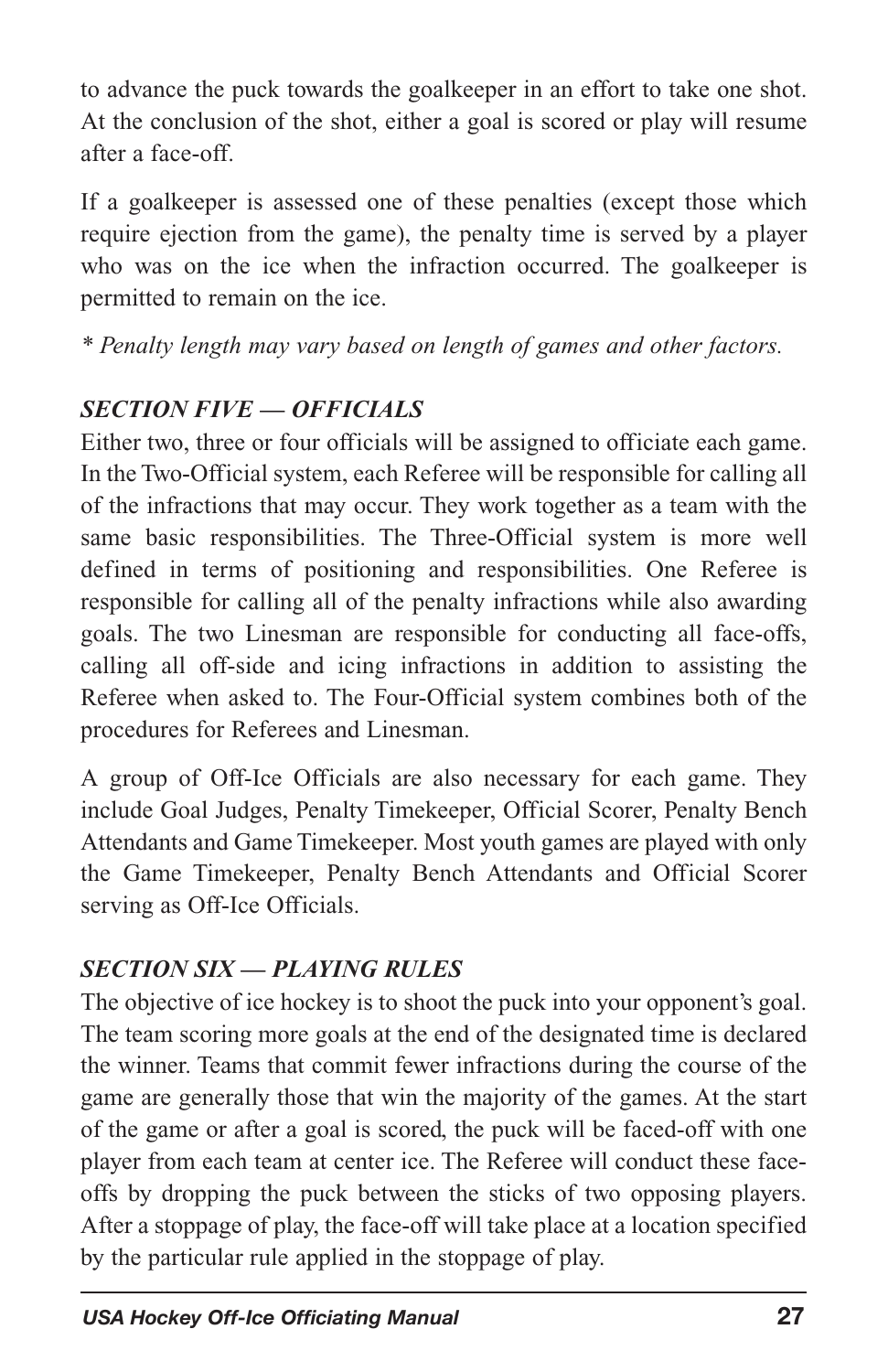Infractions or violations can be broken down into two categories; penalty infractions and non-penalty infractions. Examples of infractions that do not result in the assessment of a penalty include icing, off-sides, hand pass and playing the puck above the shoulder with the stick. These infractions result in a face-off being conducted after a territorial advantage is given to the non-offending team.

Penalty infractions can also be broken down further into distinct categories. Aggressive penalty infractions include boarding, butt-ending, charging, checking from behind, cross-checking, elbowing or kneeing, fighting or roughing, head-butting, head contact, high sticking, kicking, slashing and spearing. Non-aggressive fouls include delaying the game, holding, hooking, interference, tripping and unsportsmanlike conduct. All penalty infractions include the removal of the offending player from the ice for a period of time in which his team will be required to play with one less player on the ice, giving the non-offending team a power play advantage.

## **PENALTY INFRACTIONS**

**Boarding** — Contacting an opponent in any manner that causes the opponent to be thrown violently into the boards.

**Body Checking (non-checking classifications)** — When a player deliberately body checks an opponent in a non-checking classification. In this case, no attempt to play the puck is made.

**Butt-Ending** — Driving the shaft end of the stick into an opponent, which directs the energy of the stick through a small cross-section.

**Charging** — Taking more than two strides to body check an opponent.

**Checking from Behind** — Body contact outside of the checked player's peripheral vision, which may often result in contact with the ice or boards.

**Cross-Checking** — The stick, held in both hands, is thrust out towards the checked player and the force of the contact is delivered through the stick.

**Delaying the Game** — A team or player causes an unnecessary stoppage of play or prevents a timely resumption of play.

**Elbowing** — Using the extended elbow as the primary contact point of the body check.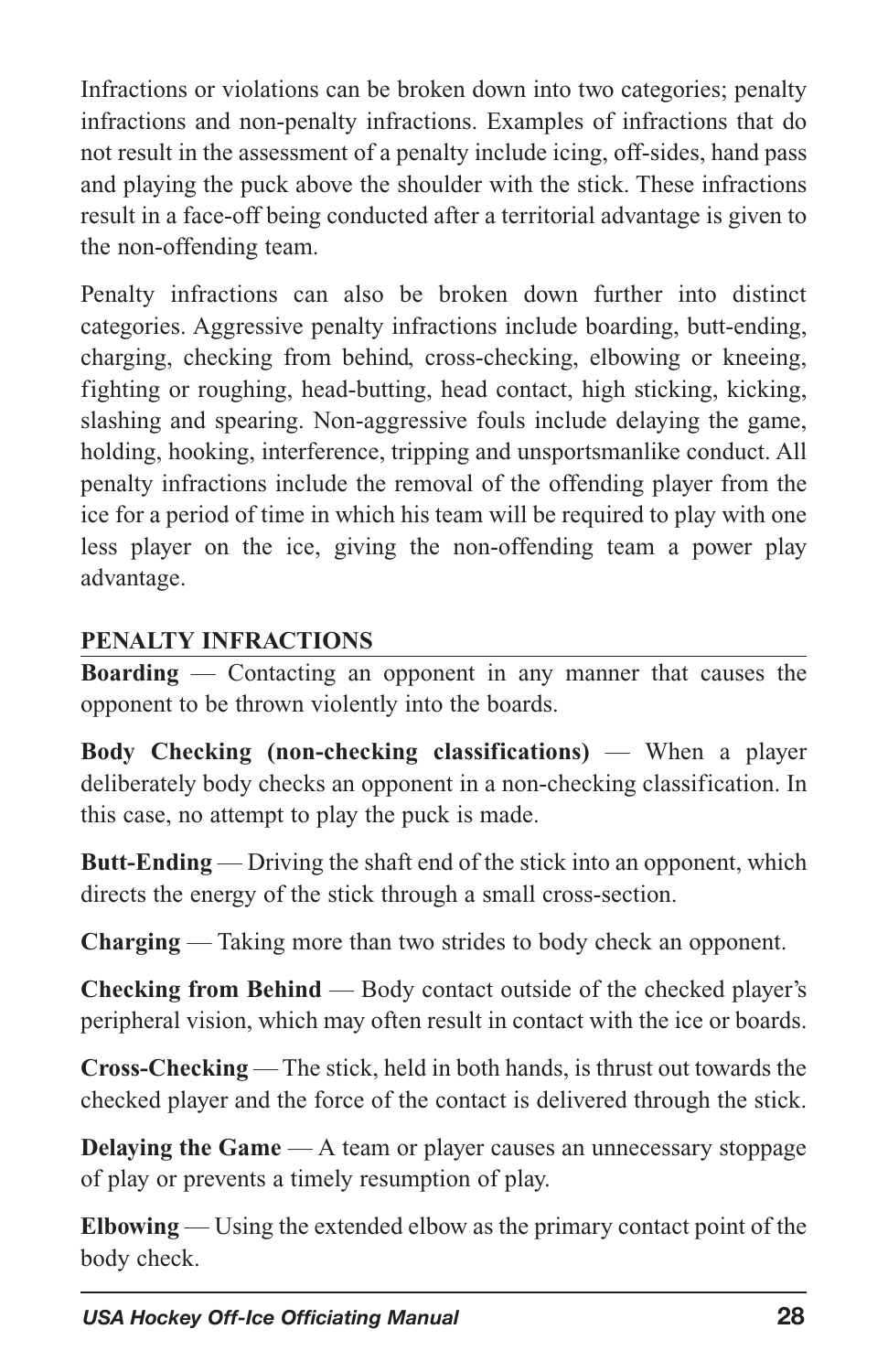**Equipment Violations** — Includes playing with a broken or illegal stick, playing with more than one stick, playing without a proper helmet or facemask and playing without a mouthpiece or other required protective equipment.

**Fighting** — A player throws a punch at an opponent during an altercation. The officials are provided a very wide latitude in the penalties which may be imposed under this rule. This is done intentionally to enable him/her to differentiate between the obvious degrees of responsibility of the participants for either starting or continuing the altercation.

**Head-Butting** — Contacting an opponent head first, creating hard helmet contact to the checked player and self-inflicted injury potential for the checking player.

**Head Contact** — The action of a player intentionally or recklessly contacting a player in the head or neck area, including with any part of the body or equipment.

**High Sticking** — Using the stick above the normal height of the offending player's shoulders or making contact by means of the stick above the shoulders of the non-offending player.

**Holding** — Grabbing an opponent, generally using one or both arms, to impede the progress of an opponent.

**Holding the Face Mask** — Applying force with the fingers which are grabbing on to the facemask of an opponent.

**Hooking** — Using the stick like a hook to impede the progress of an opponent.

**Interference** — Contact with an opposing player that is not in possession of the puck.

**Kicking** — Pushing off of an opponent by using the skate blade or deliberately thrusting the skate blade in the direction of an opponent.

**Kneeing** — Using the extended knee as the primary contact point of the body check.

**Roughing** — Going above the standard of tolerable contact. Includes making contact with an opponent after the whistle has sounded and there was an opportunity to avoid contact. Also includes penalizing a player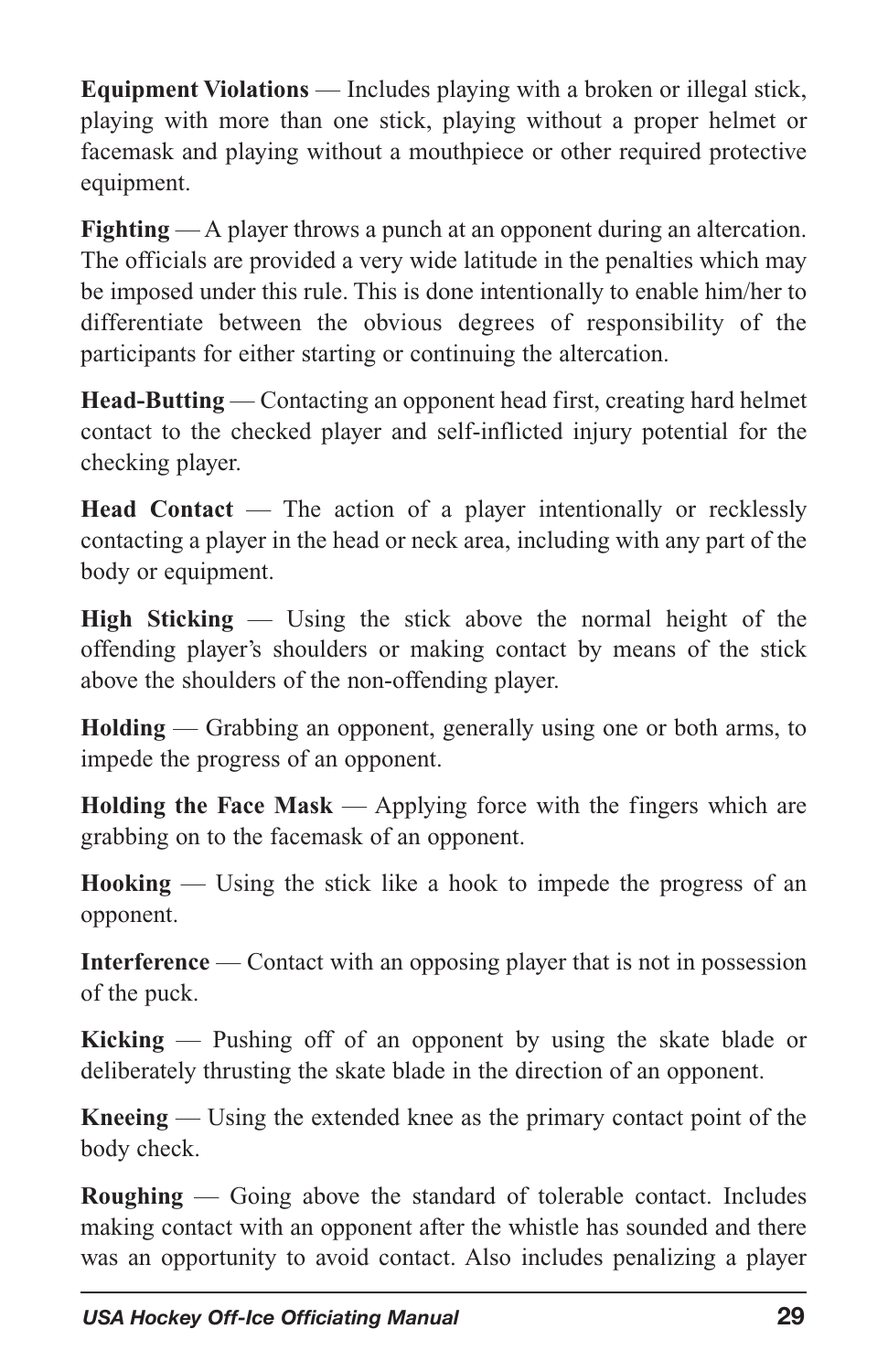who makes an avoidable late hit to a player who is no longer in possession and control of the puck.

**Slashing** — Swinging the stick at or in the direction of an opponent.

**Spearing** — Shoving the blade end of the stick forcibly into an opponent.

**Too Many Players on the Ice** — When a team has more players on the ice than they are entitled to according to the rules..

**Tripping** — Using the stick or body to cause a player to trip or fall.

**Unsportsmanlike Conduct** — Assessed when a player shoots the puck after the whistle, challenges the rulings of an official, incites an opponent or creates a disturbance during the game.

# **OTHER INFRACTIONS**

**Hand Pass** — The puck cannot be directed to a teammate by the use of the hand or arm unless the hand pass occurs completely in the defensive zone of the team performing the hand pass. A violation of this rule results in a last play face-off.

**Icing** — This infraction occurs when the puck is advanced from a team's defending half of the ice, completely across the center red line, the attacking blue line and the attacking goal line. The icing will be nullified when the team advancing the puck is below the numerical strength of their opponent or an opponent has an opportunity to play the puck before it crosses the goal line. An icing violation calls for a end zone face-off in the defending zone of the offending team.

**Off -Sides** — The attacking team is not permitted to precede the puck over their attacking blue line. Exceptions to this rule include when a defending player carries or passes the puck back into his/her own defensive zone. A violation of this rule calls for a neutral zone face-off unless the off-sides was deemed to be intentional, in which case an end zone face-off in the defending zone of the offending team will take place.

**Playing the Puck Above the Shoulder With the Stick** — Imposed when a player plays the puck above the normal height of his/her shoulder with his stick and the puck goes directly to a teammate or to the player who committed the infraction. When this occurs, an end zone face-off in the defending zone of the offending team will take place.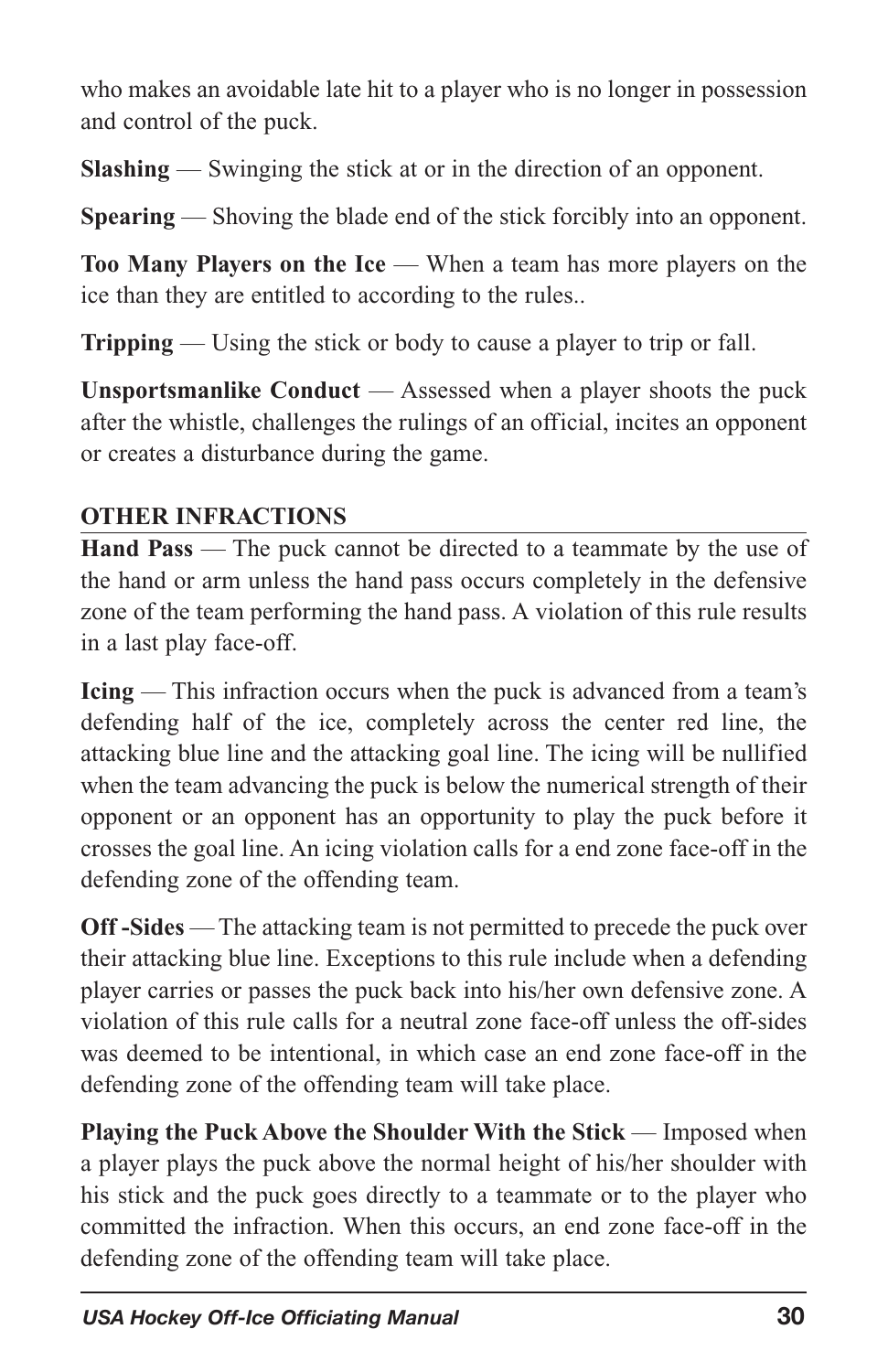# **GLOSSARY OF ADDITIONAL TERMS**

**Assist** — A player who passes the puck to a teammate who then scores a goal will be credited with an assist, worth one point in his/her records. A maximum of two assists (one to each teammate who immediately played the puck prior to the player scoring a goal) may be credited on each goal.

**Coincident Penalties** — Coincident penalties occur when player(s) from each team receive penalties of equal duration during the same stoppage of play. When occurring, each team is allowed to place an immediate substitution on the playing surface for the penalized player(s).

**Curfew Game** — A curfew game is one in which the game must end by a certain time of day. Conversely, a non-curfew game is one in which will be played to clock time conclusion, regardless of how long the game lasts.

**Goal** — When a team scores, the player who propelled the puck into the opponent's goal shall be credited with a goal, worth one point in his/her records.

**Off-Ice Official** — Officials appointed to assist in the conduct of the game including the official scorer, game timekeeper, penalty timekeeper, penalty bench attendants (2) and goal judges (2). The referee has general supervision of the game and full control of all game officials, and in case of any dispute the referee's decision shall be final.

**On-Ice Official** — Officials appointed to officiate the game including the referee and the linesman (2). In many cases, the two official system will be used. The on-ice officials have general supervision of the game and will enforce the rules of the game as dictated in the official playing rules.

**Penalty Expiration** — The time when the penalty is fully served. In some cases, the penalized player may have to remain in the penalty bench until the next stoppage of play after his/her penalty has expired.

**Penalty Termination** — When a goal is scored upon a team who is below the numerical strength of their opponent as a result of minor or bench minor penalty, the first minor or bench minor penalty (non-coincidental) still being served shall be terminated and the penalized player is allowed to return to the ice.

**Proper Authorities** — The immediate governing body of the team or teams involved, except: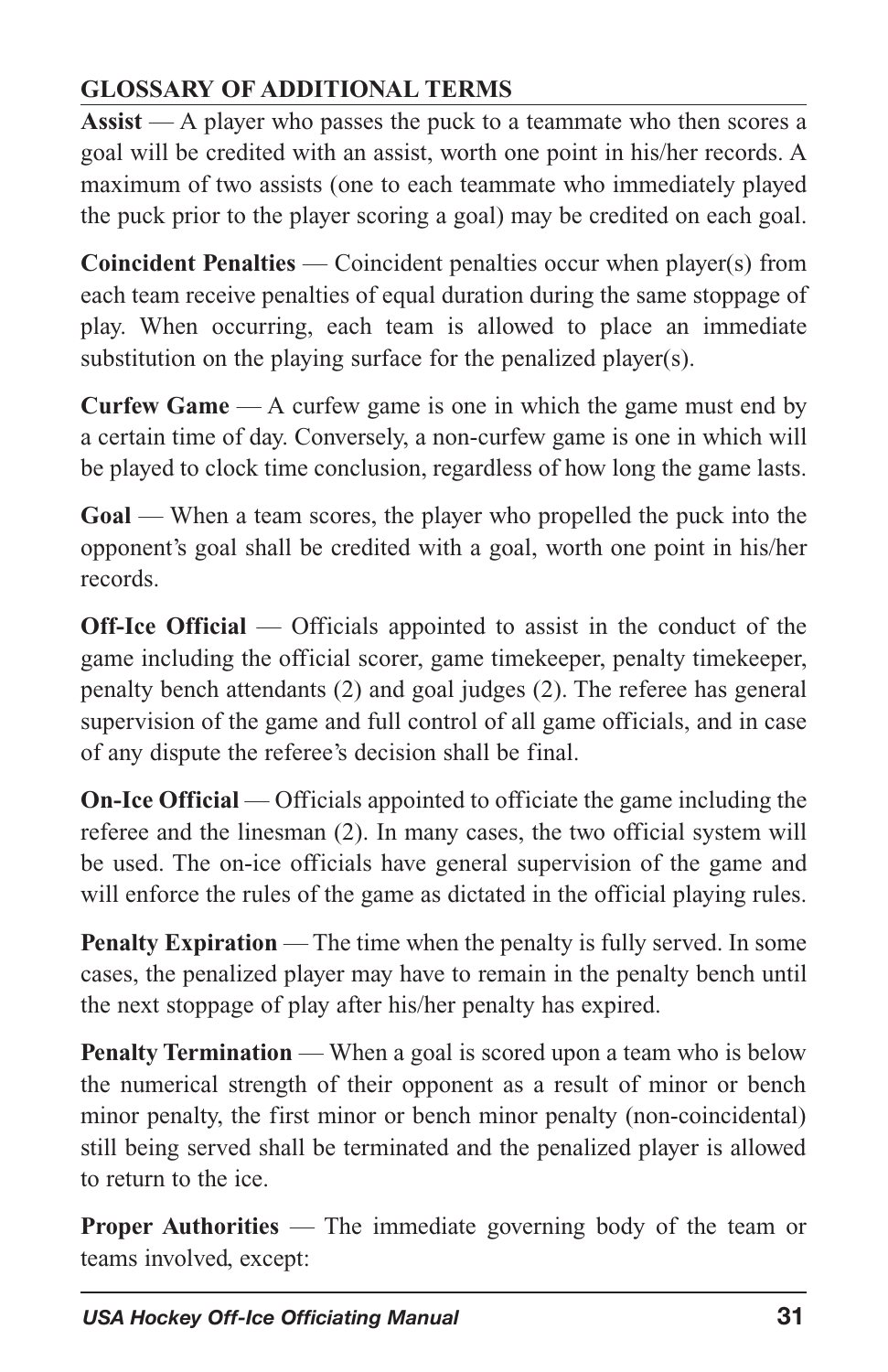- 1. In USA Hockey Tournaments and Play-offs, the body shall be the Discipline Committee of the Tournament or Play-Off.
- 2. In matters relating to assault of official, the body shall be the Affiliate Association of that team.
- 3. For Junior League play, this shall be the Junior Council sanctioned league.

The proper authorities has the jurisdiction to conduct hearings, impose suspensions and review any incident that may occur during the course of the game.

**Roster** — The roster is the listing of registered players who are eligible to play with the competing team.

**Save** — When a goalkeeper prevents the puck from entering the goal as a result of the actions of the opponent, he/she shall be credited with a save.

**Shot on Goal** — When a team directs the puck towards its opponents goal, causing a goal to be scored or the opposing goalkeeper to make a save, the team shall be credited with a shot on goal.

**Suspensions** — When a player, coach or manager receives a game suspension(s), he/she shall not be eligible to participate in the next game(s) that were already on the schedule of that team before the incident occurs.

**Team Official** — Any person on the player's bench who is not on the game scoresheet as an eligible player or goalkeeper. All such persons must be registered in the current season as a coach with USA Hockey, and have attained the appropriate certification level as required by the District and/or Affiliate. One such person must be designated as a head coach. A player or goalkeeper on the roster who is unable to play, other than through suspension, may be on the players' bench if wearing the team jersey and all required head and face protective equipment, without being considered a team official.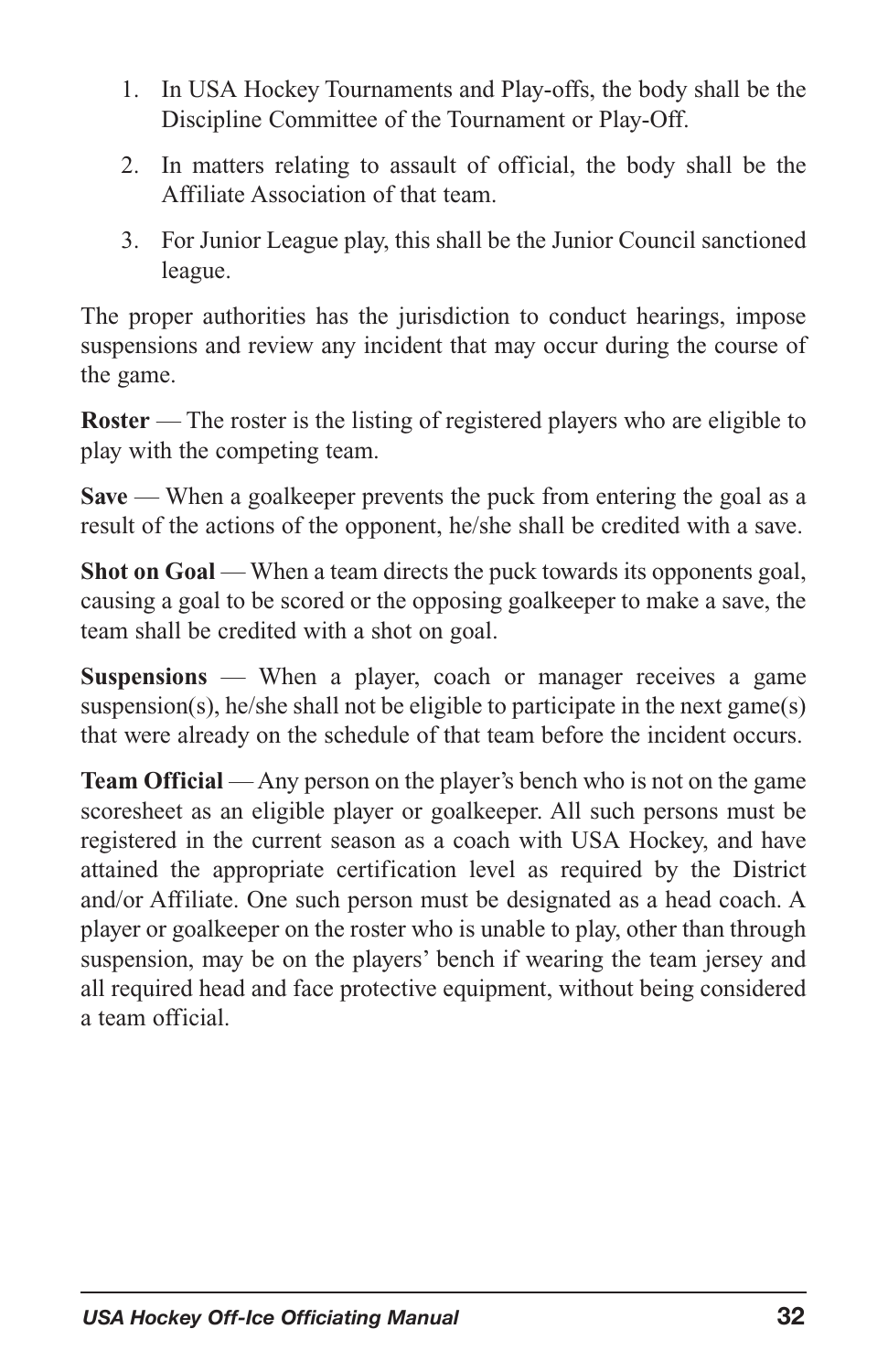# **APPENDIX II - OFFICIAL SIGNALS**





Boarding Body Checking Butt-Ending

<span id="page-34-0"></span>





Charging Checking From Behind



Cross-Checking Delayed Calling



Of Penalty



Delaying The Game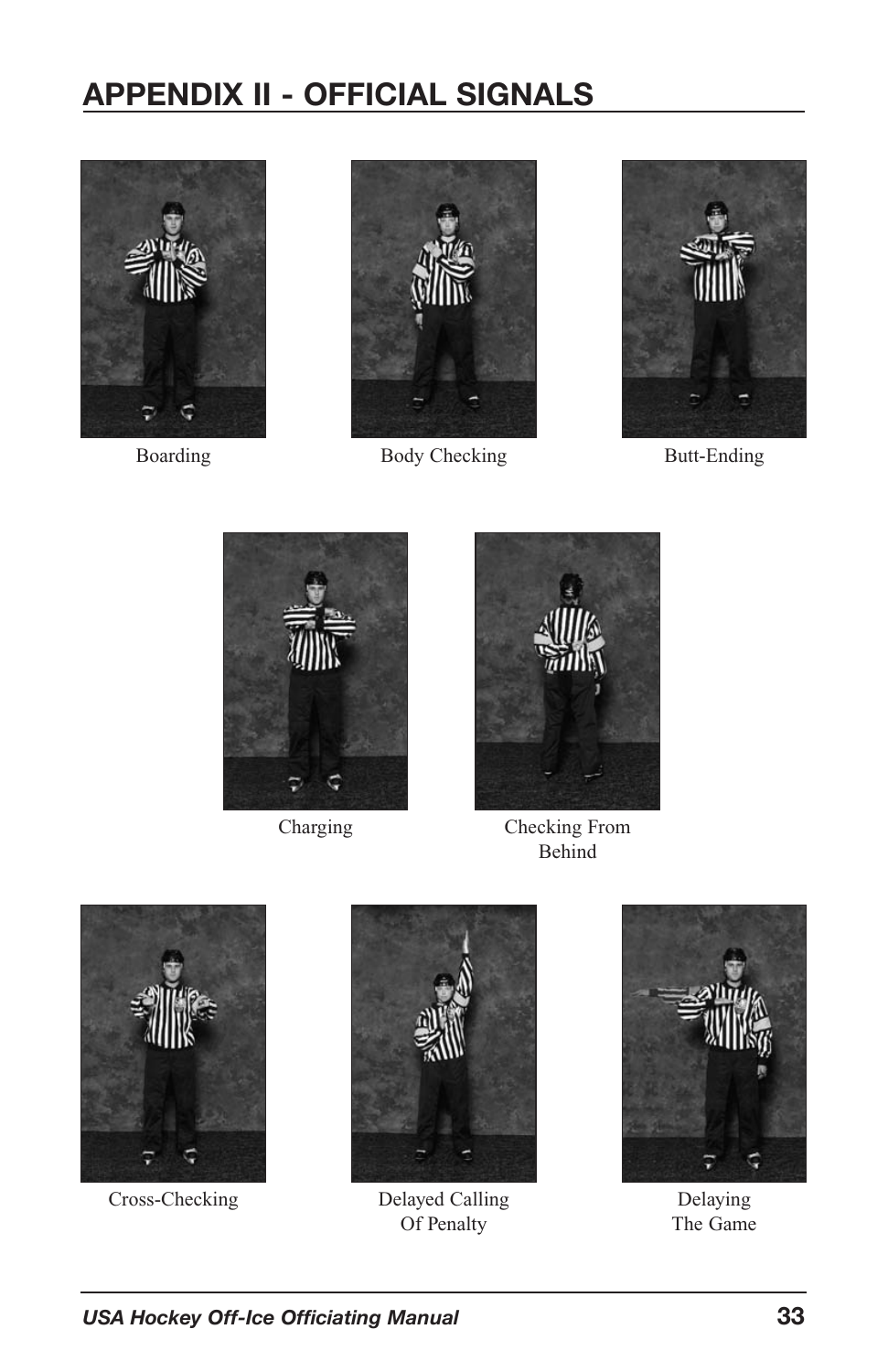



Elbowing Fighting Goal Scored (Roughing)









Hand Pass Head Contact High Sticking





Holding Holding The Facemask



Hooking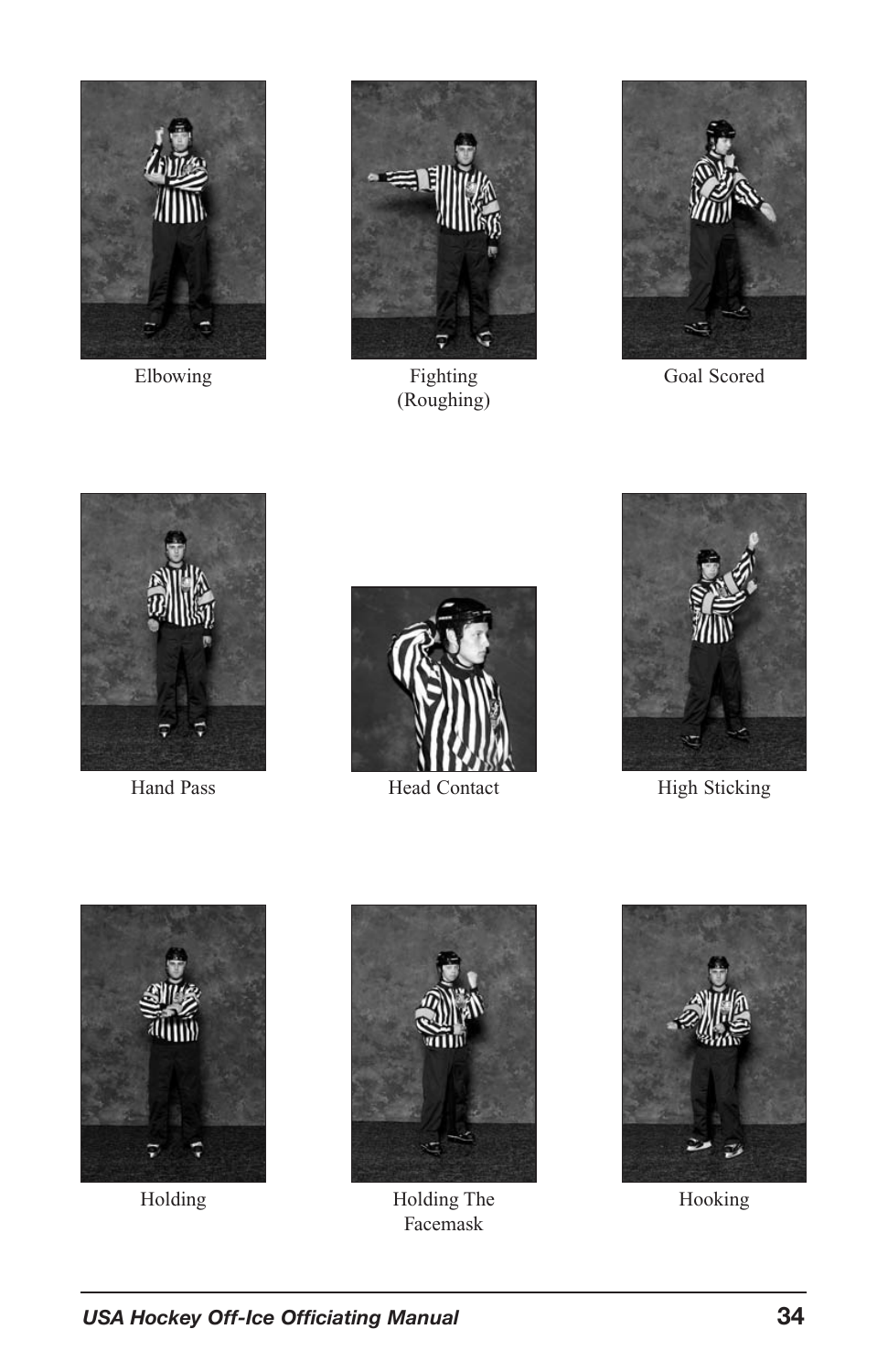



Icing Interference Kneeing





Match Penalty Misconduct









Penalty Shot Slashing Delayed (Slow) Whistle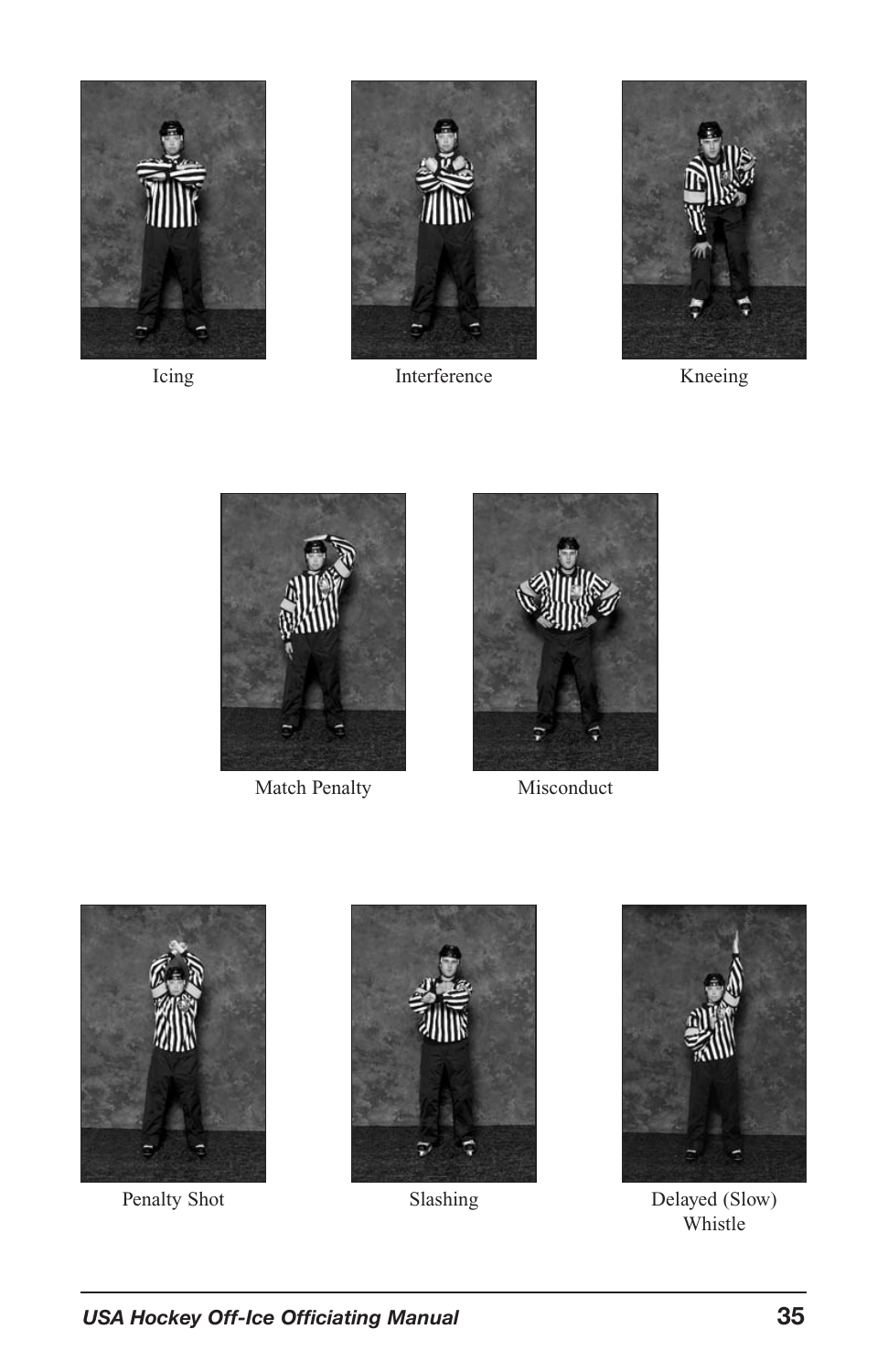



Tripping



Spearing Time-out and Time-out and Unsportsmanlike **Conduct** 



Washout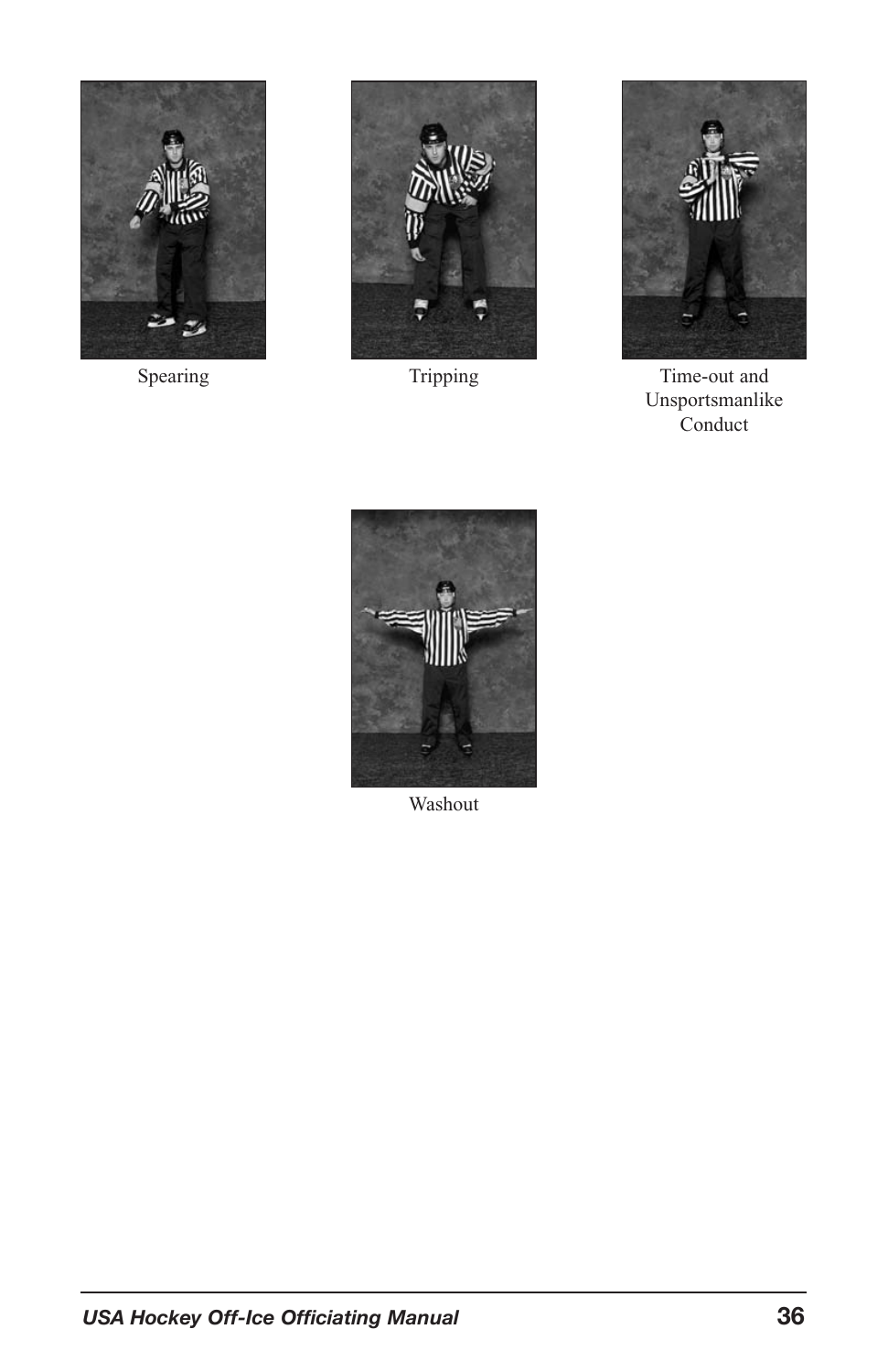# <span id="page-38-0"></span>**APPENDIX III – PENALTY SITUATIONS**

The following pages will provide some common penalty situations. These situations are broken down into three categories: coincident penalties, penalty termination and delayed penalties. Please review these situations carefully and the explanations accompanying them. If you have a basic understanding of these situations, you will be prepared, as an off-ice official, to tackle any penalty situation that may arise.

#### *COINCIDENT PENALTIES*

Coincident penalties occur any time player(s) from each team are assessed penalties of equal duration during the same stoppage of play. When coincident penalties are assessed, immediate substitution for the penalized player(s) will occur on the ice. Penalties deemed to be coincidental do not appear on the game clock. The players who are serving coincident penalties will remain in the penalty bench until the first stoppage of play after their penalty has expired. Following are some coincident penalty situations.

| <b>Time</b>  | Team "A"                     | Team "B"                     | <b>Solution</b>                                                                                                                                                                                                                                                               |
|--------------|------------------------------|------------------------------|-------------------------------------------------------------------------------------------------------------------------------------------------------------------------------------------------------------------------------------------------------------------------------|
| 4:00         | $X - 2$ min.                 | $Z - 2$ min.                 | In this case, each minor penalty<br>cancel out the other. Each<br>will<br>will be allowed immediate<br>team<br>subsitution on the ice (5 vs. 5 on-ice)<br>strength) and the penalized players will<br>have to wait until the first stoppage after<br>their penalties expire.  |
| 4:00         | $X - 2$ min.<br>$Y - 2$ min. | $Z - 2$ min.<br>$W - 2$ min. | Each minor penalty will cancel a minor<br>penalty from the other team and both<br>will be allowed immediate<br>teams<br>substitution (5 vs. 5 on-ice strength). The<br>penalized players will have to wait for the<br>first stoppage of play after their penalties<br>expire. |
| 4:00<br>4:15 | $X - 2$ min.                 | $Z - 2$ min.                 | Since the penalties were not assessed<br>at the same time, coincident penalties do<br>not apply.                                                                                                                                                                              |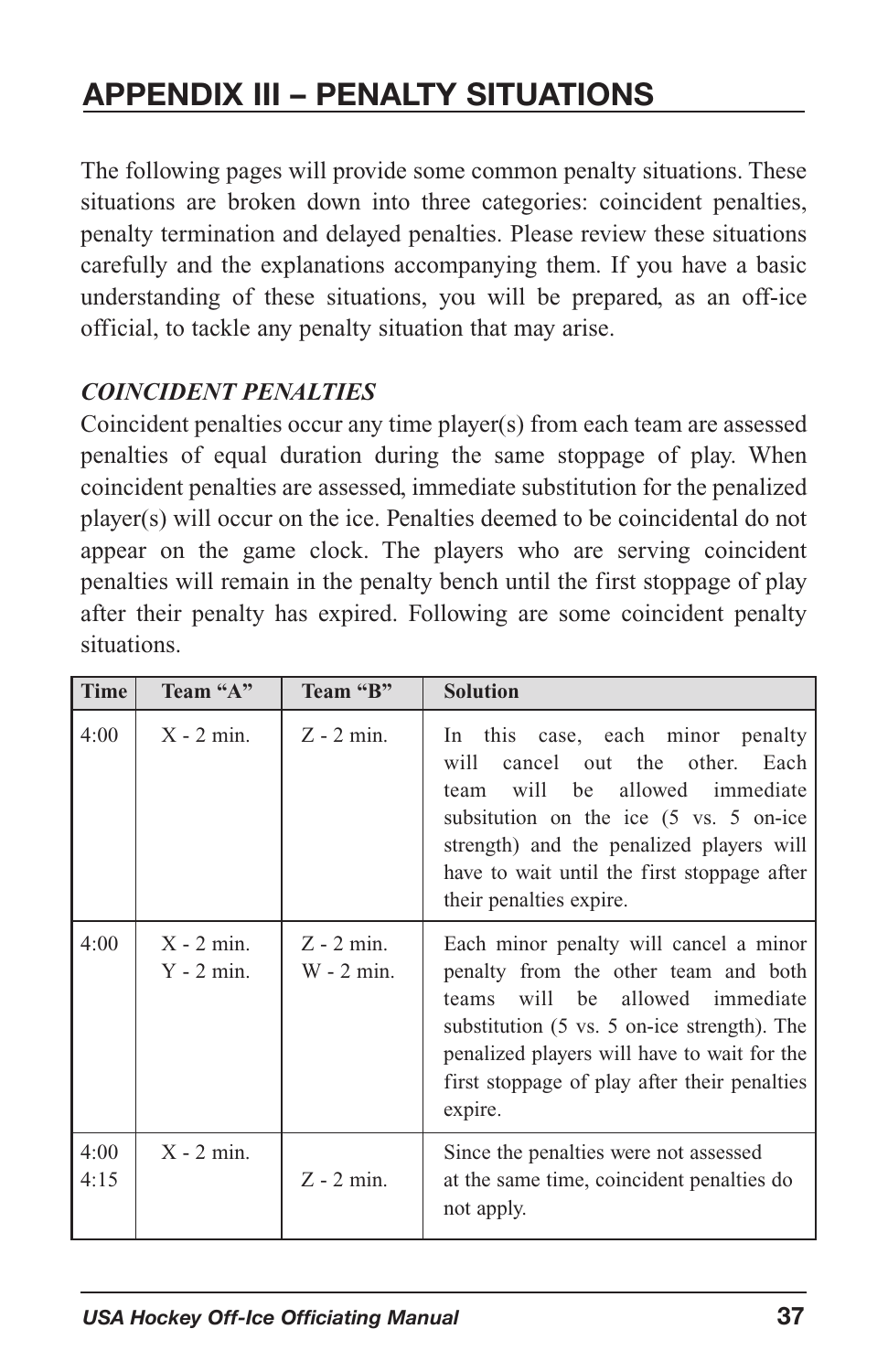| <b>Time</b> | Team "A"                                   | Team "B"                | <b>Solution</b>                                                                                                                                                                                                                                                                                                                                                                                                                                                                                                                                                                        |
|-------------|--------------------------------------------|-------------------------|----------------------------------------------------------------------------------------------------------------------------------------------------------------------------------------------------------------------------------------------------------------------------------------------------------------------------------------------------------------------------------------------------------------------------------------------------------------------------------------------------------------------------------------------------------------------------------------|
| 4:00        | $X - 2$ min.<br>$Y - 2$ min.               | $Z - 2 + 2$ min.        | Even though Team "A" has two players<br>penalized, the total number of penalties to<br>each team are equal, therefore canceling<br>each other out. Both teams will skate at<br>full strength. Players X and Y will return at<br>the first stoppage after two minutes while<br>player Z will serve until the first stoppage<br>after four minutes.                                                                                                                                                                                                                                      |
| 4:00        | $X - 2 + 2$ min.                           | $Z - 2 + 2$ min.        | Coincident minor penalties still applies<br>because there is an equal number of minor<br>penalties to each player.                                                                                                                                                                                                                                                                                                                                                                                                                                                                     |
| 4:00        | $X - 2$ min.<br>$Y - 2$ min.               | $Z - 2$ min.            | Player Z's penalty cancels out either X's or<br>Y's penalty (captain's choice). Team "A"<br>will skate shorthanded for two minutes or<br>until a goal is scored. Player Z and either<br>Player X or Y will remain in the penalty<br>bench until the first stoppage of play after<br>two minutes.                                                                                                                                                                                                                                                                                       |
| 4:00        | $X - 2 + 2$ min.                           | $Z - 2$ min.            | Player Z's penalty will cancel out one of<br>Player X's penalties. Team "A" will skate<br>shorthanded (4 vs. 5 on-ice strength) for<br>two minutes unless a goal is scored. Player<br>Z will return to the ice at a stoppage after<br>two minutes while Player X waits for a<br>stoppage after the second minor penalty<br>expires. Since Team "A" is entitled to<br>another player on the ice after two minutes,<br>they need to have an additional player<br>enter the penalty bench to serve the minor<br>penalty and enter the ice surface when it<br>expires or a goal is scored. |
| 4:00        | $X - 2$ min.<br>$Y - 2$ min.<br>W - 2 min. | $Z - 2 + 2 + 2$<br>min. | Since there is an equal number of penalties<br>on each team, coincident penalties would<br>apply (5 vs. 5 on-ice strength). Player Z<br>would be eligible to return during the first<br>stoppage after six minutes. Players X, Y<br>and W would return to the ice at the first<br>stoppage after two minutes.                                                                                                                                                                                                                                                                          |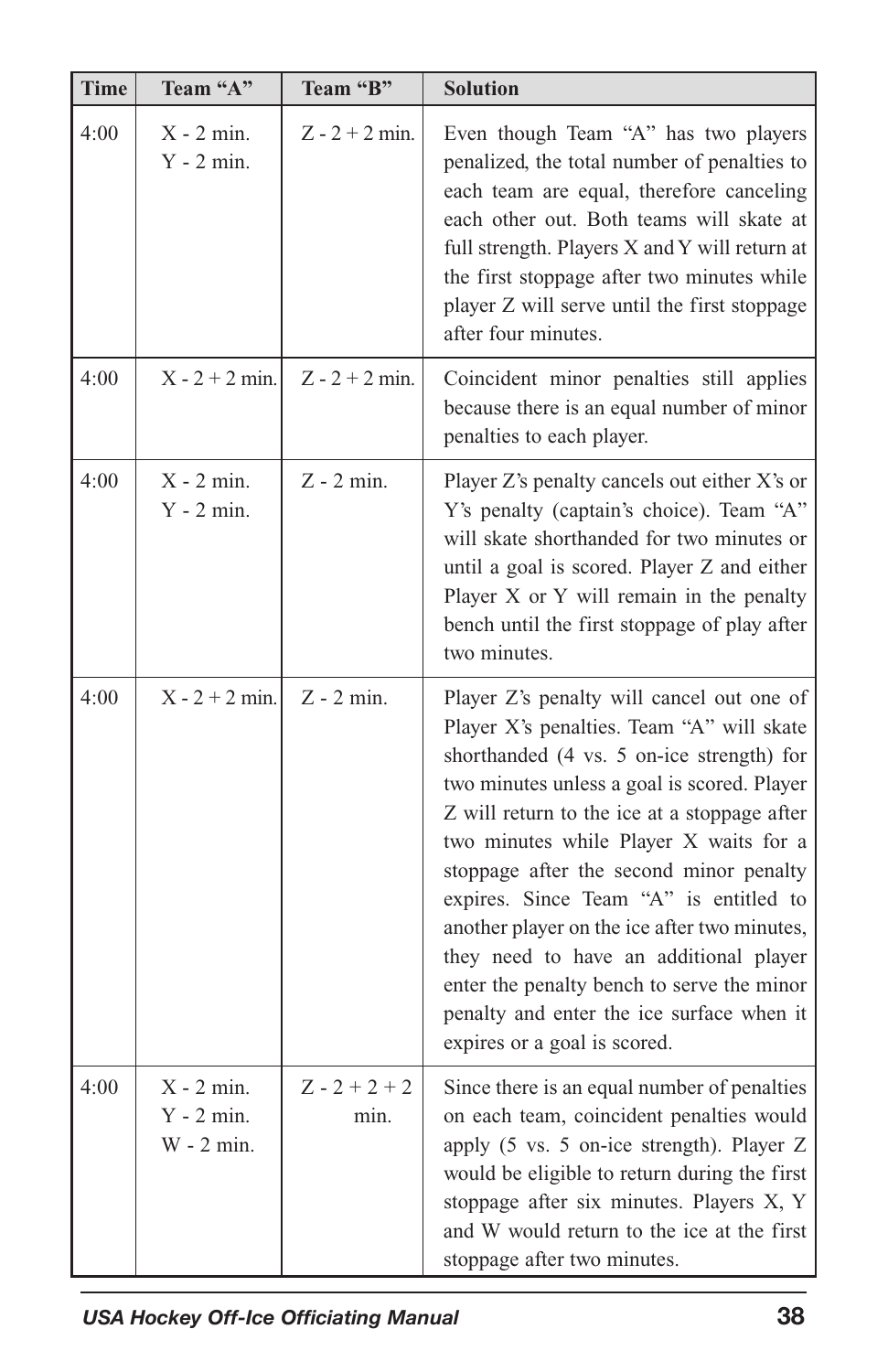| <b>Time</b> | Team "A"             | Team "B"         | <b>Solution</b>                                                                                                                                                                                                                                                                                                                                                            |
|-------------|----------------------|------------------|----------------------------------------------------------------------------------------------------------------------------------------------------------------------------------------------------------------------------------------------------------------------------------------------------------------------------------------------------------------------------|
| 4:00        | $X - 5$ min.         | $Z - 5$ min.     | Coincident penalties also apply to major<br>penalties.                                                                                                                                                                                                                                                                                                                     |
| 4:00        | $X - 5$ min.         | $Z - 2$ min.     | Since the penalties are not equal,<br>coincident penalties would not apply and<br>the teams would skate shorthanded while<br>the penalties are served in their entirety.                                                                                                                                                                                                   |
| 4:00        | $X - 5$ min.         | $Z - 5 + 2$ min. | Coincident penalties do apply in cases<br>where an equal combination of major<br>and/or minor penalties are assessed to each<br>team. In this case, the major penalties are<br>considered coincident.                                                                                                                                                                      |
| 4:00        | $X - 2 + 10$<br>min. | $Z - 2$ min.     | The 10 minute misconduct penalty does<br>not apply to coincidental penalties,<br>therefore the minor penalties would cancel<br>each other out. However, in this case, Team<br>"A" would not have to place an additional<br>player in the penalty bench, but Player X<br>would have to remain in the penalty bench<br>until the first stoppage of play after 12<br>minutes. |

# *PENALTY TERMINATION*

When a team is below the numerical strength of their opponent (shorthanded) as a result of a minor or bench minor penalty and a goal is scored against them, the first minor or bench minor penalty then being served is terminated. In order to determine which minor penalty, if any, caused the team to be shorthanded, follow the sequence detailed below.

When a goal is scored against a team that is shorthanded the following applies:

- If the only penalty currently being served is a major penalty, no penalties will terminate. A major penalty can never be terminated because a goal is scored.
- A minor penalty will only terminate when a goal is scored if the team scored upon is below the numerical strength of the other team. In this case, the minor or bench minor penalty with the least amount of time remaining on the clock (the first minor or bench minor [non-coincident] assessed) is the penalty that terminates.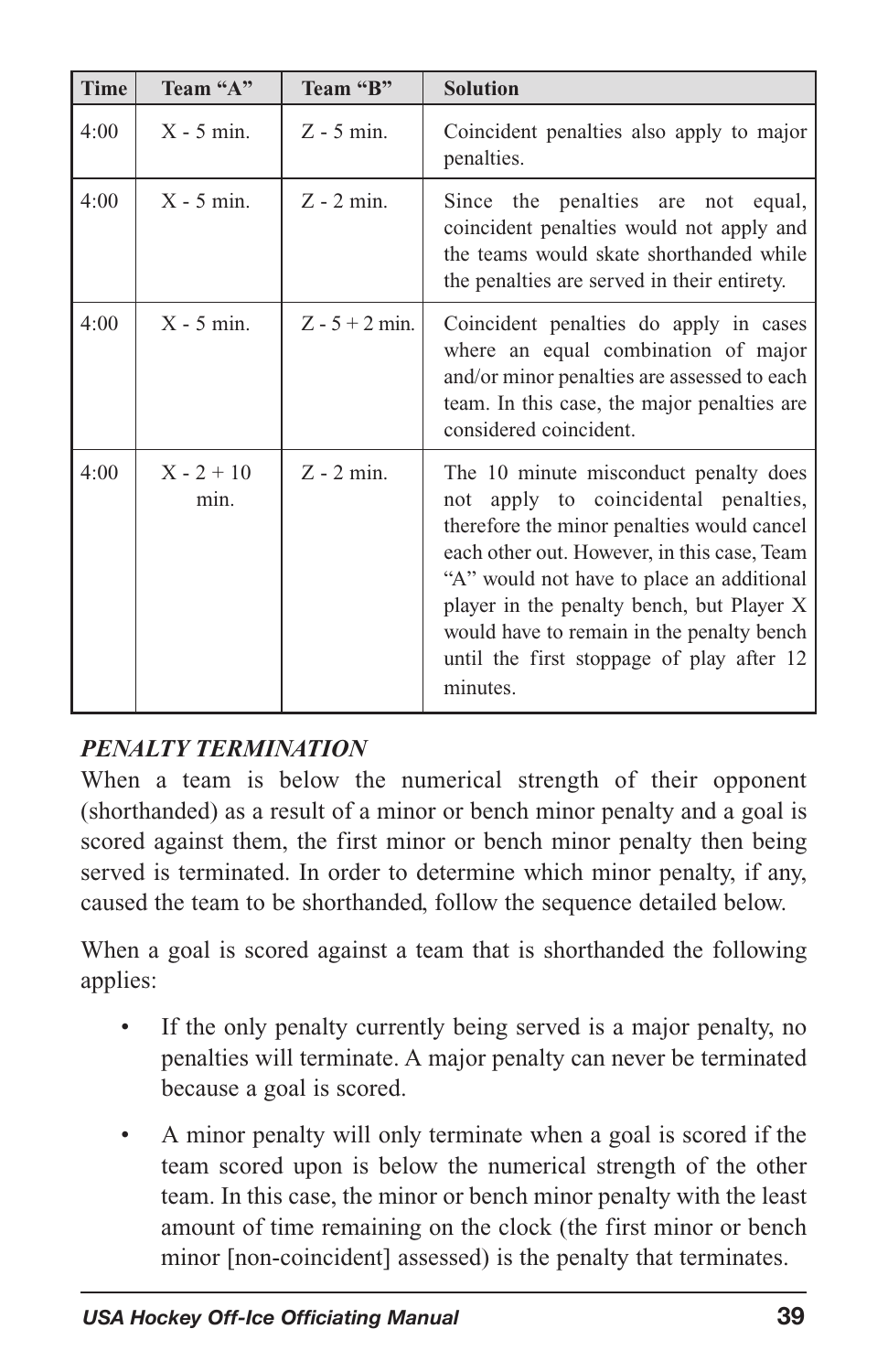• When two or more minor penalties expire at the same time, the Captain shall choose which penalty terminates.

Anytime a goal is scored when penalties are being served, the officials should ask themselves the following questions to determine which penalty (if any) terminates.

- 1. Was the team scored upon "shorthanded" at the time of the goal?
- 2. Is there at least one non-coincident minor or bench minor penalty being served by the team that was scored upon?

If the officials answer yes to questions 1 and 2, then the player's (first such minor or bench minor) penalty shall terminate as a result of the goal being scored. The following are examples of how we arrive at the termination of a penalty as a result of a goal being scored.

| <b>Time</b>                  | Team "A"                     | Team "B"             | <b>Solution</b>                                                                                                                                                                                                |
|------------------------------|------------------------------|----------------------|----------------------------------------------------------------------------------------------------------------------------------------------------------------------------------------------------------------|
| 4:00<br>4:30                 | $X - 2$ min.                 | Goal                 | The only penalty being served is a minor<br>penalty. Therefore, X is allowed to return<br>to the ice as a result of the goal.                                                                                  |
| 4:00<br>4:30<br>5:00         | $X - 2$ min.<br>$Y - 2$ min. | Goal                 | In this case, the first penalty (Player $X$ 's)<br>which causes Team "A" to be short-handed<br>terminates as a result of the goal.                                                                             |
| 4:00<br>5:00                 | $X - 2 + 2$ min.             | Goal                 | The first minor penalty to Player X would<br>terminate and Player X's second minor<br>penalty would start. Therefore, Team "A"<br>would remain shorthanded while Player<br>X's second penalty is being served. |
| 4:00<br>4:30<br>5:00         | $X - 2$ min.                 | $Z - 2$ min.<br>Goal | At the time of the goal, both teams were<br>at equal strength (4 vs. 4) so no penalty<br>would terminate as a result of the goal.                                                                              |
| 4:00<br>4:30<br>4:45<br>5:00 | $X - 2$ min.<br>$Y - 2$ min. | $Z - 2$ min.<br>Goal | Team "A" was shorthanded at the time of<br>the goal as a result of minor penalties.<br>Therefore, the first such minor penalty<br>(Player X's) still being served terminates.                                  |
| 4:00<br>4:30<br>4:45<br>5:00 | $X - 2$ min.<br>$Y - 2$ min. | $Z - 2$ min.<br>Goal | Player X's penalty terminates as Team<br>"A's" first minor penalty still being served.                                                                                                                         |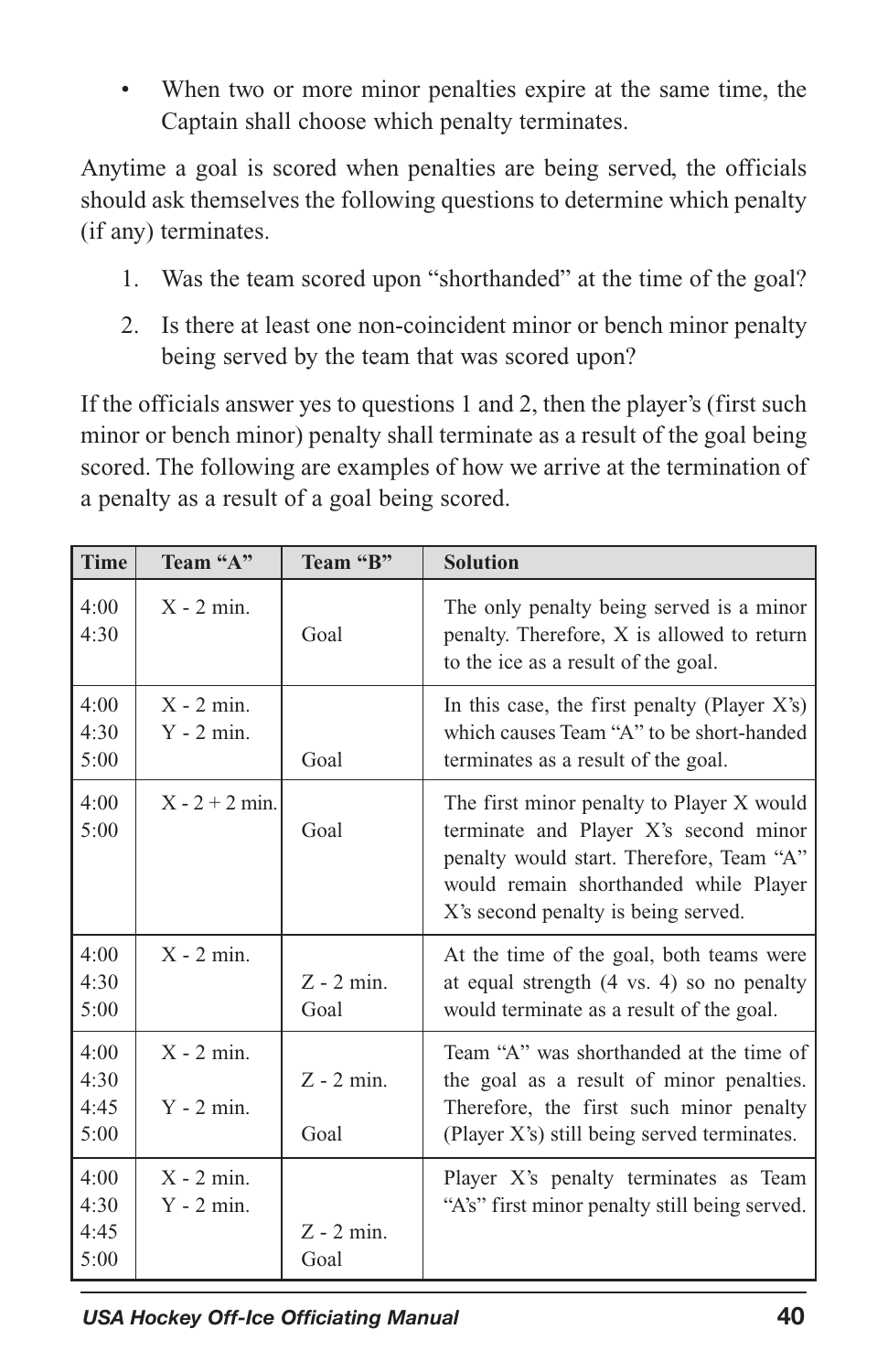| <b>Time</b>                  | Team "A"                                     | Team "B"             | <b>Solution</b>                                                                                                                                                                                                                                                 |
|------------------------------|----------------------------------------------|----------------------|-----------------------------------------------------------------------------------------------------------------------------------------------------------------------------------------------------------------------------------------------------------------|
| 4:00<br>5:00                 | $X - 2$ min.<br>$Y - 2$ min.                 | Goal                 | Since X and Y's penalties were assessed at<br>the same time, Team "A's" Captain shall<br>have the choice as to which penalty<br>terminates.                                                                                                                     |
| 4:00<br>4:30<br>5:00         | $X - 2$ min.<br>$Y - 2$ min.                 | $Z - 2$ min.<br>Goal | Since coincident penalties do not effect the<br>on-ice strength of either team and cannot<br>be terminated as the result of a goal, Player<br>Y's penalty would be terminated in this<br>instance.                                                              |
| 4:00<br>4:30<br>5:00         | $X - 2 + 2$ min.<br>$Y - 2$ min.             | $Z - 2$ min.<br>Goal | Player Z's penalty is coincident with one of<br>Player X's. Player X's second penalty is the<br>first minor penalty still being served.<br>Therefore, Player X's penalty terminates<br>and the substitute for Player X returns to<br>the ice.                   |
| 4:00<br>4:30<br>5:00         | $X - 5$ min.<br>$Y - 2$ min.                 | Goal                 | Even though Player X's penalty is the first<br>penalty that caused Team "A" to be<br>shorthanded, it cannot be terminated<br>because it was a major penalty. Since<br>Player Y's penalty was a minor penalty, it<br>will be terminated as a result of the goal. |
| 4:00<br>4:30<br>4:45<br>5:00 | $X - 2$ min.<br>$Y - 5$ min.                 | $Z - 2$ min.<br>Goal | Since Player Y's penalty is a major penalty,<br>it cannot terminate. In this case, Player X's<br>minor penalty would terminate as a result<br>of the goal.                                                                                                      |
| 4:00<br>4:30<br>4:45<br>5:00 | $X - 5$ min.<br>$Y - 2$ min.<br>$Z - 2$ min. | Goal                 | Player Y's penalty would terminate as a<br>result of the goal because Player X's<br>penalty is a major penalty and cannot be<br>terminated.                                                                                                                     |
| 4:00<br>4:30<br>5:00         | $X - 5$ min.<br>$Y - 5$ min.                 | $Z - 5$ min.<br>Goal | No penalty would terminate as a result of<br>the goal because all penalties assessed<br>were major penalties.                                                                                                                                                   |
| 4:00<br>4:30                 | $X - 5 + 2$ min.                             | Goal                 | No one returns because Player X's major<br>penalty is served first and a major penalty<br>cannot be terminated as the result of a<br>goal.                                                                                                                      |
| 4:00<br>9:30                 | $X - 5 + 2$ min.                             | Goal                 | Player X would return to the ice because<br>the major penalty has expired and the<br>minor penalty is currently being served.                                                                                                                                   |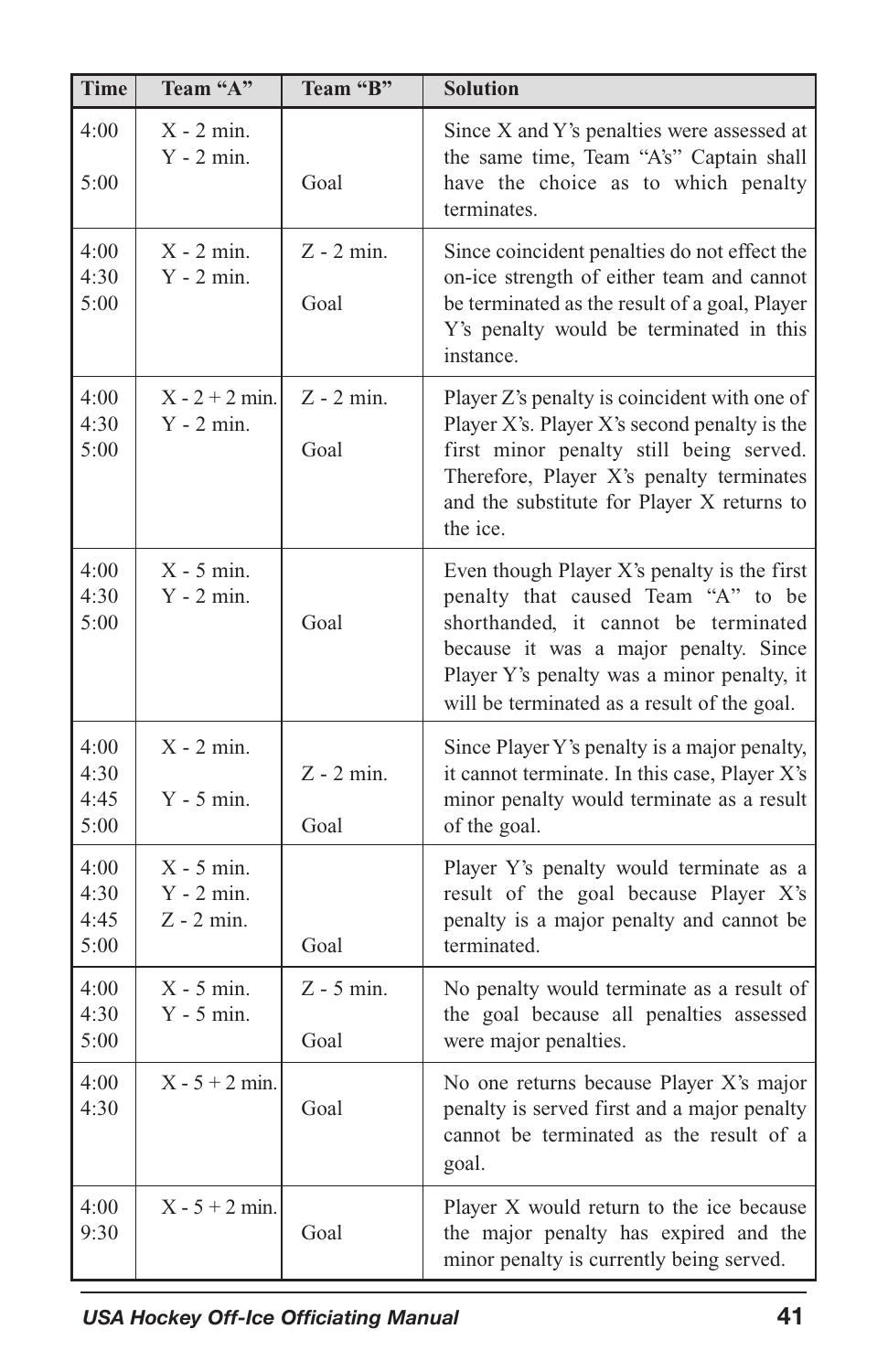# *DELAYED PENALTIES*

Delayed penalties occur when a team has been assessed additional penalties when minor or major penalties are already being served by two different players. A team is entitled to have a minimum of three skaters plus a goalkeeper on the ice at all times. Therefore, when two noncoincident penalties are being served by different players on the same team and an additional penalty is assessed, the third penalty will not start until the first penalty has expired. If there is a fourth penalty, it cannot start until the second penalty has expired and so on.

In this instance, the first player is not eligible to return to the ice (they are not entitled to an additional skater) until the next stoppage of play or until the next penalty expires and his/her team is entitled to another player on the ice. The general rule of thumb in these situations when penalties are expiring is the first player in will be the first player out. The following are some examples of delayed penalty situations and the proper procedure in handling them.

| <b>Time</b>                  | Team "A"                                     | Team "B" | <b>Solution</b>                                                                                                                                                                                                                                                                                                                   |
|------------------------------|----------------------------------------------|----------|-----------------------------------------------------------------------------------------------------------------------------------------------------------------------------------------------------------------------------------------------------------------------------------------------------------------------------------|
| 4:00<br>4:30<br>5:00         | $X - 2$ min.<br>$Y - 2$ min.<br>$W - 2$ min. |          | Player W's minor penalty will not start<br>until Player X's penalty has expired (the<br>6:00 mark). At that time, Player X would<br>not be allowed to return to the ice until a<br>stoppage or until Player Y's penalty expires<br>and Team "A" is entitled to another player<br>on the ice.                                      |
| 4:00<br>4:30<br>5:00<br>5:30 | $X - 2$ min.<br>$Y - 2$ min.<br>$W - 2$ min. | Goal     | Player X's penalty would terminate as a<br>result of the goal and Player W's penalty<br>would start at the time of the goal.                                                                                                                                                                                                      |
| 4:00<br>4:30                 | $X - 2$ min.<br>$Y - 2$ min.<br>$W - 2$ min. |          | Player W's penalty would not start until<br>Player X and Player Y's penalties expire<br>(at the 6:00 mark). When X's and Y's<br>penalties expire, only one (captain's<br>choice) of them will be allowed to return to<br>the ice because they are only entitled to<br>one additional skater as a result of Player<br>W's penalty. |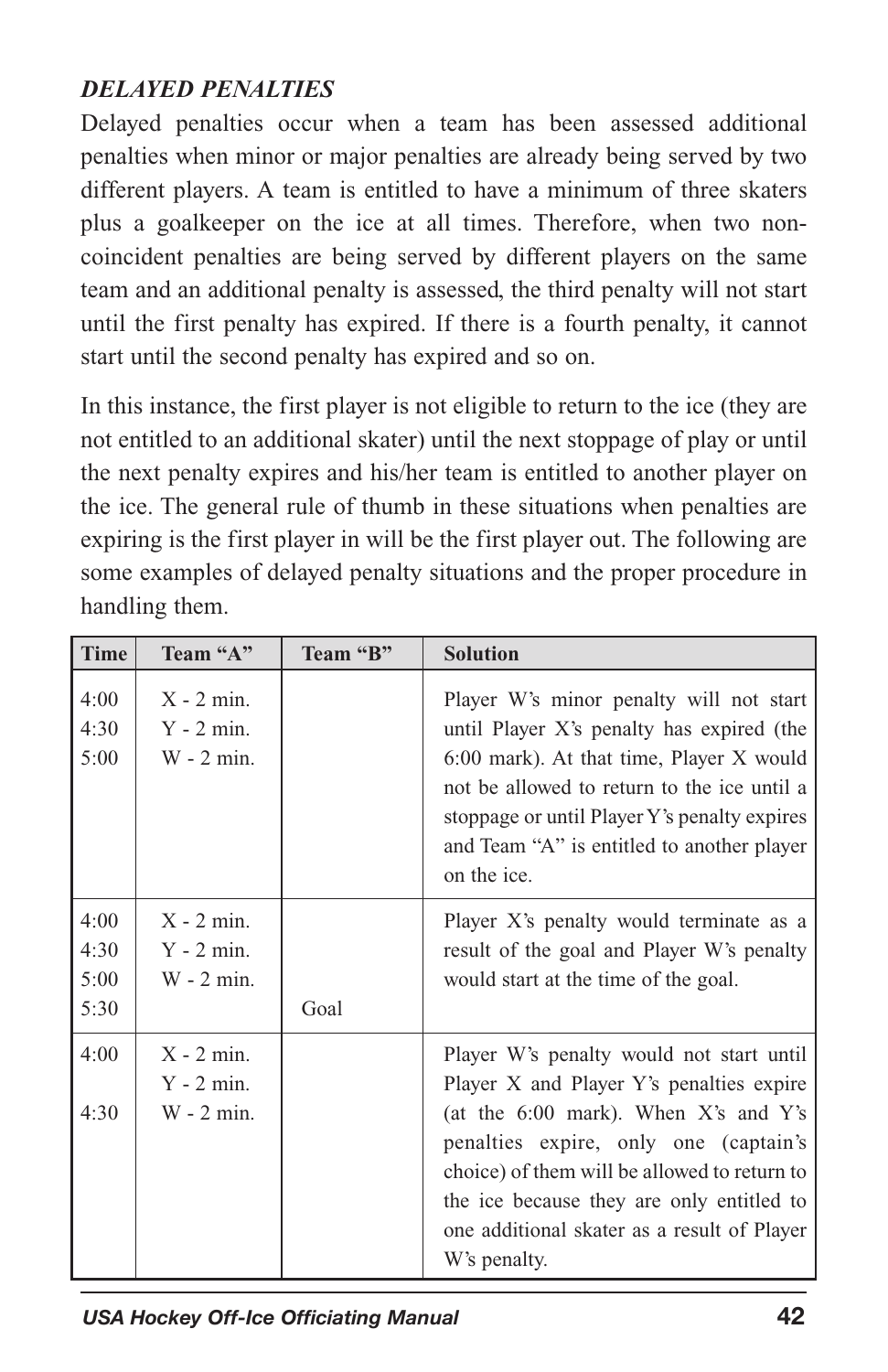| <b>Time</b>          | Team "A"                                         | Team "B"     | <b>Solution</b>                                                                                                                                                                                                                                                                                                                                                                                                                               |
|----------------------|--------------------------------------------------|--------------|-----------------------------------------------------------------------------------------------------------------------------------------------------------------------------------------------------------------------------------------------------------------------------------------------------------------------------------------------------------------------------------------------------------------------------------------------|
| 4:00<br>4:30<br>5:00 | $X - 2 + 2$ min.<br>$Y - 2$ min.<br>$W - 2$ min. |              | Player W's minor penalty will not start<br>until Player Y's penalty expires (at the 6:30<br>mark) because Player X's second penalty<br>starts immediately at the conclusion of<br>his/her first penalty. Player Y may not<br>return to the ice until the earlier of a<br>stoppage of play at or after $6:30$ , or at $8:00$<br>when the second penalty to Player X<br>expires and Team "A" is entitled to an<br>additional skater on the ice. |
| 4:00<br>4:30<br>5:00 | $X - 2$ min.<br>$Y - 2$ min.<br>$W - 2$ min.     | $Z - 2$ min. | Since Player X and Player Z's penalties are<br>coincident, this is not a situation where the<br>delayed penalty rule would apply.<br>Coincident penalties and misconduct<br>penalties do not effect the on-ice strength<br>of the teams and therefore are ignored as it<br>applies to the delayed penalty rules.                                                                                                                              |

The previous examples that demonstrate coincident penalties, termination of penalties and delayed penalty situations are just some basic examples of these rules and are not intended to cover every possible situation. Onice officials are expected to be familiar with every possible penalty situation and they should be the authority in practicing the proper procedures. We hope the examples given here give you, the off-ice official, a better understanding of the rules pertaining to penalty situations and provide you with the basic rule knowledge to be successful. Additional penalty situations, for those who are interested, are covered in the *USA Hockey Official Rules and Casebook of Ice Hockey*.